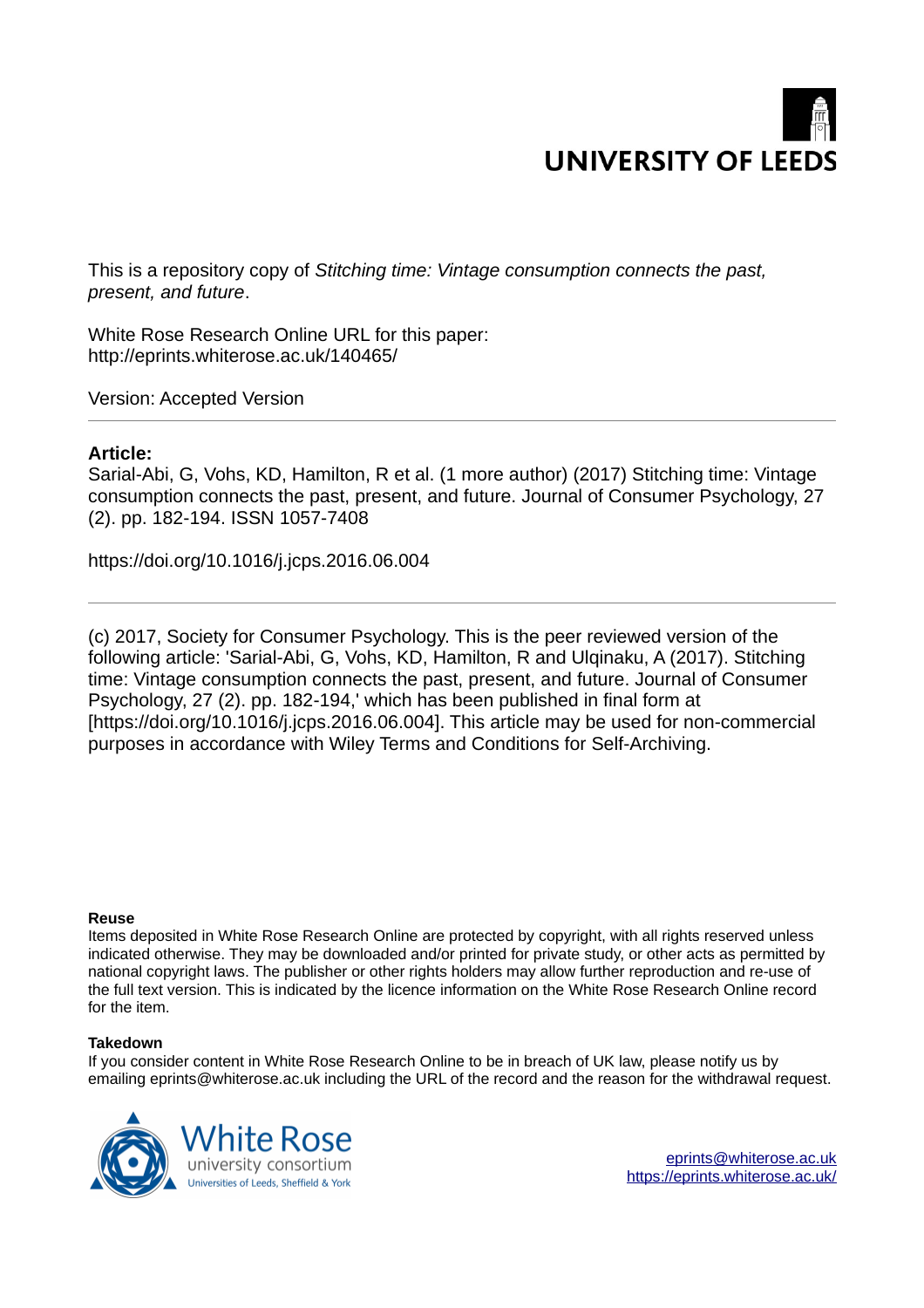Stitching Time: Vintage Consumption Connects the Past, Present, and Future

Gülen Sarial-Abi

Kathleen D. Vohs

Ryan Hamilton

Aulona Ulqinaku

#### Author Note

Gülen Sarial-Abi, Assistant Professor of Marketing, Bocconi University, Via Roentgen 1 (4-D1-04), Milan, Italy (gulen.sarialabi@unibocconi.it). Kathleen D. Vohs, Professor of Marketing and Land O' Lakes Professor of Excellence in Marketing, University of Minnesota, Carlson School of Management, 3-150 321 19<sup>th</sup> Ave S., Minneapolis, MN 55455 (kvohs@umn.edu). Ryan Hamilton, Associate Professor of Marketing, Emory University, Goizueta Business School, 1300 Clifton Road, Atlanta, GA 30306 (rphamil@emory.edu). Aulona Ulqinaku, PhD. Student in Marketing, Bocconi University, Via Roentgen 1, Milan, Italy  $(aulona.uqinaku@unibocconi.it).$ 

Correspondence concerning this article should be addressed to Gülen Sarial-Abi, Marketing Department, Bocconi University, Via Roentgen 1 (4-D1-04), Milan, Italy. E-mail: gulen.sarialabi@unibocconi.it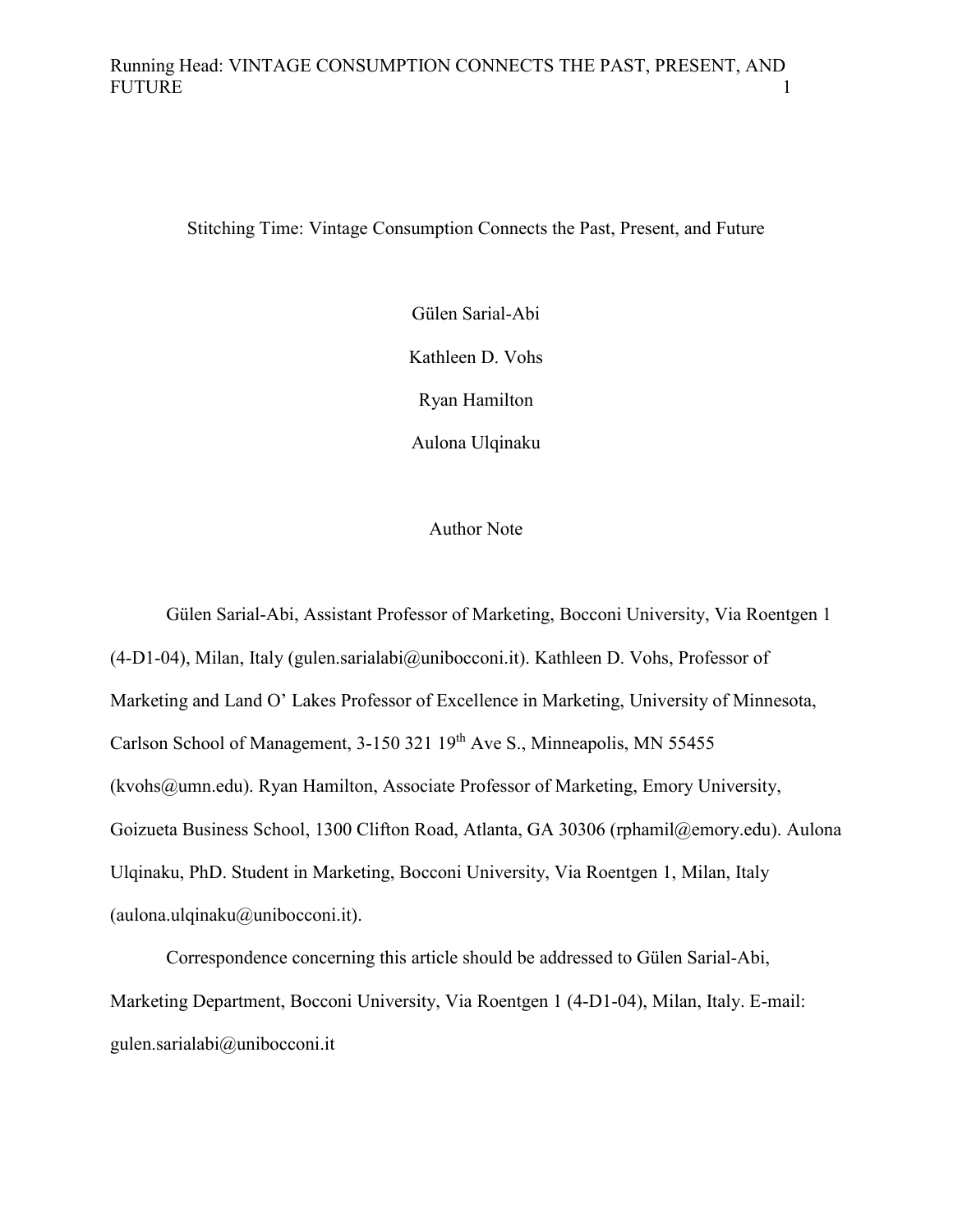#### **Abstract**

We investigated a novel avenue for buffering against threats to meaning frameworks: vintage consumption. Although the appeal of vintage goods, defined as previously owned items from an earlier era, is strong and growing, this paper is among the first to examine the possible psychological ramifications of vintage consumption. Six studies found that vintage items mitigated the typical reactions to meaning threats. Four of these studies also showed that vintage consumption facilitates mental connections among the past, present, and future. As a result, people whose meaning structures had been threatened, for example by being reminded of their own eventual death, preferred vintage products more than others who had not experienced a meaning threat, and more than similar nonvintage products. These findings suggest that meaning disruptions stimulate a desire for intertemporal connections, a desire that vintage products—as existing and continuing symbols of bygone eras seem to satisfy.

*Keywords:* vintage consumption, meaning threats, death awareness, intertemporal connections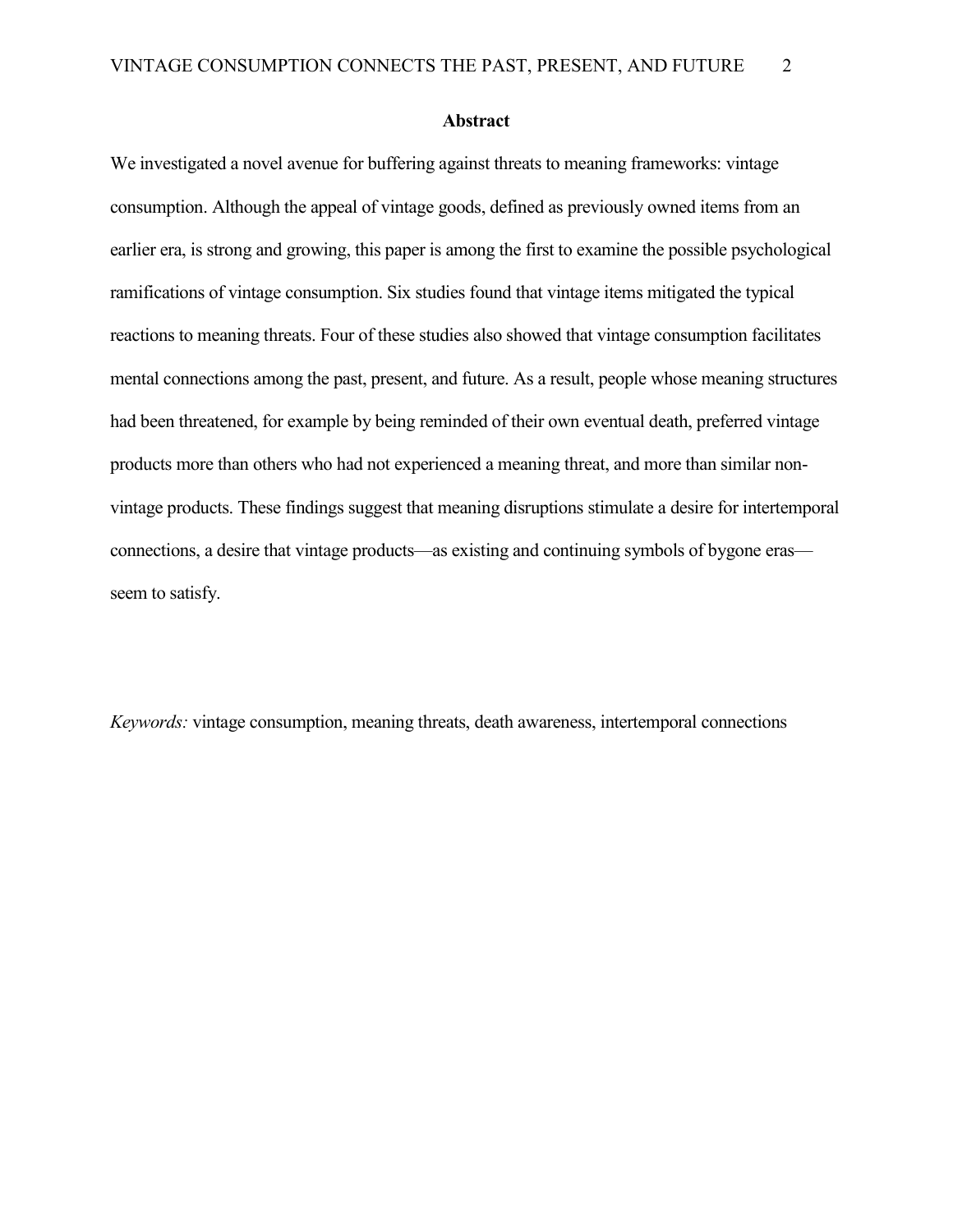#### **Stitching Time: Vintage Consumption Connects the Past, Present, and Future**

Vintage conjures up a link to the past. Different from a relic, inactive artifacts from forgone time, vintage items have potential. The potential to be acquired, to be used, to be kept, or to be resold. That is, vintage items possess a distinct tie with the past, and contain the possibility to connect to the present and future.

Vintage items, defined as previously owned goods from an earlier era, appeal to consumers for a variety of reasons. There are economic reasons for buying vintage. Vintage items can be less expensive than new items or, conversely, can be investment pieces (McRobbie, 1988). Consuming vintage items also allows people to express their uniqueness (Bardey  $\&$  Cogliantry, 2002; Cervellon, Carey, & Harms, 2012), authenticity (DeLong, Heinemann, & Reiley, 2005), and self-expression (Postrel, 2003). Moreover, consumer value for vintage goods appears to only be growing, accounting for more than \$1 billion in annual sales at eBay alone (Hsiao, 2015).

We investigated the possibility that, in addition to possible economic and self-expressive reasons for preferring vintage, these items can also serve a psychological need: that of mentally connecting the past, present, and future. We argued that as enduring emblems of another time, and as items that can still be used now and into the future, vintage pieces are imbued with a sense of intertemporal interconnection. These items retain value and meaning despite (and often because of) having come from an era that has passed, creating a symbolic connection across time.

We further argued that strengthened intertemporal connections—seeing the past, present, and future as being closely tied together—can serve as way of bolstering meaning frameworks (Heine, Proulx, & Vohs, 2006), thus protecting people against meaning threats. To the extent that vintage items serve the symbolic purpose of facilitating intertemporal connections, we predicted that consumers would especially value these goods when they experience meaning threats.

#### **The Psychology of Vintage Consumption**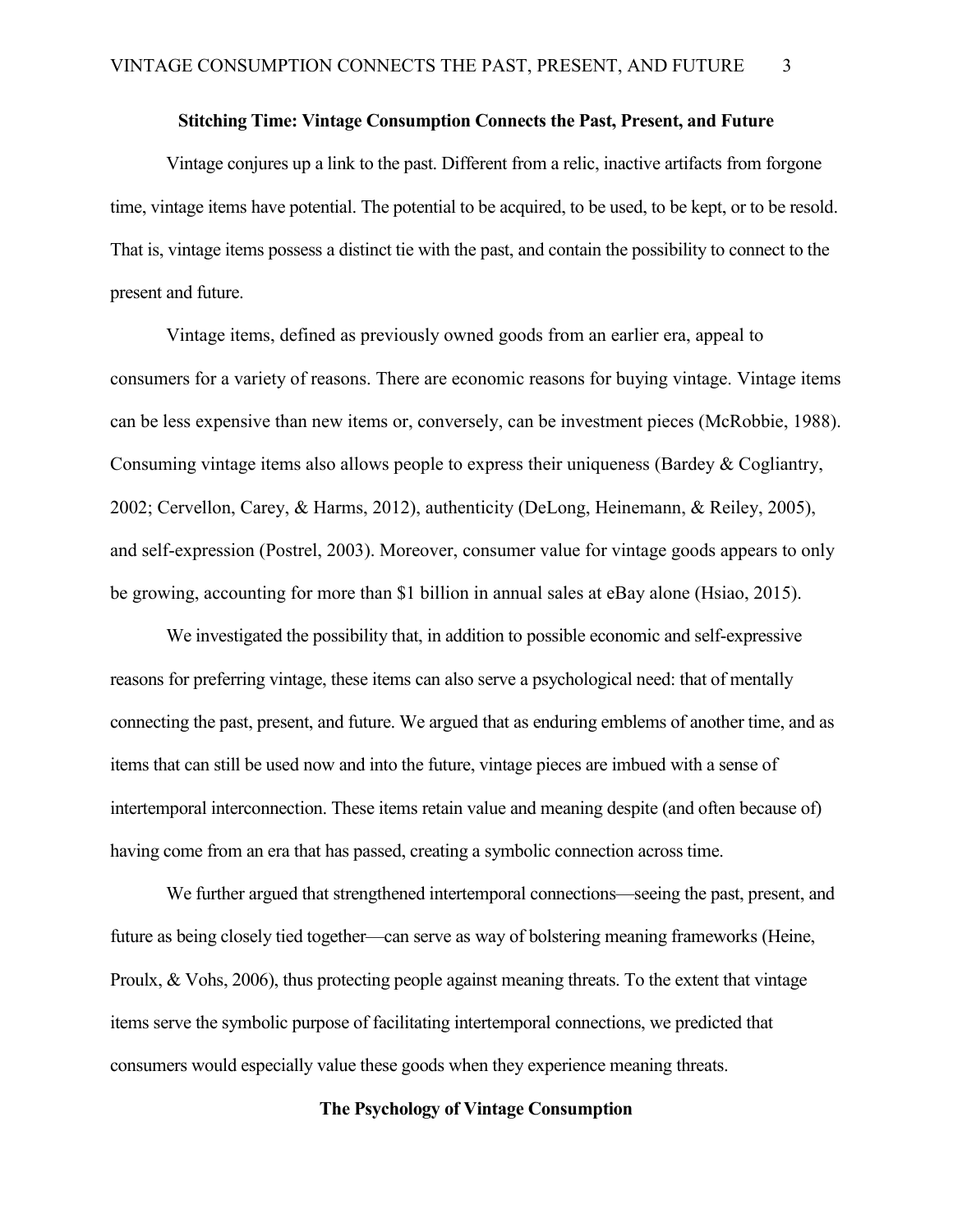#### **Vintage Consumption and Meaning Maintenance**

The Meaning Maintenance Model proposed that people use meaning frameworks to interpret and understand the world, and that ultimately allow them to see their lives as meaningful and valuable (Heine et al., 2006). Meaning frameworks summarize relationships among elements in the external world and between the external world and the self. Our meaning frameworks determine how we make sense of the world, other people, and ourselves. Evidence suggests that common meaning frameworks include relational structures governing self-esteem, certainty, affiliation, and symbolic immortality (Heine et al., 2006). Meaning frameworks can be disrupted from a threat to any of these domains. Damaging one's self-esteem (Tesser, 2000), undermining the certainty of one's beliefs or understanding (Heine et al., 2006), diminishing one's relationships with others (White, Argo, & Sengupta, 2012), and contemplating one's eventual death (Greenberg, Solomon, & Arndt, 2008) have all been found to threaten meaning frameworks.

Meaning threats are psychically aversive and tend to result in attempts to shore up meaning structures, either within the same domain, or in other domains (Proulx & Heine, 2009). In other words, meaning threats can lead to "fluid compensation," reaffirming meaning in domains other than those that were threatened. For example, a threat to certainty, such as might be caused by contemplating an absurdist parable by Franz Kafka, can cause an increased endorsement of an affiliation framework, such as reaffirming one's cultural identity (Proulx, Heine, & Vohs, 2010).

One type of meaning threat that has received a great deal of attention from researchers is the disruption caused by death reminders. Researchers have found that people cope with the anxiety of mortality salience in a number of ways. For example, people whose cognitive meaning structures have been threatened by being reminded of their impending death tend to experience increased nationalism (Greenberg et al., 2008), a tendency to see the self as an integrated whole (Landau, Greenberg, & Solomon, 2008), feelings of increased closeness to compatriots (Proulx et al., 2010), an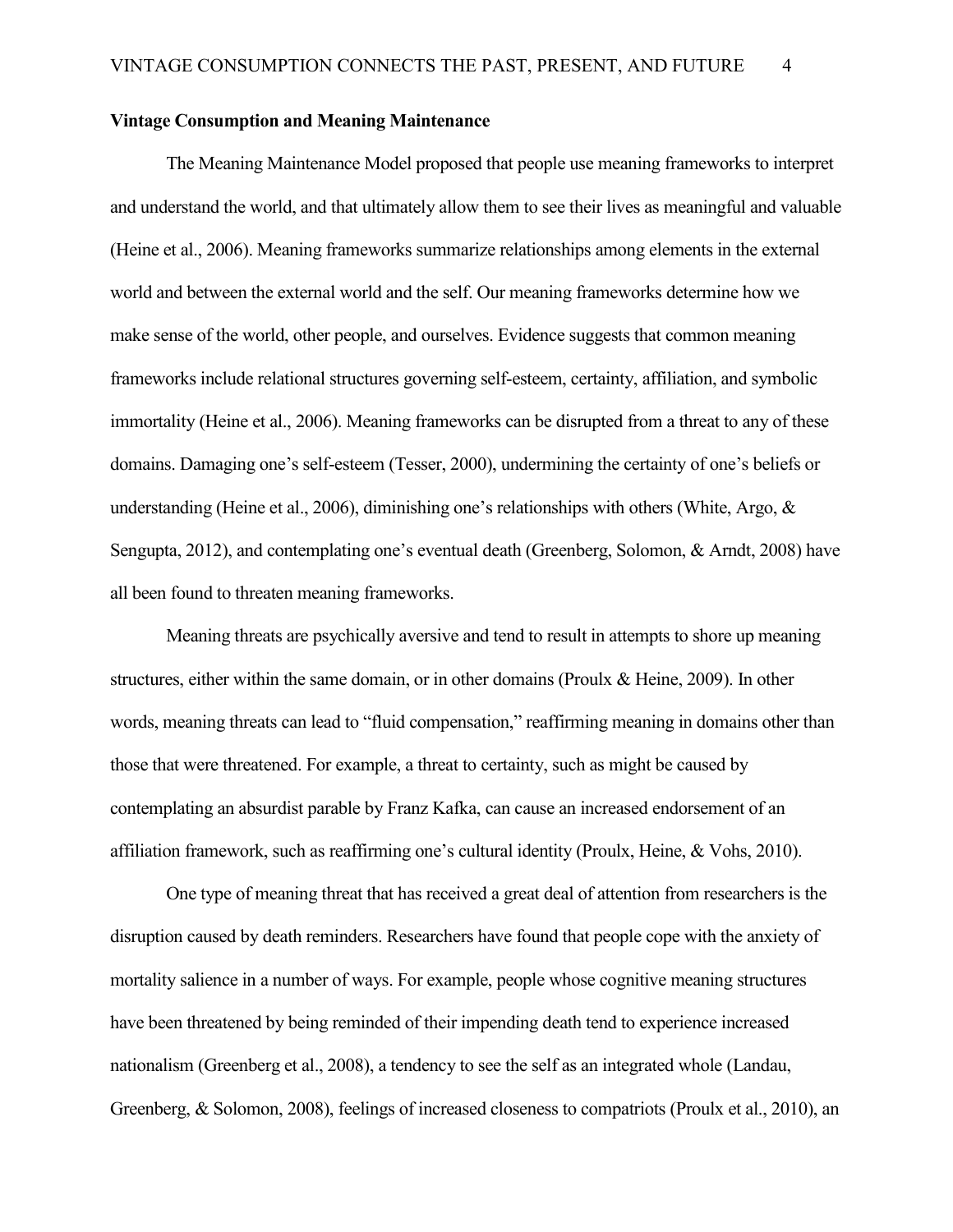increased tendency to punish wrong-doers (Proulx et al., 2010), and an increased likelihood of endorsing stereotypes (Schmiel et al., 1999).

Consumption decisions are also affected by the meaning threats triggered by death reminders: those who are reminded of death are more likely to have a desire to accumulate wealth (Kasser  $\&$ Sheldon, 2000), engage in indulgent consumption (Ferraro, Shiv, & Bettman, 2005), build connections with brands (Rindfleisch, Burroughs, & Wong, 2009), and increase consumption (Mandel & Smeesters, 2008), relative to people who are not reminded of death.

This paper is the first to propose that a sense of connection across time can also serve this kind of salutary effect, shielding a person from the meaning threats typically associated with death reminders. The proposition that intertemporal connectedness can serve as a bulwark against meaning threats, though a novel prediction, is consistent with some previous empirical work. For example, connecting two recent streams of research: seeing one's life as meaningful is one strategy that people can use to ward off the meaning threats associated with death (Bassett & Connelly, 2011). And, thinking beyond the present moment, into the past and future, has been found to be associated with feeling that one has a meaningful life (Baumeister, Vohs, Aaker, & Garbinsky, 2013).

Likewise, research has found that meaning threats, such as the death of someone close, influence one's intertemporal decisions. Liu and Aaker (2007) demonstrated that experiencing the death of someone close prompts people to notice and reflect upon the long-term features of options, causing changes in their intertemporal decision-making. In general, research has shown that the salience and concreteness of one's representation of future events is key in determining intertemporal decisions (Metcalfe & Mischel, 1999). Consistent with these findings, Vallacher and Wegner (1985, 1987) found that higher levels of meaning were related to thoughts about longer time frames.

Liu and Aaker (2007) found that one process by which individuals' perceptions of the future become salient is through the experience of events in life that provide lessons about the present time.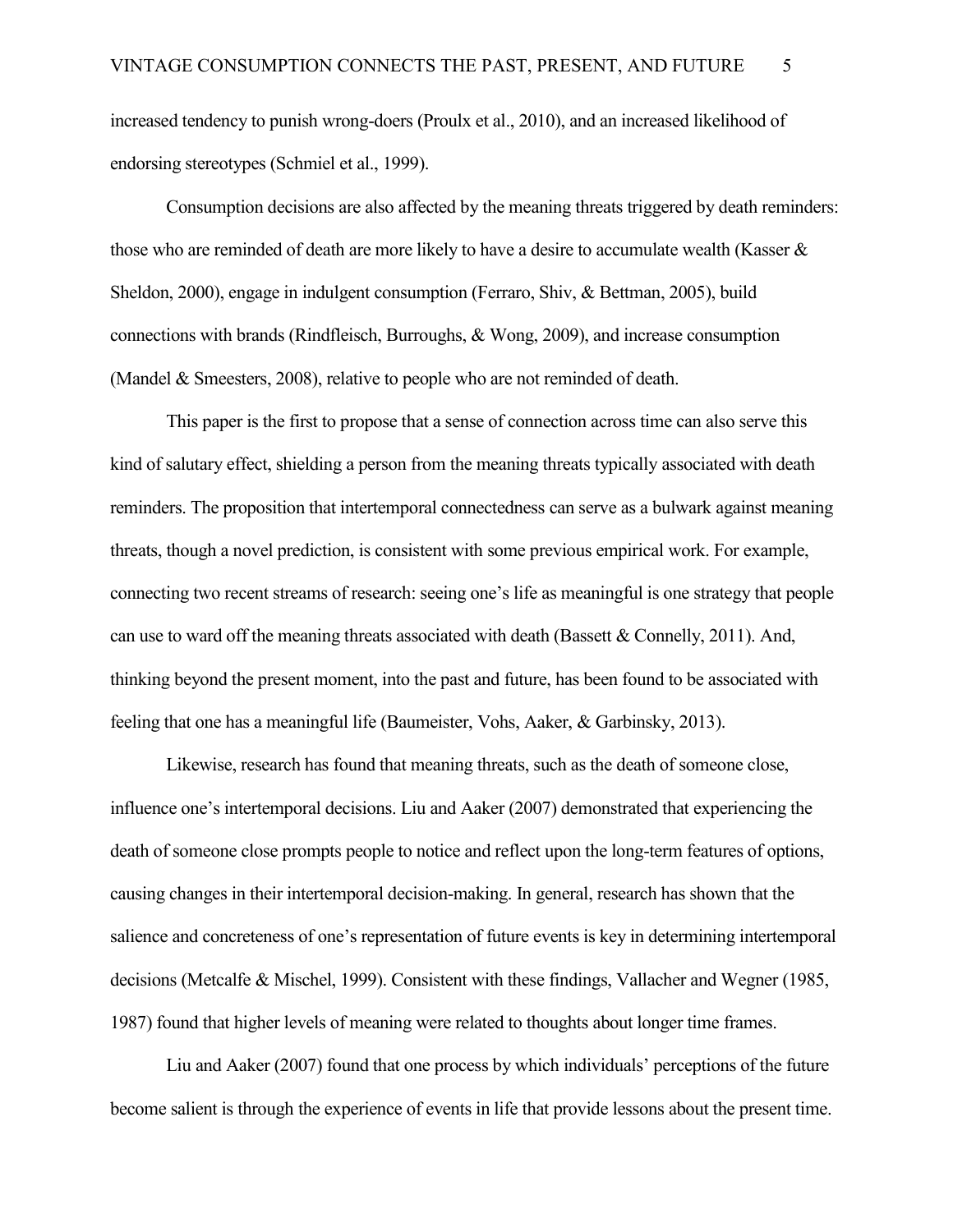These findings suggest that, not only do we focus on the past when meaning frameworks have been threatened, the future also becomes salient. It is therefore reasonable to conclude that one way to mitigate meaning threats, including those caused by mortality salience, might be to consume products that existed in the past, are present now, and can be present and continue to be consumed in the future. We propose that vintage products can serve this purpose.

The etymology of the word "vintage" comes from wine making, characterizing the year and location in which a particular wine was made. More recently, it has been used to describe clothing, accessories, furniture, cars, and other artifacts that come from an earlier era. Within fashion circles, items more than 20 years old are generally considered vintage (Bardey & Cogliantry, 2002; Cervellon et al., 2012). The term is especially applicable to items seen as emblematic or representative of a particular time period. Vintage products also tend to be valued because they are still in working condition. For the purposes of this research, we limited our consideration to items more than 20 years old, previously owned, and in good, working condition (Veenstra & Kuipers, 2013).

From a consumer theory perspective, of course, "vintage" is not a proper psychological construct. Rather, vintage products are interesting for the reactions they evoke in customers. From this perspective, vintage products tend to have two distinct properties that distinguish them from nonvintage products, in terms of the psychological reactions they will produce in consumers. First, vintage items do not simply *look* like they came from a different time (i.e., they are not replicas in the style of an earlier era). Despite the strong general preference for new goods—a preference for novelty starts as early as infancy (Roder, Bushnell, & Sasseville, 2000)—vintage goods are valued specifically because they have been previously used. These items have a history, one that predates acquisition by the consumer. Vintage items are products that produce a connection with the past.

Second, vintage items are appealing to consumers because they present an opportunity to give new life to something from the past (Campbell, 1987). Fashion writers Bardey and Cogliantry (2002)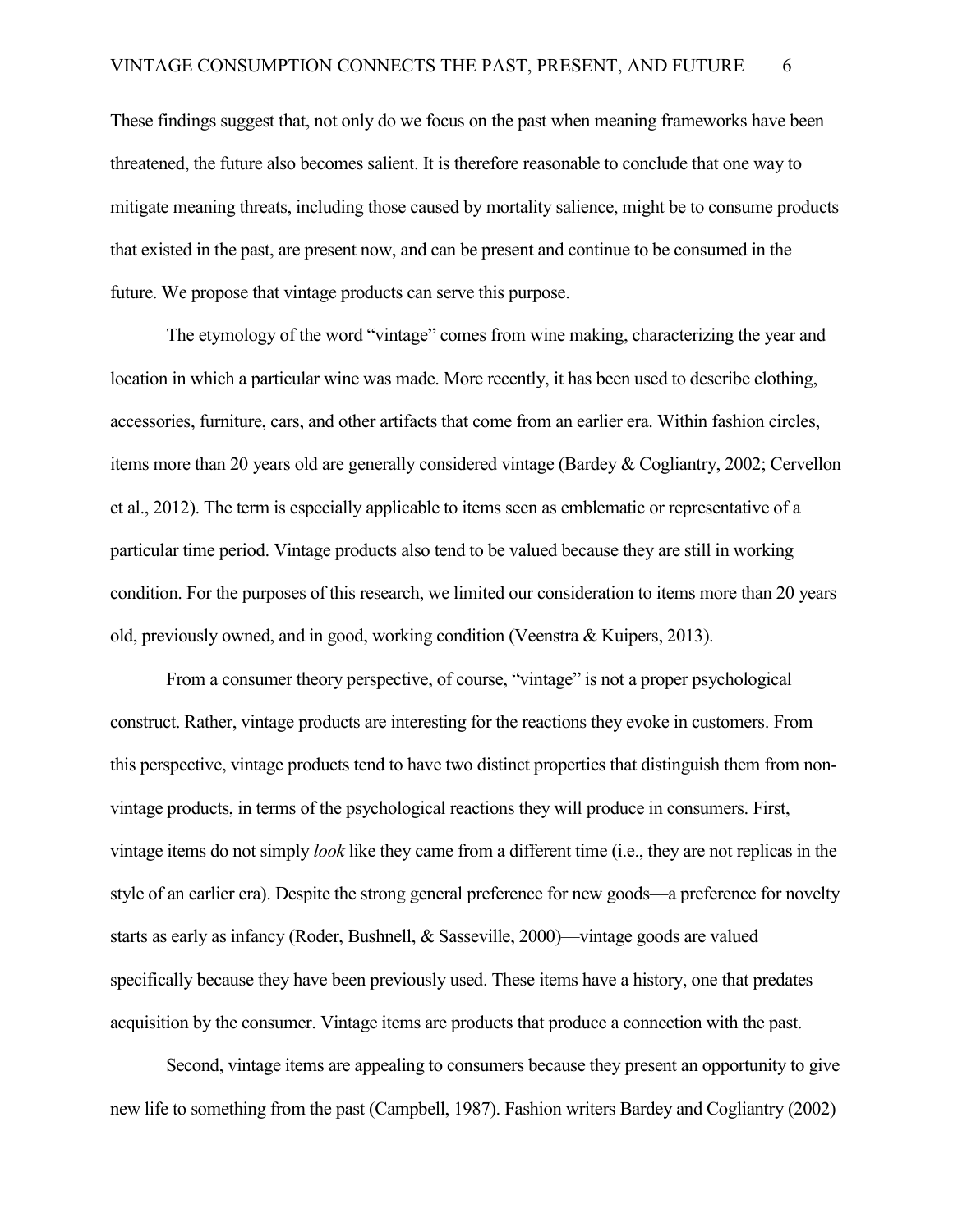have explored the trend of mixing vintage clothing and accessories with contemporary styles, which they characterize as a "juxtaposition of the old with the new" (p. 22). Vintage goods exist simultaneously in the past and present, and represent an opportunity to continue to be used, repurposed, and customized into the future. Thus, vintage items are products that also produce a connection with the present and the future.

We reasoned that vintage items, as pieces that have stood the test of time, represent the continuity of existence – connection among the past, present, and future. That is, the psychological value of vintage item is not primarily in its connection to any single point in time — not just to the past from which it came, nor just to the present in which it is being acquired, nor just to the future in which, as a material good (as opposed to an experience; Sarial-Abi et al., working paper), it will continue to exist. Rather, we argue that vintage items can be seen as not simply of one time, but can be symbolic of the *connectedness* of time. Hence, we proposed that vintage items can meet consumers' occasional need to perceive the past, present, and future as closely interconnected.

In summary, we predicted that evaluating or using vintage items can serve as a palliative to meaning threats, resulting in reductions in the need to reinforce meaning structures identified by previous research. We argued that the way vintage items combat meaning threats is by serving as a physical symbol for the idea that time is interconnected: that the past, present, and future are closely linked. We further predicted that the ability of vintage products to alleviate meaning threats would lead to increased preference for vintage goods, relative to conditions where a person's meaning structures have not been threatened. And last, we posited that thoughts about temporal connectedness would account for (statistically mediate) preferences for vintage items caused by meaning threats.

#### **Vintage Consumption and Nostalgia**

Vintage goods are not the only consumer products that can buffer against meaning threats. Nostalgic items can also reduce the impact of meaning threats (Routledge et al., 2011). Because some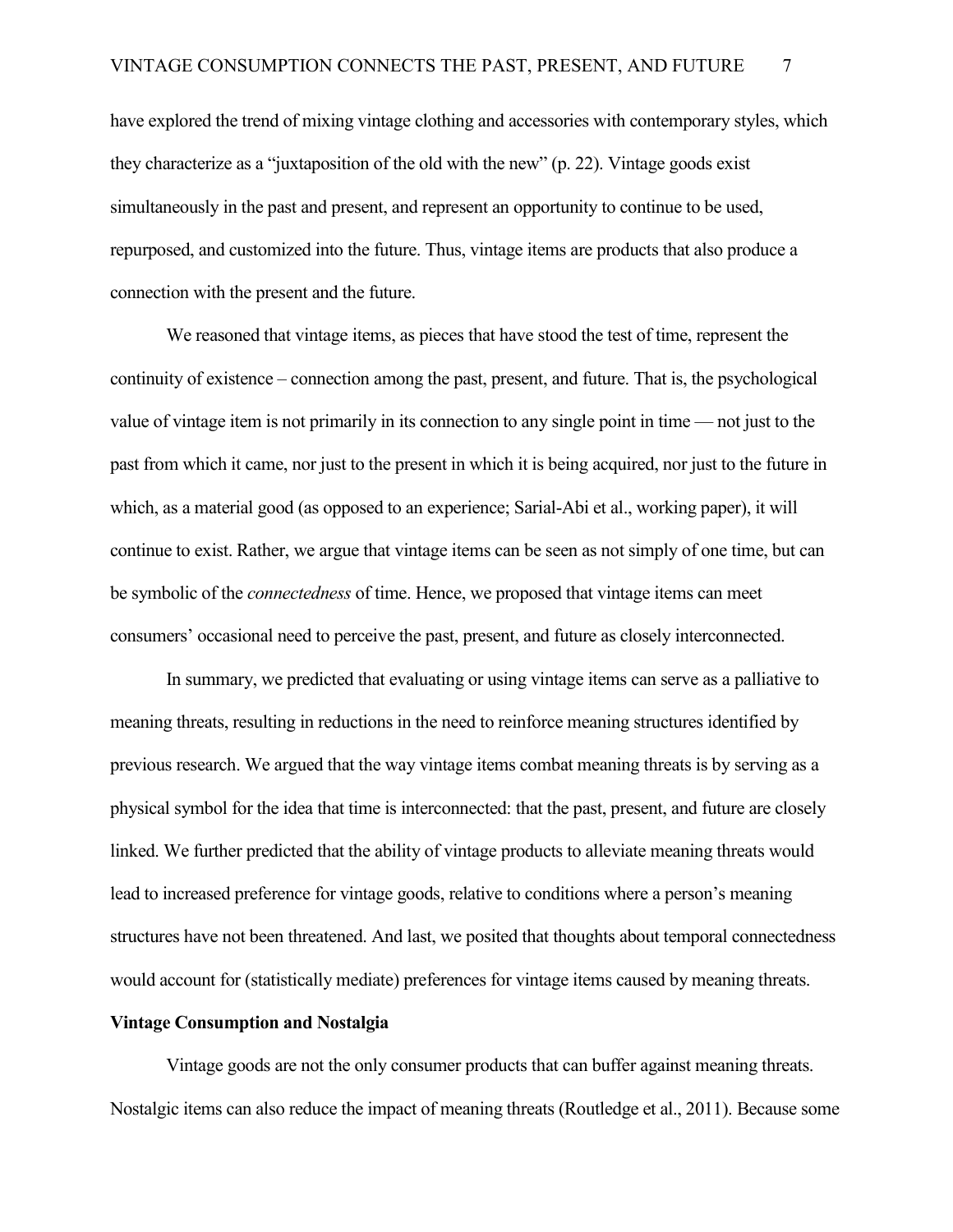vintage items might also induce a sense of nostalgia in some consumers, it is worth discussing the differences between the account we propose and nostalgia.

Prior research has defined nostalgia as a preference for things coming from an earlier time in one's own life (Havlena & Holak, 1991; Holbrook & Schindler, 1991; Routledge et al., 2011; Stern, 1992). There are at least three theoretically relevant differences between vintage items, as we have defined them, and nostalgic items, as they have been defined in the literature. First, nostalgia primarily emphasizes personal experiences that have somehow been lost (Holbrook & Schindler, 2003). Second, nostalgia is a wishful desire to return some time from one's own past (Batcho, 2013; Wildschut, Sedikides, Arndt, & Routledge, 2006; Zhou, Wildschut, Sedikides, Shi, & Feng, 2012). Third, nostalgic products serve a restorative social function (Loveland, Smeesters, & Mandel, 2010). Specifically, nostalgic products tend to be preferred by those with an active need to belong (Loveland et al., 2010) or with a strong desire for social connectedness (Abeyta, Routledge, Roylance, Wildschut, & Sedikides, 2015; Lasaleta, Sedikides, & Vohs, 2014).

While some vintage items might be nostalgic for some customers, it is not the case that vintage items *must* be nostalgic, nor that nostalgia can only be activated by items considered vintage. For example, a man in his 60s might buy a vintage convertible, because it is the same make, model, and year of his first car. For this man, this vintage item is likely to cause him to be nostalgic, because it reminds him of an earlier, bygone time in his life. In contrast, if a man in his 20s were to purchase the same vintage car, it is unlikely to make him feel nostalgic, because it would not evoke any sense of personal loss, nor connect him with an earlier time in his life.

#### **The Present Studies**

Six studies and a pilot test run in a field setting tested the predictions (figure 1). The pilot test measured the physical health of nursing home residents as a proxy for likelihood of meaning threats and found that vintage items were more strongly preferred by elderly participants in poor health,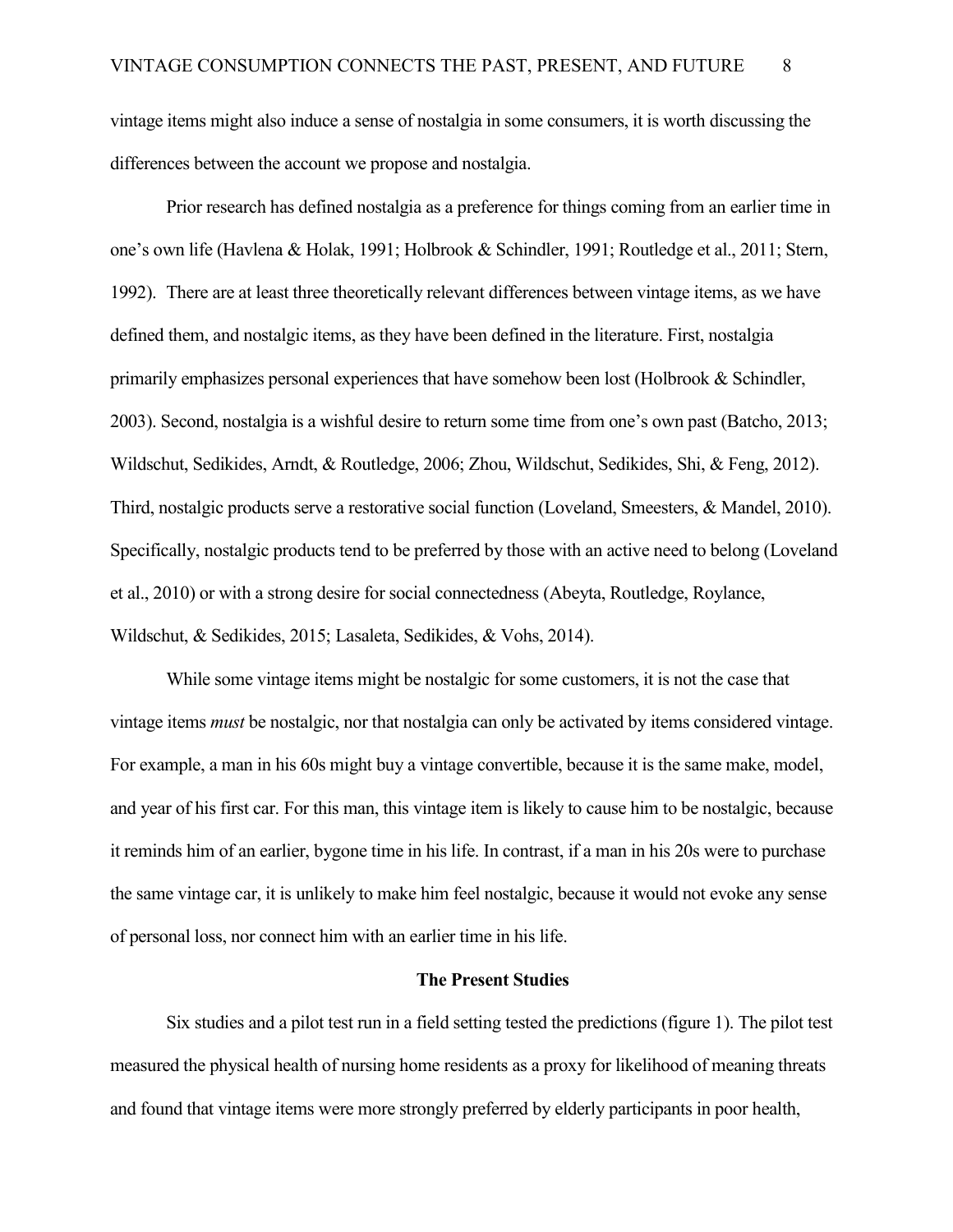relative to those in good health. Study 1 tested the central premise of this research: namely, that the effects of a meaning threat will be mitigated when people consume vintage items. Study 2 tested the same basic phenomenon, using different independent and dependent variables.

#### - INSERT FIGURE 1 HERE -

The next two studies aimed to provide evidence of the proposed process. Study 3 examined whether merely evaluating a vintage item, relative to an equivalent non-vintage version, would induce an increase in thoughts about intertemporal connection: thinking of the past, present, and future as being connected. Study 4 tested whether evaluating a vintage item, relative to an equivalent nonvintage version, would lead to stronger judgments that life has meaning. This study further tested whether increased feelings that life has meaning would be caused by vintage items would be mediated by intertemporal connectivity.

The last two studies examined whether consumers who have experienced a meaning threat, such as a death reminder, would subsequently seek out vintage items and value them more than consumers who had not experienced a meaning threat. Study 5 measured choice as the outcome, whereas Study 6 assessed time spent in contact with the item, a behavioral measure.

# **Pilot Test: Poor Physical Health Correlates with Preference for Vintage Items Among Nursing Home Residents**

As an initial test of the prediction that vintage items might be more valued by more when meaning frameworks are threatened than in unthreatened states, we conducted a correlational field study. We anticipated that when people feel they are temporally proximal to death, due to advanced age and poor health, they will be chronically more likely to experience meaning threats. As a result, we predicted that people who are of an advanced age who also feel that they are in poor health would tend to have a stronger preference for vintage items than those who feel they are in good health.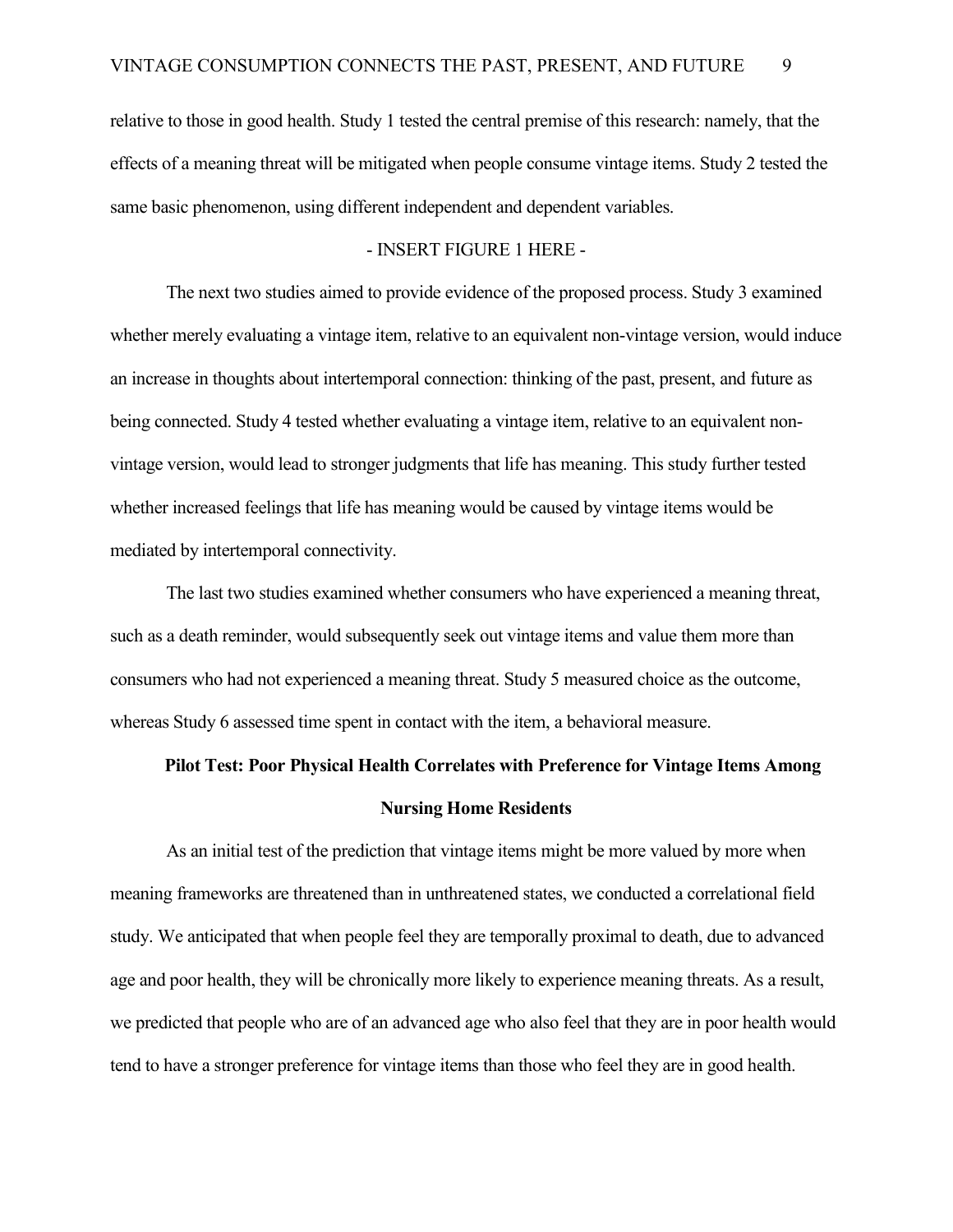We tested such a scenario by asking 25 residents of a nursing home (ages 73 to 99, average age 88.3) to evaluate vintage and modern versions of 9 types of products: car, phone, e-book (modern) or an old print book (vintage), bicycle, compact disk player (modern) or a vinyl record player (vintage), motorcycle, camera, luggage, and watch.

We then assessed participants' perceptions of their own physical health by having them answer the following two questions using three-point scales ( $1 =$  never,  $2 =$  sometimes,  $3 =$  often): "How often does a long-term physical condition reduce the amount or kind of activity you can do?" and "How often does a long-term health problem reduce the amount or the kind of activity you can  $do?$  ( $\alpha$  = .86). Importantly, this self-reported assessment of health was not, in this case, correlated with age;  $R = -0.001$ ,  $p = 0.995$ .

The result was a significant interaction  $(F(1, 23) = 20.04, p < .001)$ , such that retirement home residents in poorer health had a stronger preference for vintage items than residents in better health  $(\beta$  $=$  .512,  $t(24)$  = 2.855,  $p = .009$ ). This relationship was not present for modern goods—in fact, it trended in the opposite direction ( $\beta$  = -.337, *t*(24) = 1.719, *p* = .099).

#### **Study 1: Vintage Items Mitigate Need for Structure Following a Death Reminder**

Thinking about death can threaten the stability of meaning frameworks, and when people experience meaning threats, they tend to react with an increased desire for structure (Proulx et al., 2010). This study measured Need for Structure (Thompson, Naccarato, & Parker, 1989) to assess the strength of participants' desire to assert meaning frameworks. Because people tend to want more structure after a meaning threat, compared to other times (Heine et al., 2006; Proulx et al., 2010), we expected that participants would demonstrate an increased Need for Structure following a meaning threat. However, we predicted that vintage items might moderate this relationship by reducing the meaning threat caused by a death reminder. Thus, we predicted that thinking about owning and wearing a vintage article (as opposed to a modern equivalent or a neutral condition in which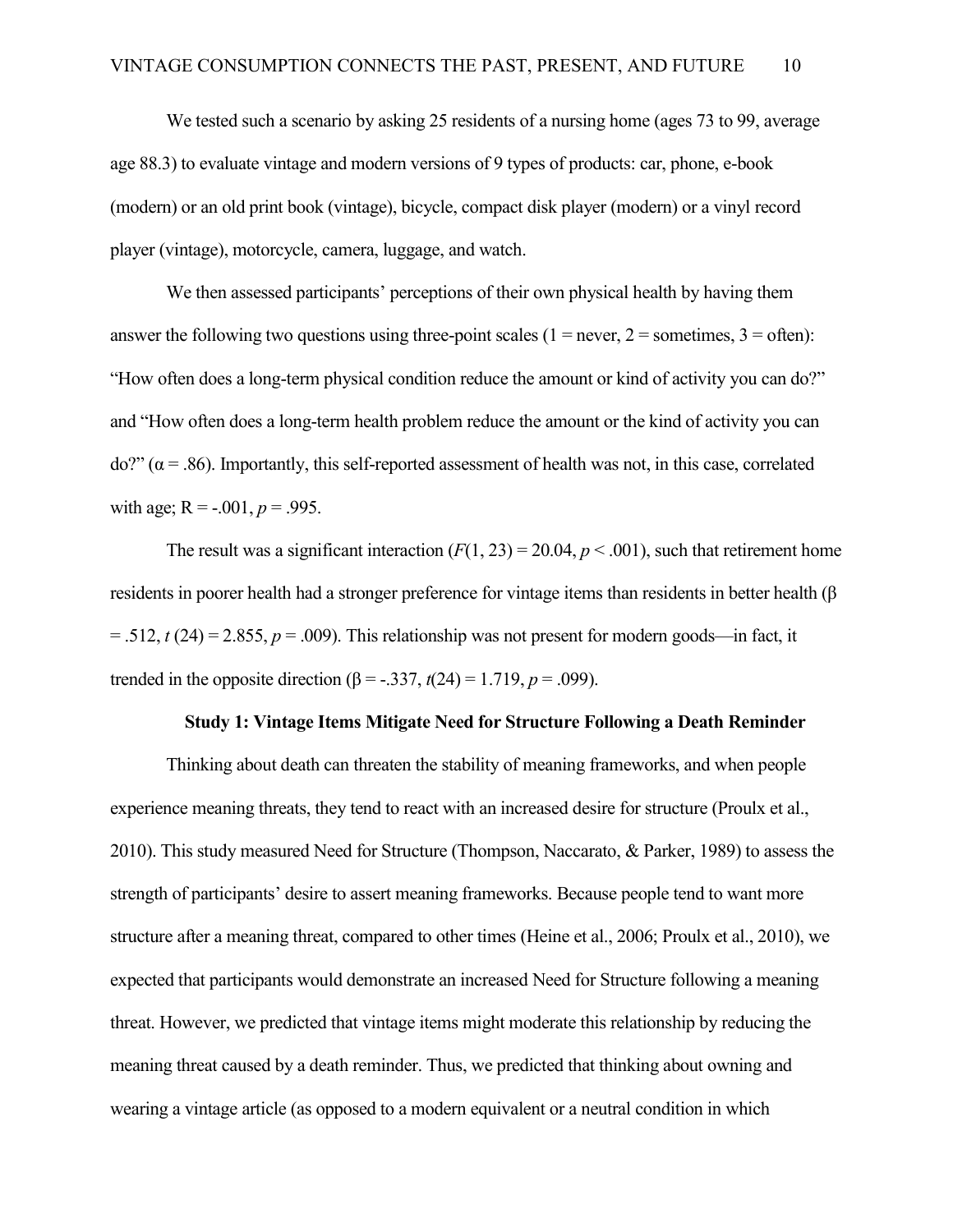participants looked at unrelated pictures for a few minutes) would mitigate the need to reassert meaning following a death reminder.

#### **Participants**

Two hundred and twenty-nine adults (100 female) from Amazon's Mechanical Turk participated in exchange for \$0.30. Age was measured with a scaled-response question, with  $1 =$ under  $18$ ,  $2 = 19-24$ ,  $3 = 25-34$ ,  $4 = 35-44$ ,  $5 = 45-54$ ,  $6 = 55-64$ ,  $7 = 65$  or over. The average response was  $4.62$ , SD = 1.25. No participants answered with a 1 or 2. Participants were randomly assigned to the conditions of a 2 (meaning threat vs. no meaning threat) x 3 (vintage item vs. modern item vs. no item) factorial design.

#### **Procedure**

Participants first indicated their age and gender. In the meaning threat condition, participants wrote a paragraph in response to this prompt (Schmeichel et al., 1999): "Please take a few moments to think about your own death. Then, in the space below, please write a short paragraph about how you feel when you think about your own death AND what would happen to you as you physically died." Participants in the no meaning threat condition wrote in response to this prompt: "Please take a few moments to think about your dental pain. Then, in the space below, please write a short paragraph about how you feel when you have dental pain AND what would happen to you when you have dental pain." In both conditions, participants were instructed to write at least 250 characters.

Participants then performed a task that varied in whether it cued thinking about vintage items, modern items, or neither. In the vintage and modern conditions, participants were shown a picture of an upmarket, gender-appropriate watch, with the same picture used for both conditions. Depending on condition, participants were told that the watch was either vintage from the 1950s or new (Web Appendix A). They were instructed to imagine wearing the watch, including how they would feel, occasions on which they would wear it, and types of outfits that would complement it. Participants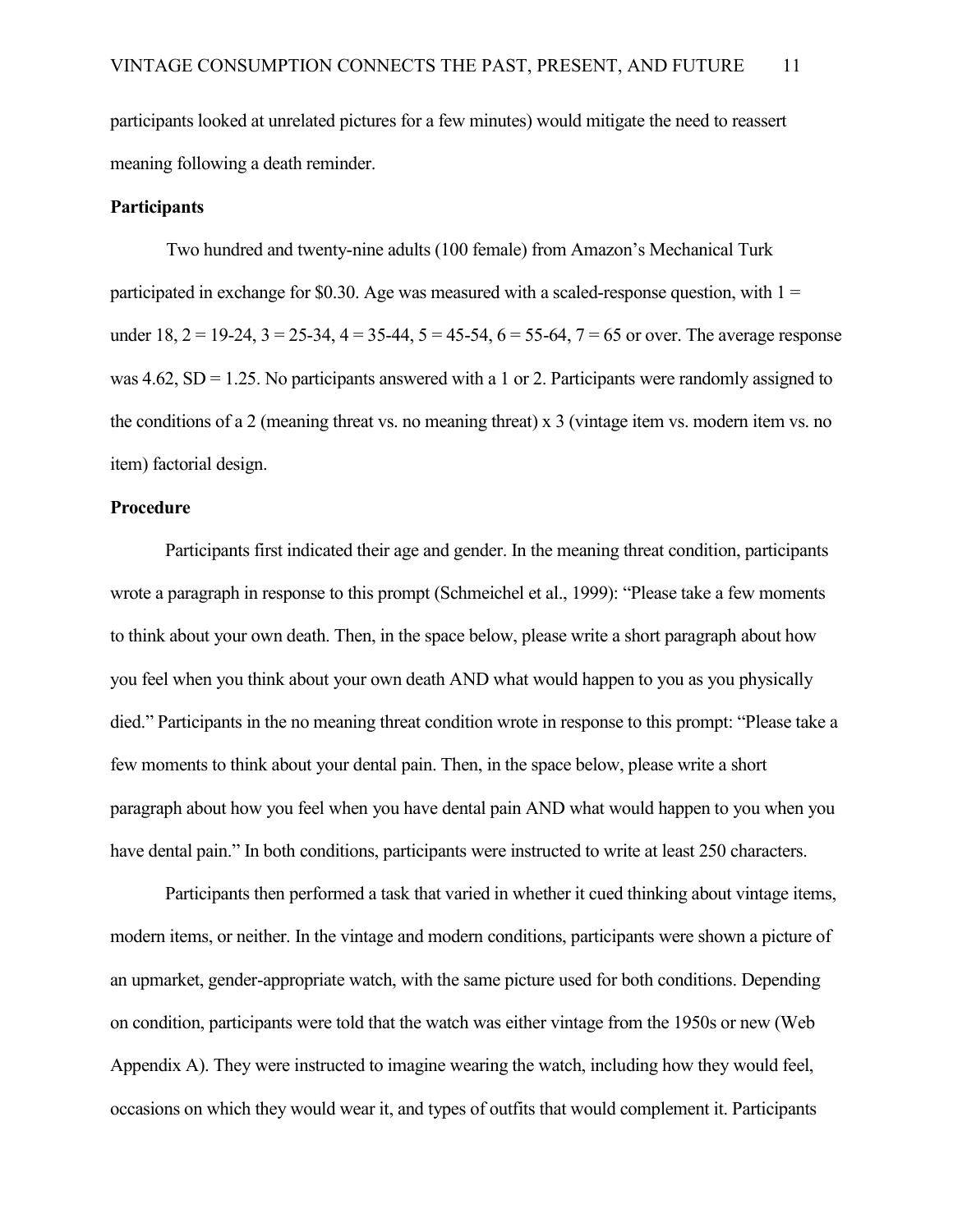were instructed to write at least 250 characters. In the neutral condition, participants saw 20 images of seashells arranged randomly on screen for three minutes.

Participants then completed the twelve-item state version of the Personal Need for Structure scale (Thompson et al., 1989). Sample items: "I enjoy having a clear and structured mode of life" and "I find that a consistent routine enables me to enjoy life more." Participants indicated how much they agreed with each item on a 9-point scale. They were instructed to respond as they felt at that moment. We averaged the responses to create the dependent variable.

#### **Results**

We predicted an interaction between the death reminder condition and the product condition. In particular, we expected that, consistent with previous research, among participants exposed to nonvintage items (modern item condition) and those exposed to pictures of sea shells (non-item condition) those who were reminded of death would have higher the Need for Structure scores than participants who had been reminded of dental pain. But we expected the effect of the death reminder to be reduced for participants in the vintage item condition.

Analysis revealed a significant interaction of reminder condition and product condition, *F*(2,  $223$ ) = 3.06,  $p = .049$ . There was a marginally significant effect of reminder condition,  $F(1, 223)$  = 8.86,  $p = 0.06$ , and no main effect product condition,  $p > 0.51$  (Figure 2). Planned contrasts supported the predictions. There was a significant difference in Need for Structure scores among participants who imagined wearing the modern watch as a function of death reminder versus neutral condition  $(M_{\text{thread}} = 6.87, SD = 1.17 \text{ vs. } M_{\text{no threat}} = 5.43, SD = 1.59; F(1, 223) = 20.06, p < .01$ , a pattern also seen in participants in the non-item condition, who saw images of sea shells  $(M<sub>thresh</sub> = 6.72, SD = 1.31)$ vs.  $M_{\text{no threat}} = 5.51$ ,  $SD = 1.44$ ;  $F(1, 223) = 11.73$ ,  $p < .01$ ). As predicted, this increased Need for Structure following a death reminder was mitigated by thinking about owning and using a vintage product. In the vintage product condition, there was no difference in the Need for Structure caused by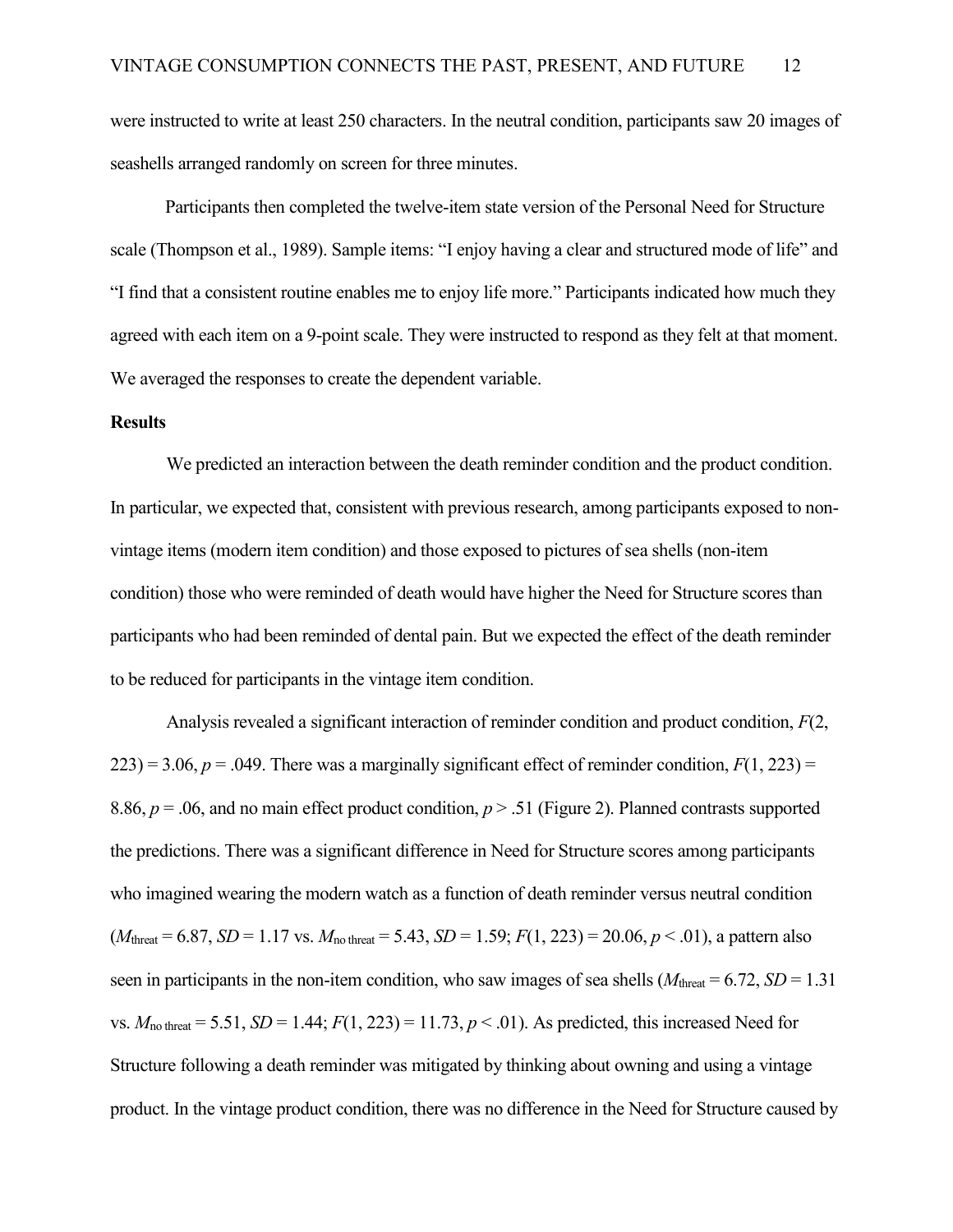a death reminder vs. dental pain reminder ( $M_{\text{thread}} = 5.83$ ,  $SD = 1.66$  vs.  $M_{\text{no threat}} = 5.47$ ,  $SD = 1.47$ ;  $F(1, 223) = 1.21, p > .27$ .

#### - INSERT FIGURE 2 HERE -

Participants' ages might have affected the results, particularly as older participants might be more likely to feel nostalgia when thinking about a vintage item. In a separate test, we examined whether age interacted with the death reminder condition and product condition to influence the Need for Structure scores. Results demonstrated that age did not interact with independent variables to influence the Need for Structure scores  $(p > .3)$ .

#### **Discussion**

Experiment 1 tested whether vintage products can mitigate threats to meaning structures that have previously been shown to occur after a reminder of death. Consistent with predictions, death cues heightened a need for structure among participants, except those who had been prompted to think about using a vintage product. When so reminded, the need for structure was similar to those in the non-death reminder conditions, suggesting that vintage items can act as a buffer against the meaning threat caused by thoughts of death.

# **Study 2: Exposure to a Vintage Item Mitigates Negative Evaluations of an Argument on the Meaninglessness of Life**

 This study sought to examine the scope of the phenomenon identified in Study 1. Specifically, this study used both a different meaning threat (a nihilistic persuasive essay, in which the author argues that life has no meaning) and a different dependent variable (evaluations of the persuasive essay). Previous research has found that when people receive messages that threaten their meaning frameworks, they often reject the message as a defensive measure (Routledge et al., 2011). As in Study 1, we expected that exposure to vintage products would mitigate this reaction, leading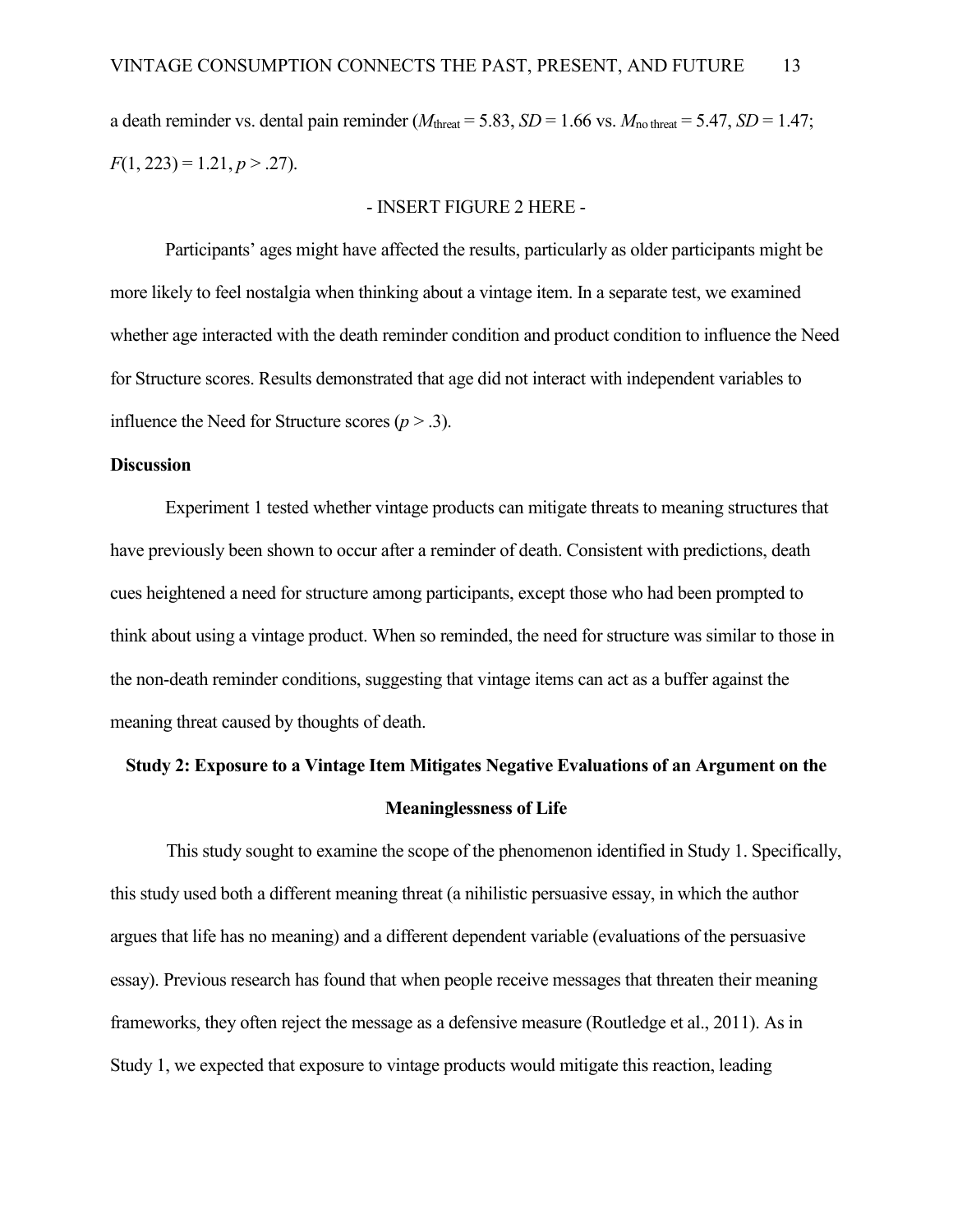participants who evaluated an ad for a vintage product to be less likely to reject the threatening essay than participants who evaluated an ad for a modern product.

This study also provided an initial test of the idea that the effect documented in Study 1 is not a result of nostalgia. The results of Study 1 indicated that age did not moderate. This is consistent with the idea that nostalgia is not a driver, as older participants might be expected to experience more nostalgia over vintage products. However, Study 1 did not provide conclusive evidence that nostalgia is not a mediating factor. Study 2 measured nostalgia directly.

#### **Participants**

One hundred and eight students (82 female) from a European university participated the study for course credit. The age of the participants ranged from 19 to 25, with a mean of 21.6 (SD = 1.1). Participants were randomly assigned to conditions of a 2 (meaning threat vs. no meaning threat) x 2 (vintage item vs. modern item) factorial design.

#### **Procedure**

 First participants evaluated flyer advertising a Vespa scooter for sale. The flyer had information about the scooter, including maximum speed, miles per gallon, and price. Participants in the vintage condition saw a flyer for a "vintage scooter from 1975." Participants in the modern condition evaluated a scooter described as "brand new" (Web Appendix B). While evaluating the flyer, participants wrote four words they felt that described the scooter.

 Next, participants read an ostensibly unrelated essay. Participants in the meaning threat condition read an "extract from an essay written by the philosopher Dr. James Park of Oxford University." The nihilistic essay, used in previous research to induce a meaning-threat (Routledge et al., 2011), argued that life has no meaning: "I first glimpsed the meaninglessness of life in my late teens, when I began to look deeply into my future, trying to decide what to do with my life. It was a time of deep searching and questioning. These questions have remained until today; let me share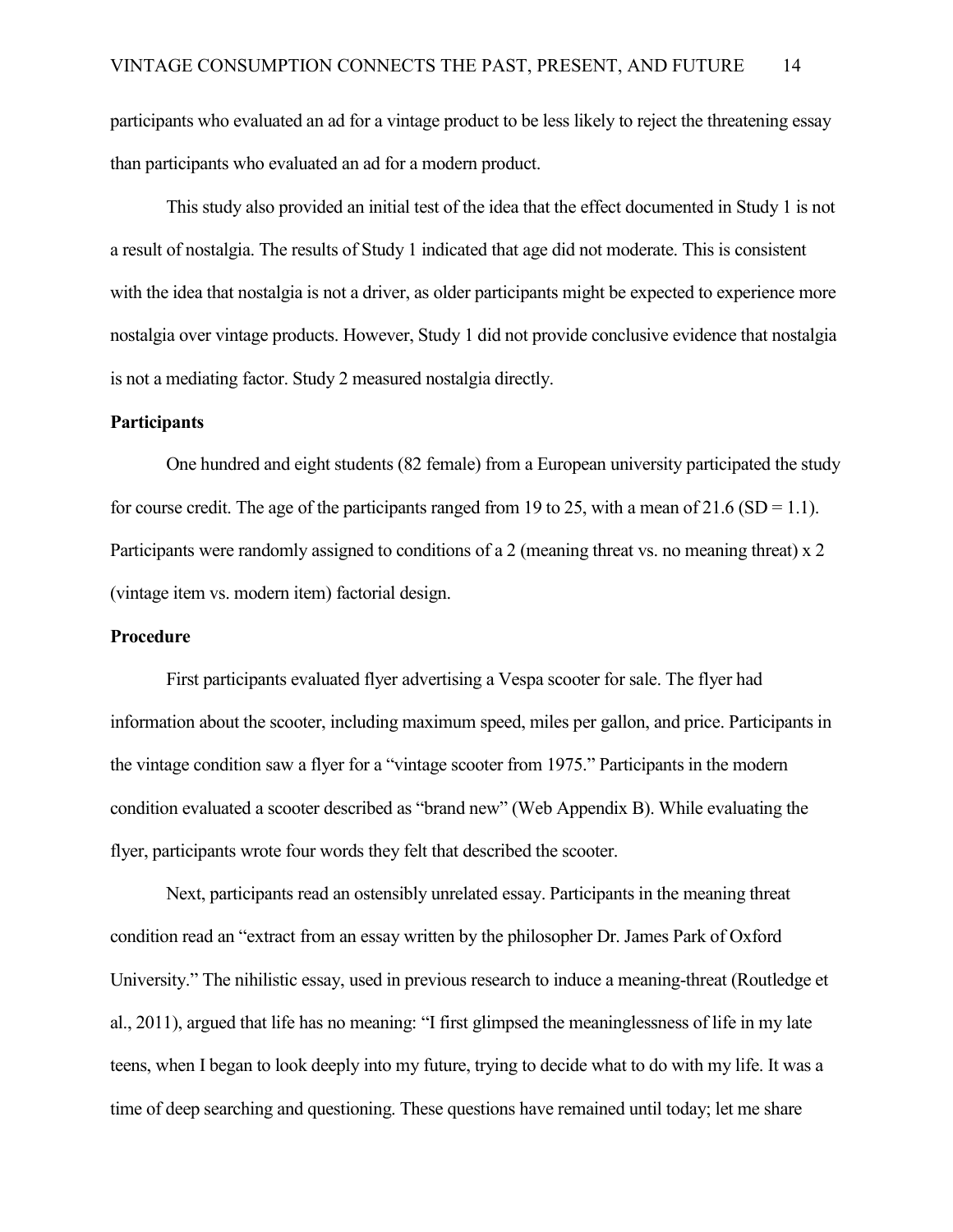them with you. There are approximately 7 billion people living on this planet. So take a moment to ponder the following question: In the grand scheme of things, how significant are you? The Earth is 5 billion years old and the average human life span across the globe is 68 years. These statistics serve to emphasize how our contribution to the world is paltry, pathetic and pointless. What is 68 years of one person's rat race compared to 5 billion years of history? We are no more significant than any other form of life in the universe."

 Participants in the no meaning threat condition read an essay about computers, which was designed to not threaten meaning structures, and read, in part: "Computers are able to recognize, remember, store, and manipulate many forms of abstract symbols, including every human language and the special mathematical languages of the sciences. In fact, the words you are looking at right now were put through a machine which stored them electronically and which allowed me, the author, to manipulate them several times before they were finally printed out by another machine…"

After reading the essay, participants evaluated the essay. Specifically, participants indicated the extent to which "the author is a reliable source," "the author makes a strong case," "I would like to have the author as my course instructor," "I would like to meet with the author," "I agree with the author's opinion," "The essay is convincing in conveying its point," and "I believe that the information in the essay is true" on 5-point scales. We averaged the scores on these items to compose level of defensiveness score ( $\alpha$  = .843). Previous research has found that defensiveness is one reaction to meaning threats (Berger & Luckman, 1967; Green, Sedikides, & Gregg, 2008). Higher scores signaled more favorable attitudes toward the author and essay and thus a less defensive response.

In order to assess nostalgia as a possible alternative explanation for the results, participants indicated the extent to which they felt nostalgia on two 5-point scales (e.g., "I feel nostalgic at the moment," and "Right now I am having nostalgic feelings;" Wildschut et al., 2006). We averaged the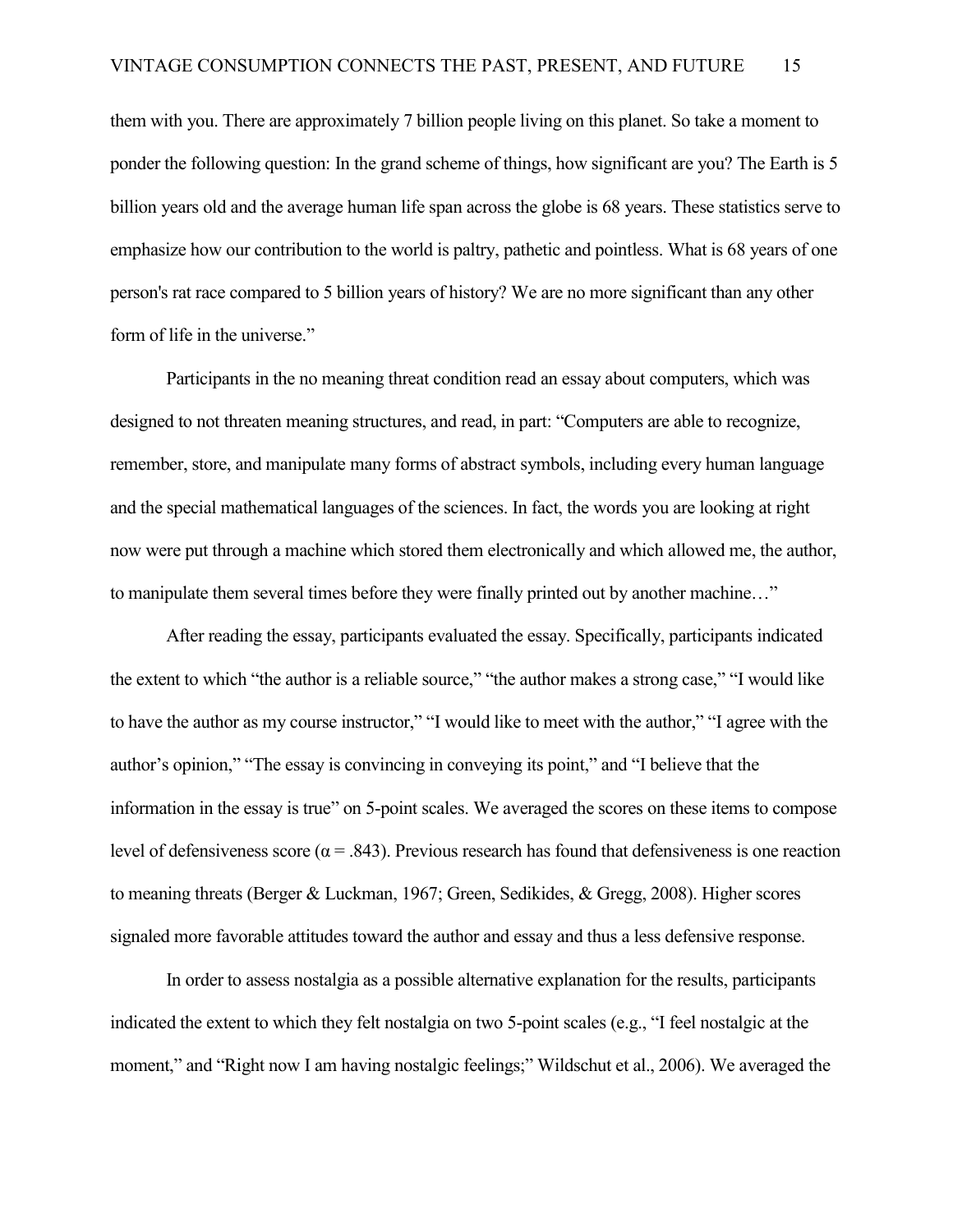scores on these two items to compose state nostalgia score ( $\alpha$  = 90). Last, participants indicated their age and gender.

#### **Results**

Level of defensiveness. As predicted, there was a significant message by item interaction on level of defensiveness,  $F(1, 104) = 4.23$ ,  $p = .042$ . There was no main effect of neither the meaning threat ( $p = .90$ ) nor the product condition ( $p = .68$ ). Consistent with the idea that vintage consumption buffers against meaning threats, participants in the meaning threat condition evaluated the nihilistic essay less unfavorably after evaluating the vintage item that did participants who had first evaluated the modern item ( $M_{vintage} = 3.93$ ,  $SD = .54$  versus  $M_{\text{modern}} = 3.46$ ,  $SD = .43$ ,  $F(1,104) = 7.73$ ,  $p = .006$ ). Our proposed account predicts that this difference would occur only for a message that induced a meaning threat. Consistent with this idea, participants in the no meaning threat condition message condition did not differ in their evaluations of the essay on computers differently as a function of evaluating the vintage or modern item ( $M_{vintage} = 3.64$ ,  $SD = .50$  versus  $M_{\text{modern}} = 3.66$ ,  $SD = .73$ ,  $F(1,104) = .017, p = .90$ .

**State Nostalgia.** There was no significant difference in state nostalgia across conditions  $(M_{\text{modern}} = 3.42, SD = 2.32 \text{ versus } M_{\text{vintage}} = 3.23, SD = 2.15, t(106) = .43, p = .67$ ). Furthermore, there was also no significant interaction effect of message by item conditions on state nostalgia,  $F(1, 104) =$ 1.68,  $p = 0.20$ . This suggests that nostalgia is not driving the effects observed in this study.

**Gender and Age.** We next tested whether age interacted with the message and item conditions to influence the level of defensiveness. Results demonstrated that age did not interact with independent variables to influence the level of defensiveness  $(p > .43)$ . In a separate test, we examined whether gender interacted with the independent variables to influence the level of defensives. Results demonstrated that gender did not interact with message and item conditions to influence the level of defensiveness  $(p > .3)$ .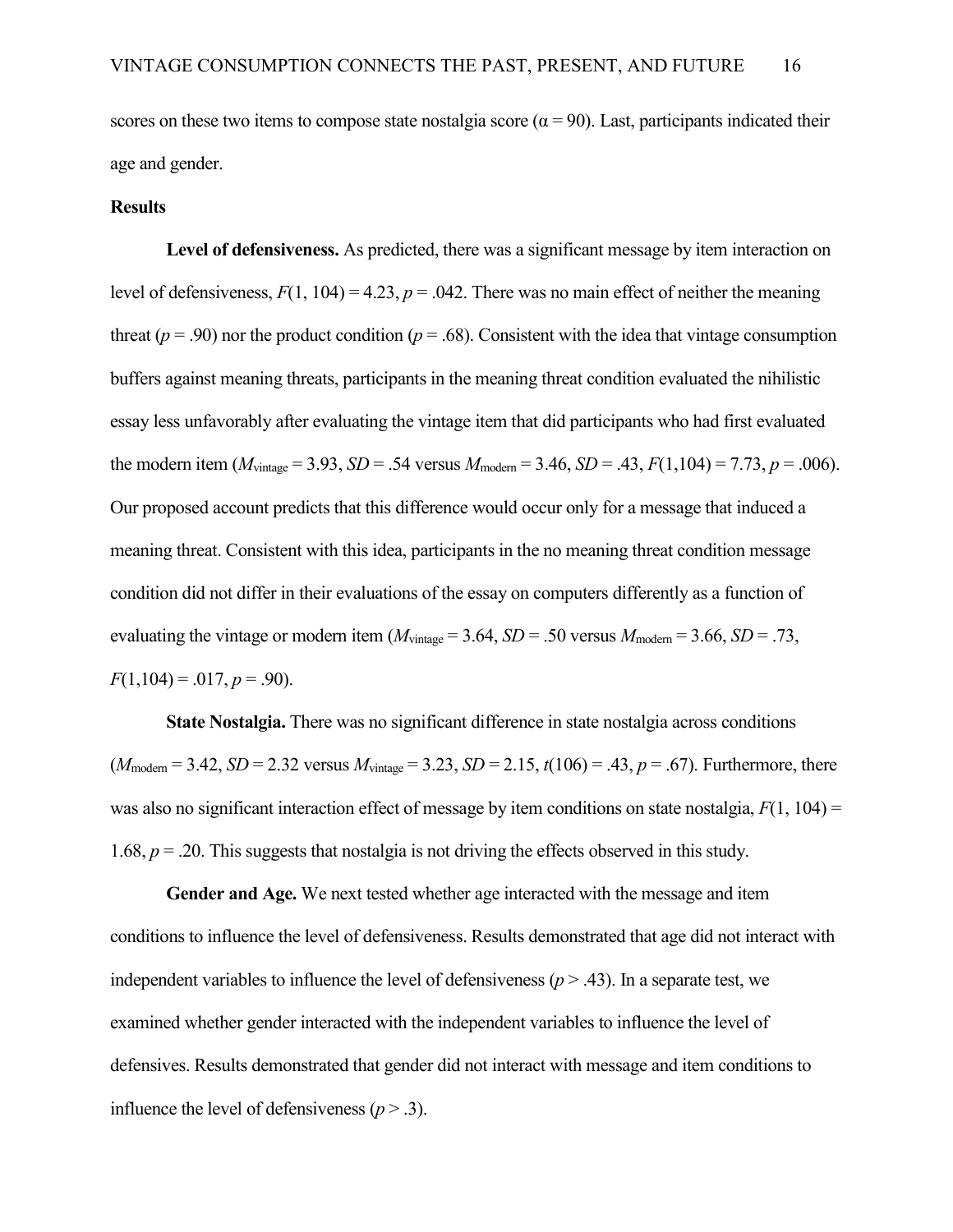#### **Discussion**

This study extended the results of Study 1, showing that the palliative effects of vintage consumption serve not just as a buffer against mortality salience, but also against nihilistic persuasive messages. This suggests that these effects may be found for meaning threats in general, and not just those associated with death reminders.

Study 2 also presented direct evidence that nostalgia does not provide a compelling alternative account for the findings. Although it is certainly possible for vintage items to produce nostalgic feelings in certain populations, depending on age and personal history, we found no differences in experienced nostalgia in this study.

#### **Study 3 – Vintage Items Facilitate Intertemporal Connections but Not Social Connectedness**

The first two studies found that vintage items can mitigate the effects of meaning threats. We argued, though thus far have not documented, that vintage items buffer against meaning threats by facilitating intertemporal connections. In this study, we tested the prediction that vintage consumption can cause an increase in intertemporal connectedness: that is, an increase in thinking about the past in relation to the present and the future. To do so, we asked people to rate the extent to which they were thinking about various times (i.e., the past, present, and/or future), with the prediction that being reminded of vintage products would enhance mental connections among the past, present, and future more so than any other set of times or intertemporal connections.

This study also provided a further test of nostalgia as an alternative explanation for Studies 1 and 2 by examining whether vintage items strengthen social connectedness and hence meaning in life. Previous research has shown that nostalgia increases a person's sense of social connectedness (Routledge et al., 2011). We measured social connectedness by administering the Social Provisions Scale (Cutrona & Russell, 1987). This scale includes twenty-four items that measure attachment, social integration, reassurance of worth, reliable alliance, guidance, and opportunity for nurturance.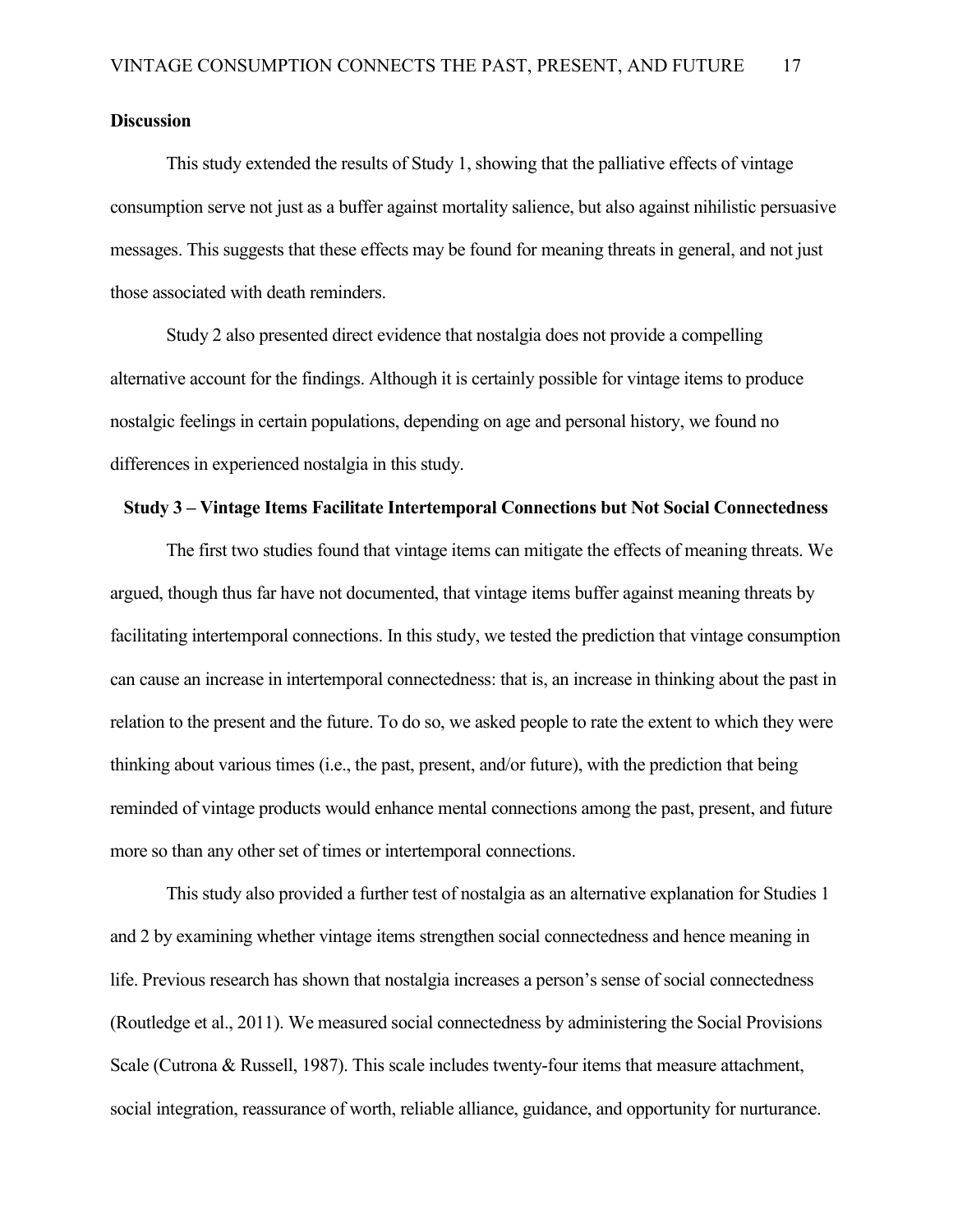#### **Participants**

 One hundred and fifty-two students (113 female) from a European university participated the study for course credit. The age of the participants ranged from 19 to 25, with a mean of 21.4 (*SD* = 1.1). Participants completed all materials online.

#### **Procedure**

 Participants were randomly assigned to either the vintage item or modern item condition. Everyone first saw some information on a leather jacket for sale. The jacket was described in detail, along with a picture. In the vintage condition, the product was described as a leather jacket from 1970s and that the jacket shows light wear, which is typical for the age. In the modern condition, the jacket was described as being brand new (see Web Appendix C for stimuli). As they viewed the information, participants were instructed to write down four key words they felt described the jacket.

Next, participants indicated the extent to which they felt nostalgia on the same two items used in Study 2. We averaged these scores to compose a state nostalgia score ( $\alpha = 90$ ).

 For the main dependent variable, participants described the thoughts that came to their minds when they were reading about the jacket. We assessed the intertemporal nature of their thoughts (Baumeister et al., 2013) by asking them the extent to which they were thinking right then about 1) the past, 2) the present, 3) the future, 4) the past in relation with the present, 5) the past in relation with the future, 6) the present in relation with the future, and 7) the past in relation with the present and the future. All questions were answered on 5-point scales  $(1 = not at all and 5 = very much)$ , with the order randomized across participants.

As an additional measure of a possible influence through nostalgia, we next provided participants with the Social Provisions Scale (SPS; Cutrona & Russell, 1987). Sample items include: "There are people I can depend on to help me if I really need it," "I feel part of a group of people who share my attitudes and beliefs," and "I have relationships where my competence and skills are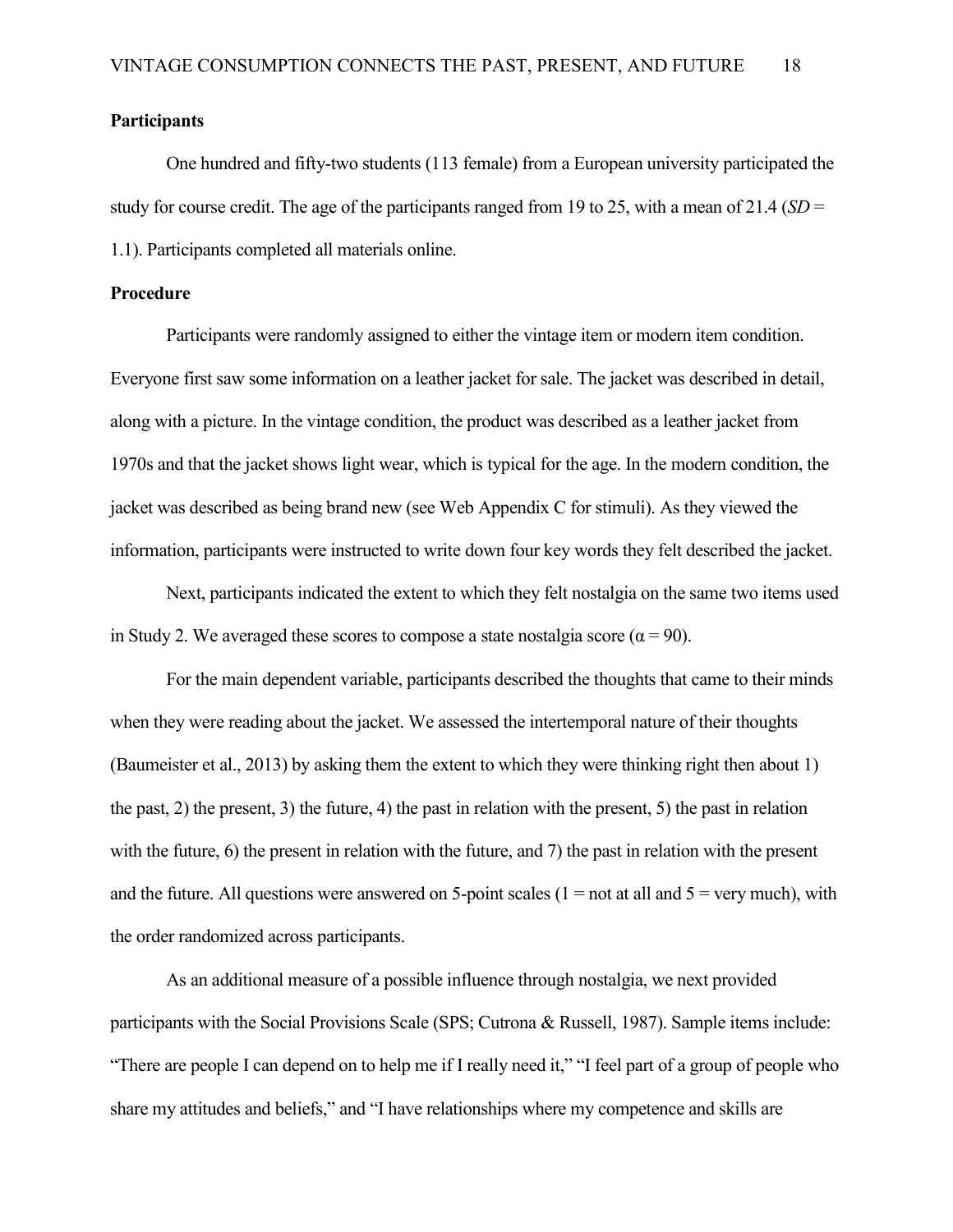recognized." We reverse coded appropriate items and averaged them all to create an SPS index score  $(\alpha = 86)$ . We randomized the order of the intertemporal connections items and the SPS items. Finally, participants indicated their age and gender.

#### **Results**

**Intertemporal Connections.** As predicted, participants in the vintage condition indicated that they thought more about past in relation to the present and the future compared to the participants in the modern condition ( $M_{\text{modern}} = 3.21$ ,  $SD = 1.19$  versus  $M_{\text{vintage}} = 3.64$ ,  $SD = 1.02$ ,  $t(150) = -2.39$ , *p* = .018). That was the only temporal connection question that was sensitive to the vintage vs. modern condition manipulation. Thinking about any of the other time frames or temporal connections were not significantly affected by condition: thinking about the past ( $p > .83$ ); past in relation to present (*p*  $>$  .61); present ( $p > 0$ .07); present in relation to future ( $p > 0.95$ ); future ( $p > 0.86$ ); or the past in relation to the future  $(p > .81)$ .

We next tested whether age interacted with the product condition to influence intertemporal connections. Results demonstrated that age did not interact with independent variable to influence intertemporal connections  $(p > .83)$ . In a separate test, we examined whether gender interacted with the independent variable to influence intertemporal connections. Results demonstrated that gender did not interact with the product condition to influence intertemporal connections  $(p > .51)$ .

**State Nostalgia**. Consistent with the idea that vintage items need not activate nostalgia, we found that participants did not significantly differ in terms of their state nostalgia ( $M_{\text{modern}} = 2.92$ , *SD*)  $= 1.15$  versus  $M_{vintage} = 2.79$ ,  $SD = 1.19$ ,  $t(150) = .70$ ,  $p = .49$ ). Furthermore, neither age ( $p > .33$ ) nor gender  $(p > .88)$  interacted with the product condition to influence state nostalgia.

**Social Connectedness.** Also as expected, participants in the vintage condition were not significantly more socially connected than participants in the modern condition ( $M_{\text{modern}} = 3.07$ , *SD* = .18 versus  $M_{vintage} = 3.11$ ,  $SD = .15$ ,  $t(150) = -1.59$ ,  $p = .12$ ). Results demonstrated that unlike the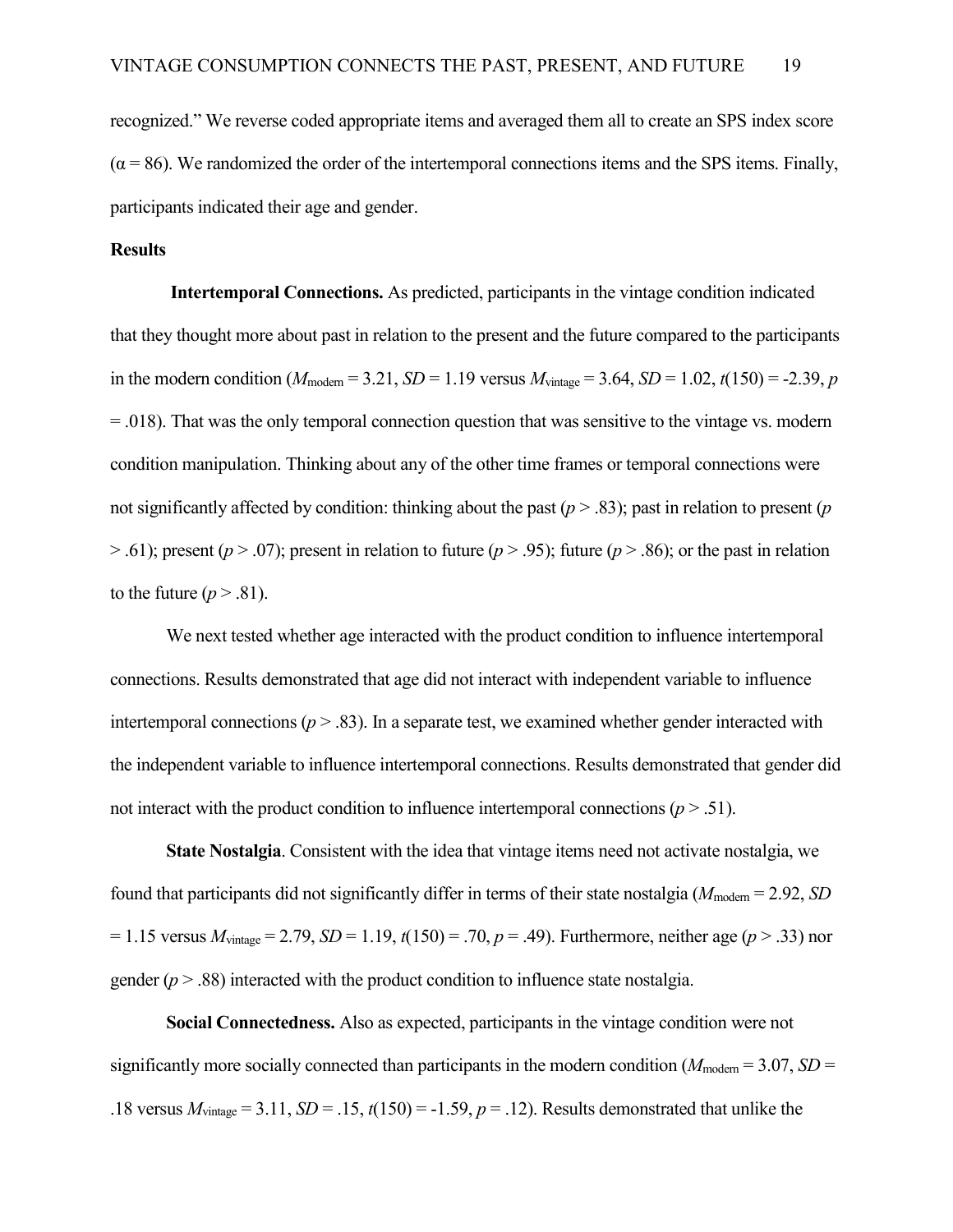nostalgic items that have been shown to influence social connectedness (Wildschut et al., 2006), vintage items did not have an influence on perceptions of social connectedness.

#### **Discussion**

Study 3 showed that evaluating a vintage item caused an increase in thoughts about connections among the past, present, and future, more so than evaluating a modern product. That was the only change in temporal and intertemporal thinking caused by the manipulation. Thoughts about the past, present, and future independently, or about any pair of those three time periods did not differ across conditions. These findings are consistent with the idea that vintage consumption facilitates intertemporal connectedness generally, that is of past, present, and future together, and not simply about any one point in time nor about subsets of the timeline. This study thus provided evidence in favor of our proposed process.This study also tested, and again ruled out, an alternative account based on nostalgia. Measures of both state nostalgia and social connectedness were unaffected by the vintage manipulation; only intertemporal connectedness changed by condition.

#### **Study 4 – Intertemporal Connections Mediate the Effect of Vintage on Meaning in Life**

 Study 4 had multiple goals. One was to again test whether nostalgia is a relevant component of vintage products' ability to forge mental temporal connections, and thus can serve as a reasonable alternative explanation for the account we propose. Given the results of our prior studies, we predicted it would not. Another goal was to test the proposed ameliorating effects of vintage items using a different, converging dependent measure—meaning in life—that has previously been shown to be sensitive meaning threats (Routledge et al., 2011). A third goal was to examine the full meditational path, through intertemporal connections, proposed by our account.

#### **Participants**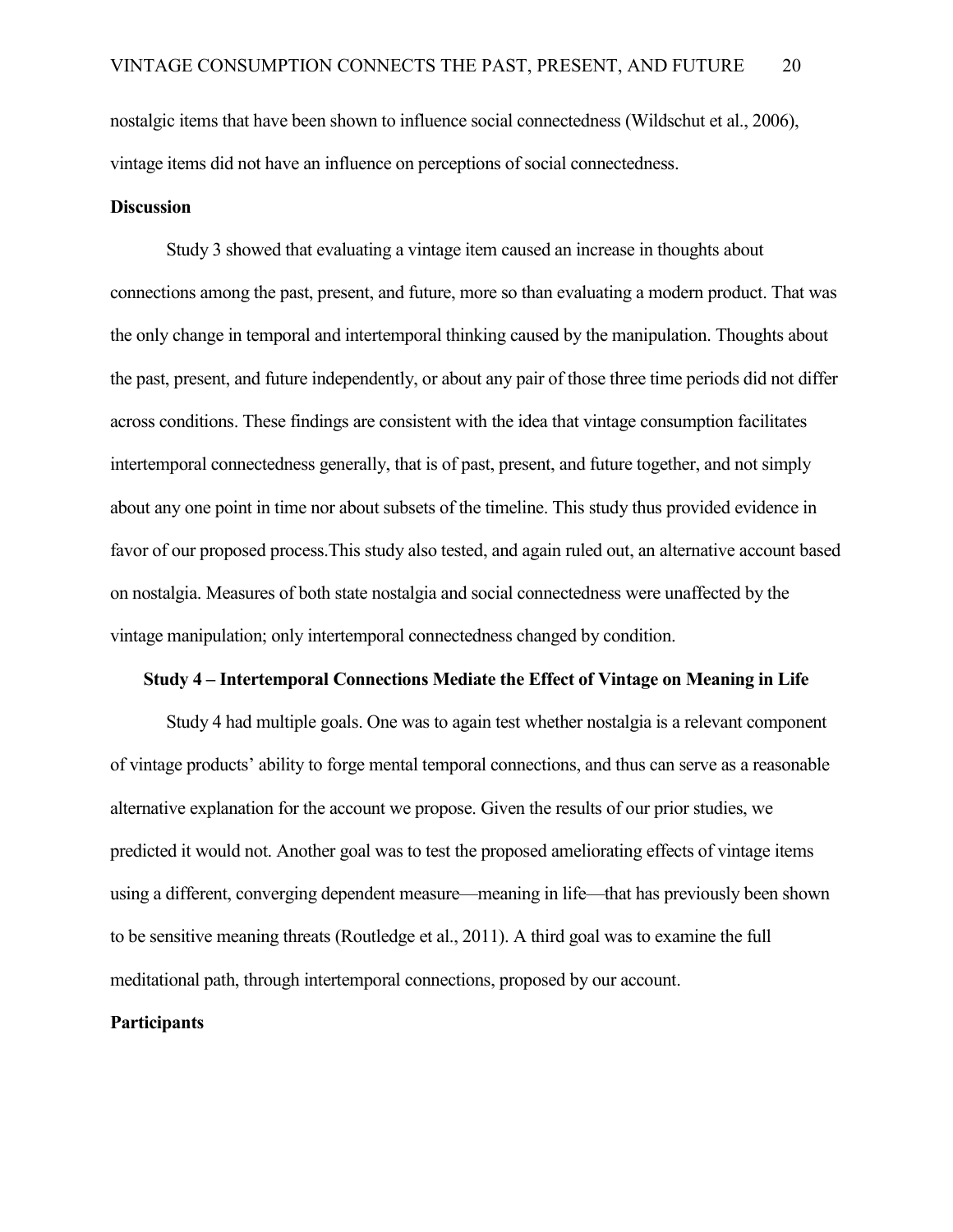One hundred and twenty-six students (90 female) from a European university participated for an extra course credit. Ages raged from 19 to 25, with an average of  $21.5$  (*SD* = 1.1). Participants completed all materials online.

#### **Procedure**

 Participants were randomly assigned to either the vintage item or modern item condition. Everyone then read a posting for a clock for sale. The clock was described as having a "domed glass lens with cream dial, traditional roman numerals and classic metal hands." The only difference between the two conditions was that in the vintage item condition, the clock was described as a "vintage wall clock from 1965." In the modern item condition, the clock was described as a "brand new wall clock." (See Web Appendix D for stimuli.) As they evaluated the posting, participants wrote down four key words they felt described the clock.

Next, participants indicated the extent to which they felt nostalgia on the same two 5-point scales used in the previous studies. We averaged the scores on these two items to compose a state nostalgia score ( $\alpha$  = .91). Following the nostalgia measure, intertemporal connections were assessed. In this study, we also included "thinking about the future in relation to the past" in addition to the measures used in Study 3. We randomized the presentation of the intertemporal connection questions.

Next, as our main dependent measure, we administered the Meaning in Life scale (Steger, Frazier, Oishi, & Kaler, 2006;  $\alpha$  = .57). The scale included ten items that assess a person's sense that their life has meaning using agree/disagree responses measured on seven-points scales. Sample items include: "I understand my life's meaning," "My life has a clear sense of purpose," and "I have a good sense of what makes my life meaningful." Finally, participants indicated their age and gender.

### **Results**

 **Intertemporal Connections.** As predicted, and consistent with the finding in Study 3, participants in the vintage condition indicated that they thought more about past in relation with the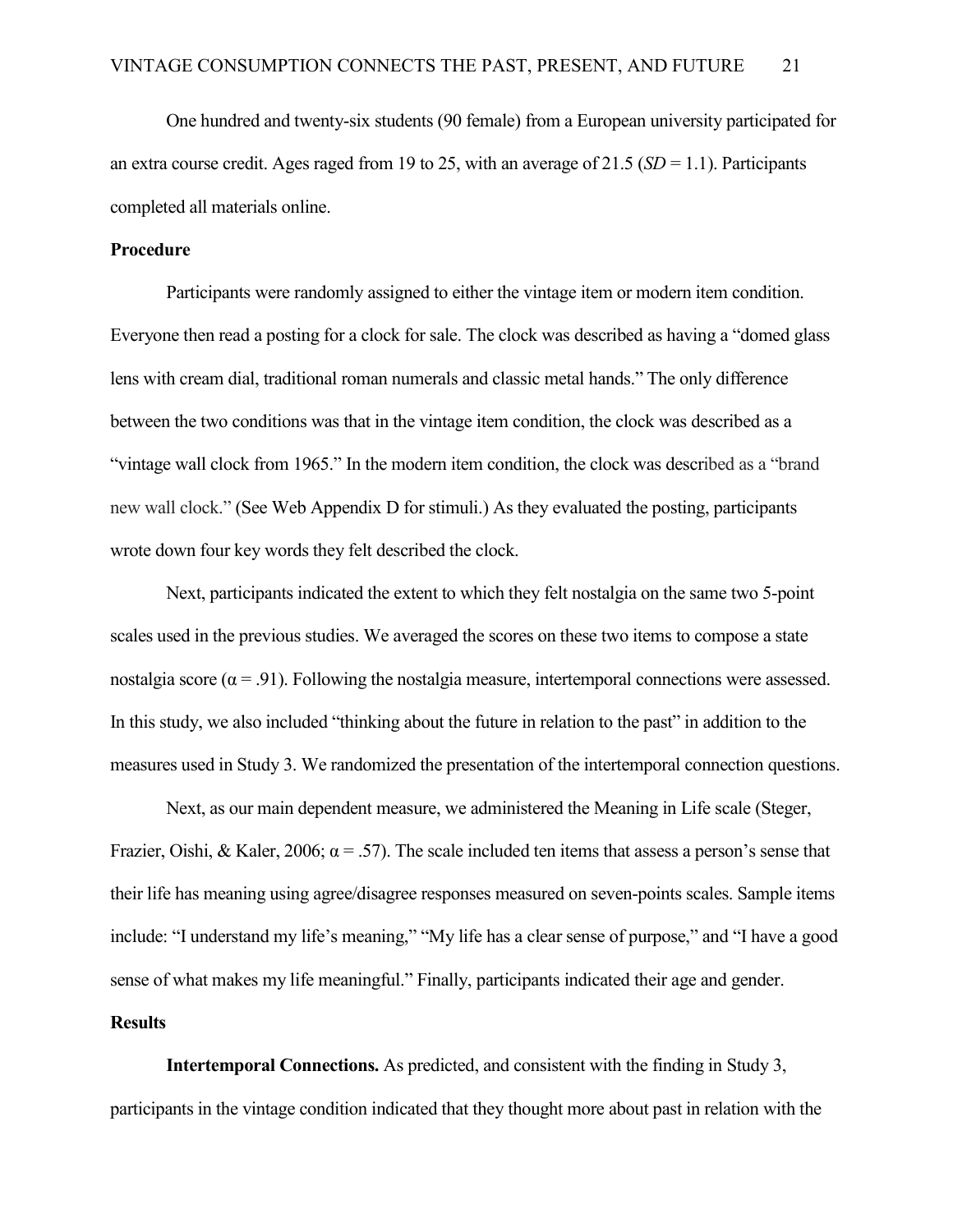present and the future compared to the participants in the modern condition ( $M_{\text{modern}} = 3.03$ , *SD* = 1.17 versus  $M_{vintase} = 3.47$ ,  $SD = 1.17$ ,  $t(124) = -2.09$ ,  $p = .038$ ). That was the only temporal connection that was sensitive to the vintage condition. Thinking about any of the other time frames or connections among time frames was not affected by condition: thinking about the past  $(p > .46)$ ; present ( $p > .58$ ); past in relation to present ( $p > .95$ ); future ( $p > .68$ ); present in relation to future ( $p >$ .67); future in relation to the past ( $p > .82$ ), or the past in relation to the future ( $p > .91$ ).

We next tested whether age interacted with the product condition to influence intertemporal connections. Results demonstrated that age did not interact with independent variable to influence intertemporal connections  $(p > .91)$ . In a separate test, we examined whether gender interacted with the independent variable to influence intertemporal connections. Results demonstrated that gender did not interact with the product condition to influence intertemporal connections  $(p > .67)$ .

**Meaning in Life.** As predicted, participants in the vintage item condition indicated that they felt their lives had more meaning, compared to the participants in the modern item condition (*M*modern  $= 3.93, SD = 1.07$  versus  $M_{vintage} = 4.29, SD = .75, t(124) = -2.22, p = .028$ ). This finding is consistent with the notion that vintage consumption can serve as a means of strengthening meaning frameworks. Furthermore, neither age ( $p > .33$ ) nor gender ( $p > .88$ ) interacted with the product condition to influence meaning in life.

 **Intertemporal Connections as the Underlying Mechanism.** We next tested whether intertemporal connections mediated the effect of condition on meaning in life. In order to test for mediation we followed the recommendations of Preacher and Hayes (2004) who suggested using a bootstrapping procedure to compute a confidence interval around the indirect effect. Results revealed a significant indirect effect via thoughts about the full complement of intertemporal connections, that is, about the past to the present and the future ( $\beta = .09, 95\%$  CI: [.02, .25]). The results supported our prediction for the mediating effect of the intertemporal connections on meaning in life.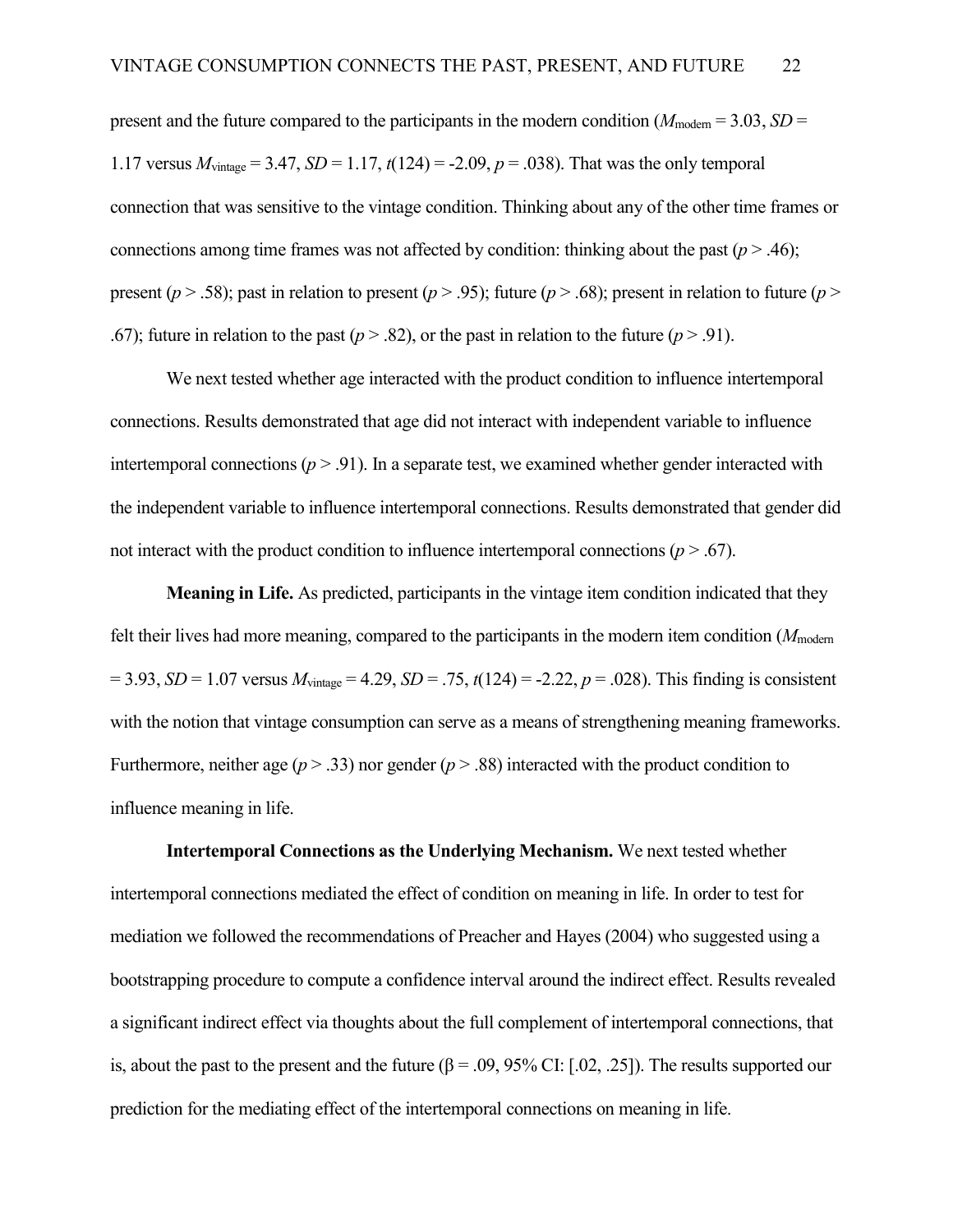**State Nostalgia**. To provide an additional check on nostalgia as an alternative explanation, we also measured participants' state nostalgia. Consistent with the results of Studies 2 and 3, the results revealed that participants did not significantly differ in terms of their state nostalgia ( $M_{\text{modern}} =$ 2.43, *SD* = 1.30 versus  $M_{vintage} = 2.52$ , *SD* = 1.25,  $t(124) = -.39$ ,  $p = .70$ ).

#### **Discussion**

 Study 4 found evidence of a relationship between evaluating a vintage item and seeing life as having more meaning—a variable previously shown to be sensitive to meaning threats. Consistent with the account we have proposed, this connection was mediated by an increase in thoughts of intertemporal connections: When participants evaluated a vintage item, relative to a modern equivalent, they were more likely to think about the past, present, and future in relation to each other, and thus more likely to see an increase in meaning in their lives.

### **Study 5: Meaning Threats Cause People to Choose Vintage Items Over Modern Equivalents**

In this study, we examined whether a meaning threat, such as a death reminder, would lead participants to choose vintage items over otherwise equivalent items that were new, vintage replications. According to the Meaning Maintenance Model (Heine et al., 2006), when people experience a meaning threat, they seek to bolster psychological meaning structures in some other way. If, as we have proposed, seeing the past, present, and future as more interconnected can serve as just such a psychological bolstering, then we should expect that vintage items will be more preferred after consumers experience a meaning threat, than when they have not.

#### **Participants**

One hundred and seventy-three adults (72 female) drawn from Amazon's Mechanical Turk participated in exchange for \$0.50. Age was measured on a scaled-response question, with  $1 =$  under 13,  $2 = 13-17$ ,  $3 = 18-25$ ,  $4 = 26-34$ ,  $5 = 35-54$ ,  $6 = 55-64$ ,  $7 = 65$  or over. The average response was 3.98, *SD* = .95. No participants answered with a 1 or 2.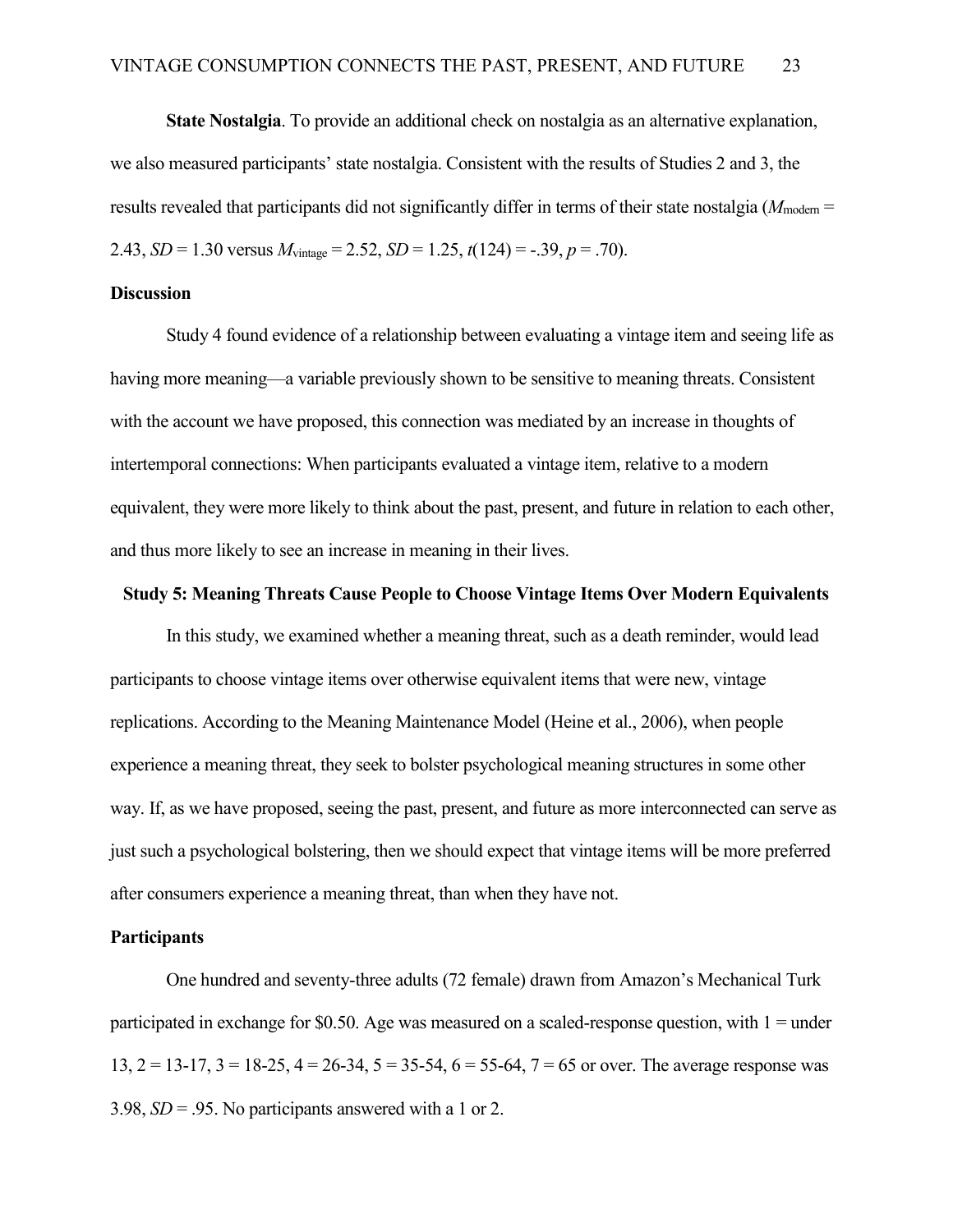#### **Procedure**

Participants were randomly assigned to either the meaning threat (death reminder) or no threat (pain reminder) condition. In both conditions, they wrote brief essays, at least 250 characters long. As in Study 1, participants in the meaning threat condition wrote about their own eventual death. Those in the no threat condition wrote about dental pain.

Next participants chose between pairs of vintage and modern products in eight different categories: bracelets, watches, shawls, purses, bags, earrings, travel bags, and briefcases. All images were taken from Gilt.com, an online store that sells both vintage and modern reproductions of similar items. Vintage and modern versions of each item were described in similar terms, and included the same image for each item—in other words, the vintage and modern products looked the same in all categories. The only difference was that one item of each pair was described as brand new, whereas the other was described as vintage and included the following disclaimer, borrowed from Gilt.com: "Please note that this is a previously owned item; imperfections are a unique aspect of vintage products. Our quality control team has inspected this item and verified that it is in the condition described." We counted the number of times participants chose a vintage item to create an index score of vintage products preference ( $\alpha$  = .66). Last, in order to determine whether participants were motivated to see time as interconnected, participants indicated how much they think about various time frames, as in the previous two studies (i.e., thinking about the past, thinking about the past in relation to the present and future, thinking about the present, thinking about the future, thinking about the present in relation to the future).

#### **Results**

**Choice of vintage products.** We tested the hypothesis that participants in the meaning threat (death reminder) condition would choose vintage products more often than participants in the no meaning threat (dental pain reminder) condition. Consistent with this prediction, participants in the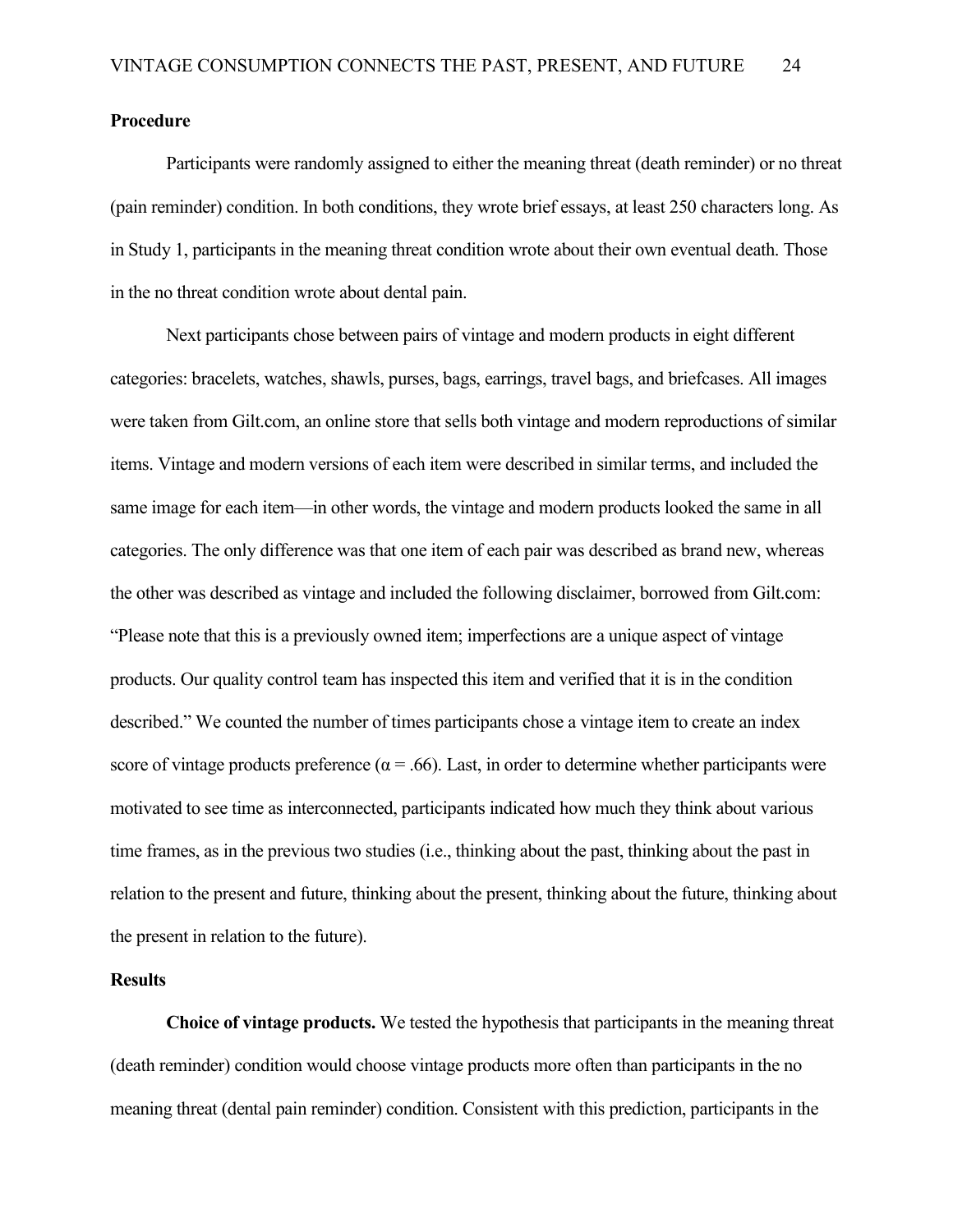meaning threat condition were more likely to choose a vintage item than were participants in the no threat condition ( $M_{\text{thresh}} = 4.24$ ,  $SD = 1.81$  vs.  $M_{\text{no threat}} = 3.20$   $SD = 2.07$ ;  $t(171) = 3.52$ ,  $p < .01$ ).

**Intertemporal connections.** As predicted, the presence of a meaning threat caused a (marginally significant) increase in thinking about the past in relation to the present and future, relative to the no threat condition ( $M = 3.54$ ,  $SD = 1.24$  vs.  $M = 3.20$   $SD = 1.13$ ;  $t(171) = 1.86$ ,  $p =$ .06). That was the only temporal connection that was sensitive to the presence or absence of a meaning threat. Thinking about any of the other time frames was not affected by condition: thinking about the past  $(p > .7)$ ; present  $(p > .4)$ ; future  $(p > .8)$ ; or the present in relation to the future  $(p > .7)$ .

**Mediation by Intertemporal Connections**. As predicted, results revealed a significant indirect effect via thoughts about the full complement of intertemporal connections, that is the past to the present and the future ( $\beta = .03, 95\%$  CI: [.001, .072]). Thoughts about other times frames did not mediate the effect of condition on preference for vintage items.

#### **Discussion**

This study provided further evidence in favor of the account we have proposed by showing that when facing a meaning threat, people were more likely to choose vintage items over otherwise equivalent modern replicas. We further found that, consistent with the findings of Studies 3 and 4, an increase in thinking about intertemporal connectedness mediated this effect.

# **Study 6: Meaning Threats Cause People to Spend More Time Wearing Vintage Items Than Modern Equivalents**

The final study sought to provide convergent evidence for the findings of Study 5. Like Study 5, Study 6 exposed some participants to a meaning threat, in the form of a death reminder, then allowed participants the opportunity of evaluating vintage and modern items. Instead of having them choose between vintage and modern, as happened in Study 5, Study 6 asked for evaluations in the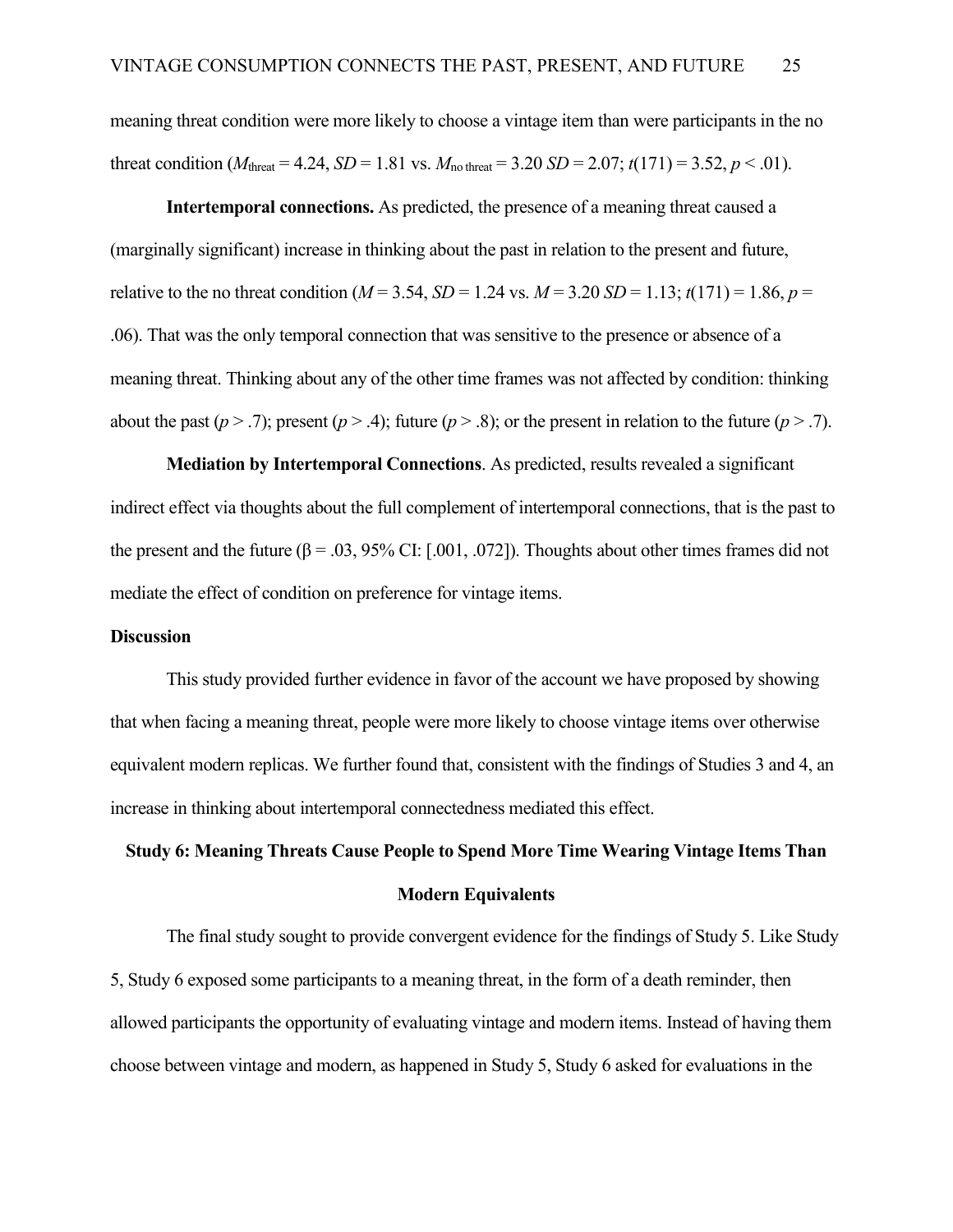form of "liking" ratings and also used observed time holding or wearing items while looing in a mirror as an additional dependent variable indicating a desire to associate with the item.

#### **Participants**

Sixty-four (47 female) students at a major European university participated for course extra credit. All participants indicated they were between 18 and 34 years of age, with most between 18 and 25 years old.

#### **Procedure**

Participants were randomly assigned to conditions in a two-cell, between-subject design (meaning threat vs. no meaning threat), with type of product (vintage vs. modern) as a within-subjects factor. Participants read one of two scenarios developed by Cozzolino, Dawn Staples, Meyers, and Samboceti (2004). Participants in the meaning threat condition imagined waking to find themselves trapped in an apartment building fire from which there was no escape. The scenario described the scalding heat, screams of neighbors, and the room slowly filling with smoke as the reader realizes that there is nothing to do but close one's eyes and wait for the end to come. Participants in the no meaning threat condition imagined themselves in the benign scenario of heading out on the town for a day of sightseeing with a relative (methodological detail in Web Appendix E).

Next we measured intertemporal thinking using an abbreviated version of the intertemporal connection measures used in studies 3, 4, and 5. Then participants were told there was a second part to the study, a product evaluation task, for which they were called individually into a separate room. Participants were provided with four gender-appropriate products to evaluate: one each of a modern and vintage hat, and modern and vintage bag.

Participants were told that they could try out the products before providing their evaluation and that a mirror was provided to facilitate their evaluations. The order of evaluation was not controlled by the researchers; participants picked up each item in whichever order they wished. A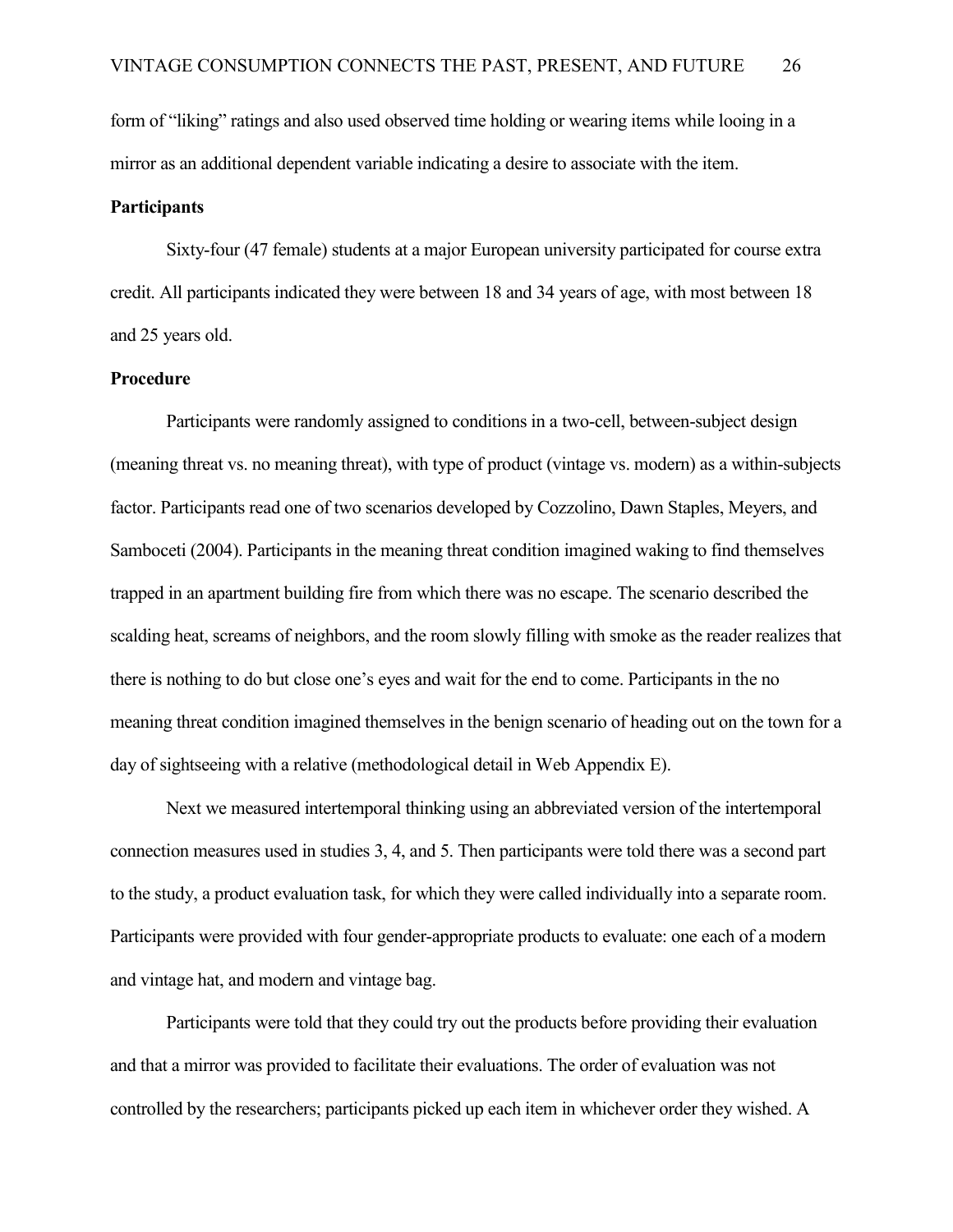research assistant blind to condition and hypotheses, surreptitiously recorded the length of time that participants spent looking at themselves in the mirror with each item. The assistant was seated behind participants and started timing as they stepped in front of the mirror and stopped the time when they took off or set down the item. Afterward, participants rated how much they liked each item on 5-point scales ( $1 = not$  at all;  $5 =$  very much). Last, participants indicated their age and gender.

#### **Results**

**Liking of vintage products.** We averaged ratings of the vintage products to compute an interest-in-vintage score ( $\alpha$  = .79) and an interest-in-modern-products index ( $\alpha$  = .83). We used a mixed-factors ANOVA, with meaning threat condition (meaning threat present vs. absent) as the between-subjects factor and type of product (vintage or modern) as the within-subjects factor. Results revealed no significant interaction  $(F(1, 62) = 2.38, p = .128)$ . There was also no significant main effect of the product type,  $p = 0.128$ , but there was a significant main effect of the threat condition,  $p = 0$ .014.

In a replication of findings from Study 5, participants in the meaning threat (death cue) condition showed a stronger preference for vintage products than did those in the no meaning threat (sightseeing) condition,  $(M_{\text{thresh}} = 3.36, SD = 1.10 \text{ vs. } M_{\text{no threat}} = 2.66, SD = 1.04; t(62) = 2.62, p <$ .02). Meaning threat did not affect liking of the modern products ( $M<sub>thresh</sub> = 2.82$ , *SD* = 1.07 vs.  $M<sub>no</sub>$ threat = 2.66, *SD* = .61;  $t(62)$  = .72,  $p > .47$ ). Furthermore, when we analyzed the liking for vintage/modern bag and liking for vintage/modern hat separately, we found a significant interaction on liking for bag,  $(F(1, 62) = 4.21, p = .045)$ , but not on liking for hat,  $(F(1, 62) = 0.058, p = .81)$ .

**Time spent trying on products.** We also tested the hypothesis that a meaning threat stimulates liking for vintage (and not modern) products by measuring the time participants spent trying on the products. We used a mixed-factors ANOVA, with meaning threat condition (meaning threat present vs. absent) as the between-subjects factor and type of product (vintage or modern) as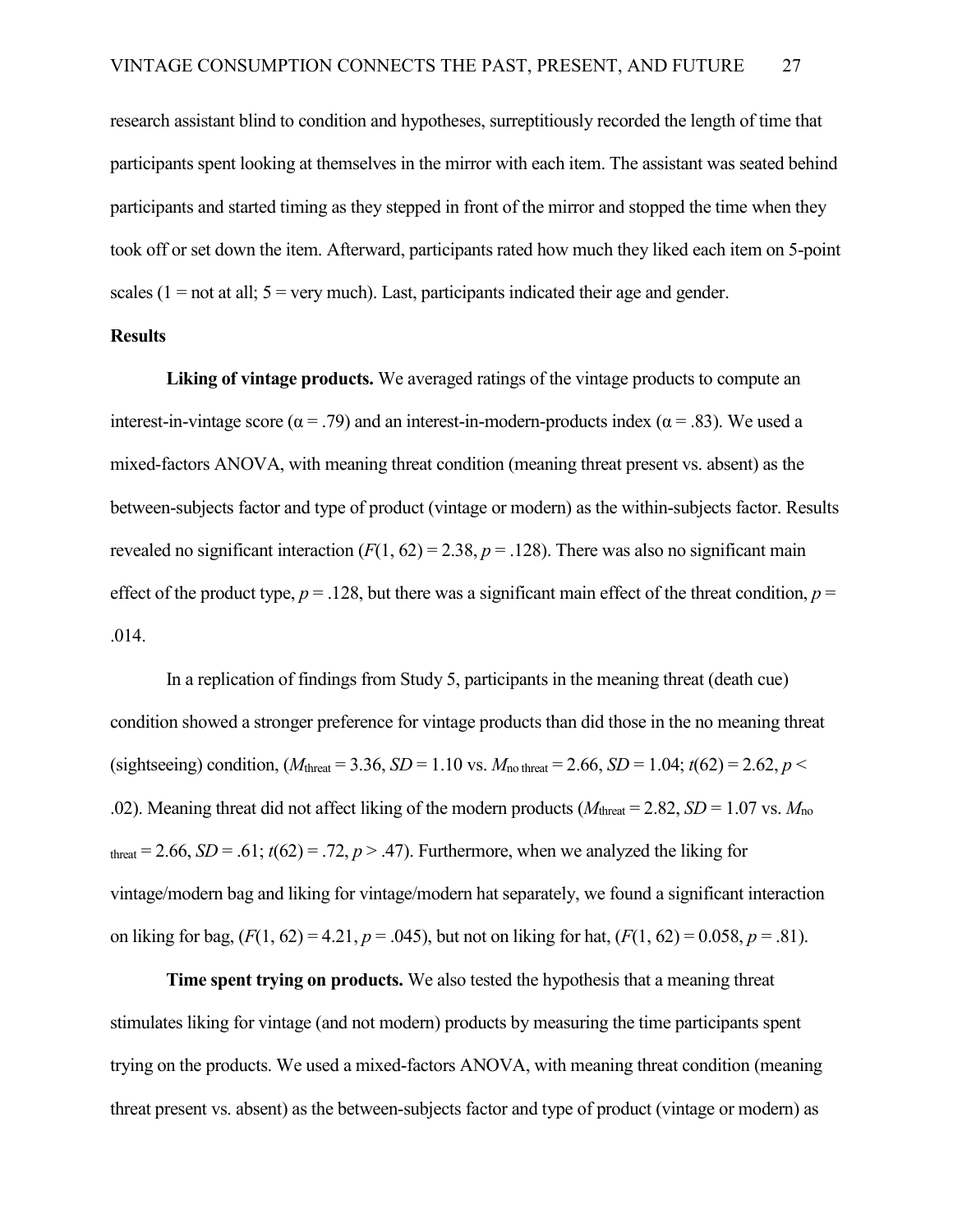the within-subjects factor. Results revealed the predicted significant interaction  $(F(1, 62) = 4.12, p =$ .047). There was no main effect of the threat condition,  $p = 0.110$ , but there was a main effect of the product type condition,  $p < .001$ . As expected, participants in the meaning threat condition spent more time in front of the mirror with vintage products than did participants in the no threat condition (*M*threat  $= 10.02$  s, *SD* = 5.69 vs.  $M_{\text{no threat}} = 7.45$  s, *SD* = 4.04;  $t(62) = 2.07, p < .05$ ). There was no difference in duration spent with the modern products as a function of condition,  $(M_{\text{thresh}} = 5.33 \text{ s}, SD = 3.23 \text{ vs.})$  $M_{\text{no threat}} = 4.82 \text{ s}, SD = 3.76$ ;  $t(62) = .58, p > .56$ ).

**Thinking about intertemporal connections.** People were significantly more likely to think about the past as related to the present and future after exposed to a death reminder (*M*threat = 3.30, *SD*  $= 1.49$  vs.  $M_{\text{no threat}} = 2.29$  *SD* = 1.04;  $F(1, 62) = 9.83$ ,  $p = .003$ ). Thoughts about the past ( $p > .40$ ), the present ( $p > 0.20$ ), the future ( $p > 0.45$ ), and the present in relation to the future ( $p > 0.90$ ) did not differ by condition.

**Mediation by Intertemporal Connectedness.** A bootstrap mediation analysis revealed that thinking about past in relation to the present and future was a significant mediator of the threat condition's effect on liking of vintage products ( $\beta$  = .41, 95% CI: [.04, .79]). Analysis of the other time-related thoughts revealed that none mediated the effect. In addition, thinking about past in relation to the present and future was not a significant mediator of the threat condition's effect on, the other main dependent variable, time spent trying on products ( $\beta$  = .56, 95% CI: [-.35, 1.91]).

#### **Discussion**

Study 6 measured subjective liking and actual behavior, the latter in the form of trying on and handling products. Both liking and using the products showed the expected effect, that death reminders increased the appeal of vintage products. We saw no change in the appeal of modern products as a function of condition, on either outcome. We found that thinking about connections across time undergirds the preference for vintage items after being reminded of death.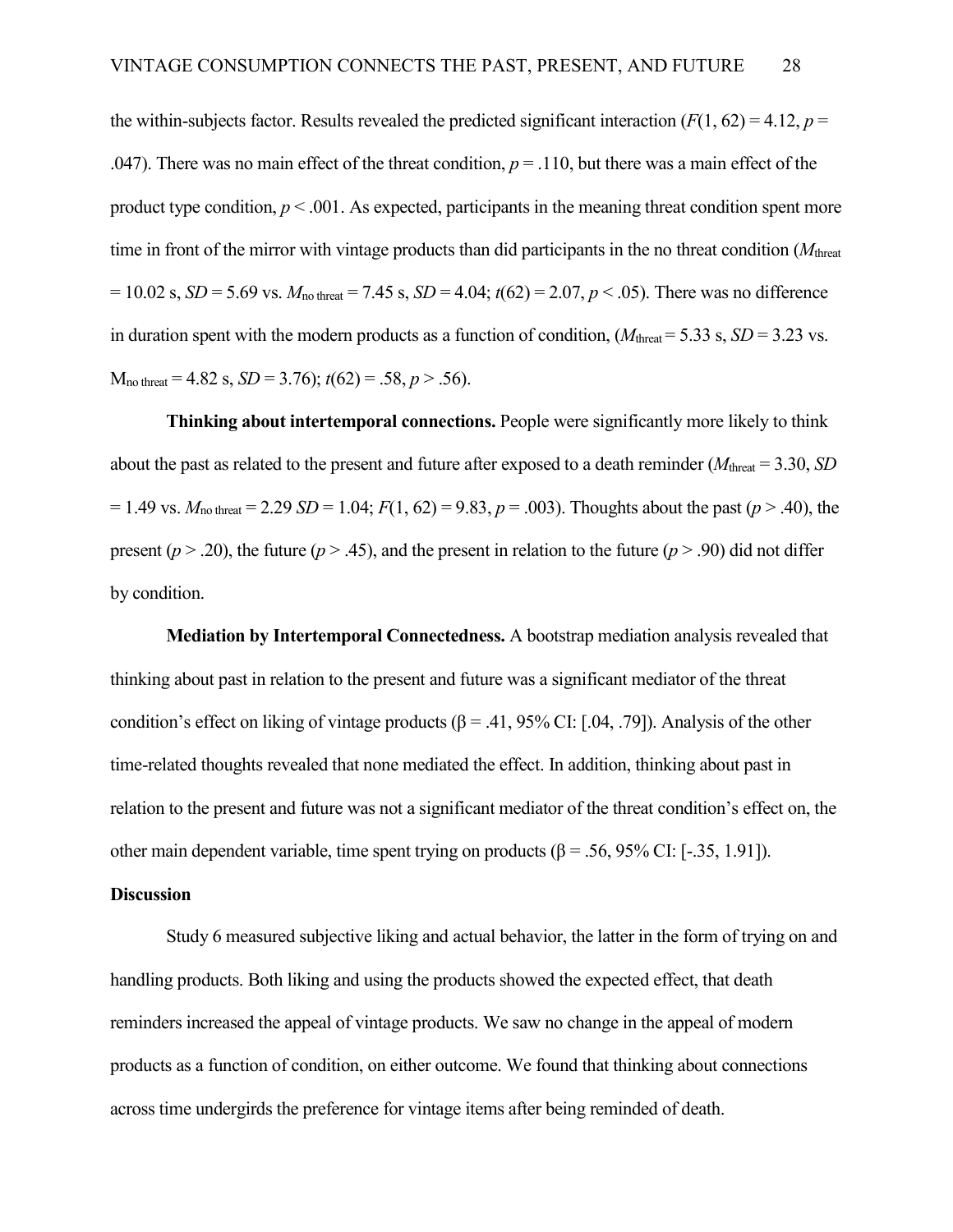#### **General Discussion**

We proposed that vintage items confer intertemporal connections. We found that thinking about vintage items led to thinking about the past, in relation to the present and future. Three studies found that these thoughts accounted for both assuaged defensive reactions (study 4) as well as preferences for vintage over modern items (studies 5 and 6) after experiencing a meaning threat. Evaluating, handling, or thinking about owning a vintage item increased in thoughts connecting the past with the present and future, which, in turn, was shown to buffer against threats to meaning frameworks. As summarized in table 1, the effect was tested and found to be consistent across more than a dozen different items in categories as diverse as fashion, transportation, and home décor. The effect was also robust across different manipulations of meaning framework threat, and across convergent measures of reaction to meaning threats. The studies also ruled out nostalgia as an alternative explanation.

#### - INSERT TABLE 1 HERE -

There is ample evidence that meaning threats, including death reminders, prompt adherence to existing meaning frameworks (Heine et al., 2006). This research is the first to posit that intertemporal connections serve as a buffer against meaning threats. The current findings provide a new insight within this class of research, that the perceived history of vintage goods can provide psychological value to consumers following a meaning threat by connecting the past, present, and the future.

Intertemporal connections, especially among the past, present, and future simultaneously, are rare and special, according to new work that tracked people's thoughts as they occurred naturalistically throughout the course of the day (Baumeister, Hofmann & Vohs, under review). Thoughts that reflected the interconnectedness of the past, present, and future were uncommon, in that only 3% of all thoughts connected the full complement of time. By way of comparison, thinking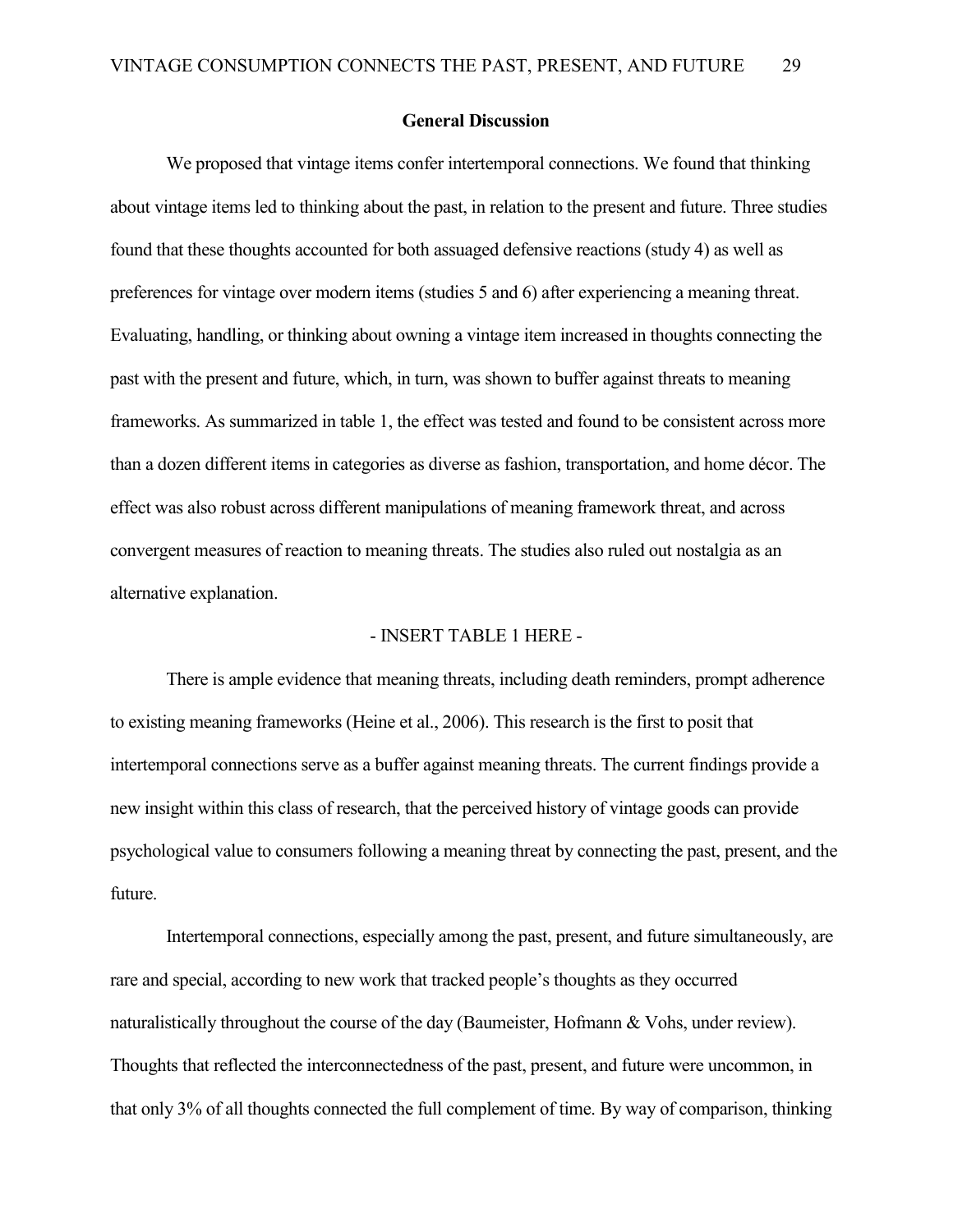of the present made up 53% of thought occurrences, and thoughts linking the present to the future were more than 5 times more common (17%) than thinking of the past, present, and future all at once. The fact that we consistently found evidence that vintage consumption prompt people to think about the past as related to the present and future—and only to that specific kind of thinking about time speaks to the specificity and novelty of effects documented here.

This research also predicts that vintage items will tend to be more preferred when people experience meaning threats, such as those that might happen more frequently during large-scale disruptions during the course of daily events. It is perhaps more than coincidental that recent upticks in embracing vintage co-occurred with the largest global economic recession in many generations. While no doubt there are many reasons for the popularity of vintage items, the current work suggests one possible explanation for this trend. Major economic uncertainty creates existential unease and presents a global threat to meaning. In our view that might well have led consumers to seek vintage items — tangible, consoling products — in order to assuage the meaning threat caused by economic malaise. If so, the current theorizing predicts that other events that prompt feelings of unease — from transitioning to a new calendar year to preparing to enter a new decade in one's life (Alter & Hershfield, 2014) to unpredictable moves by dominant and unstable world leaders — could send people to seek shelter in the comfort of vintage.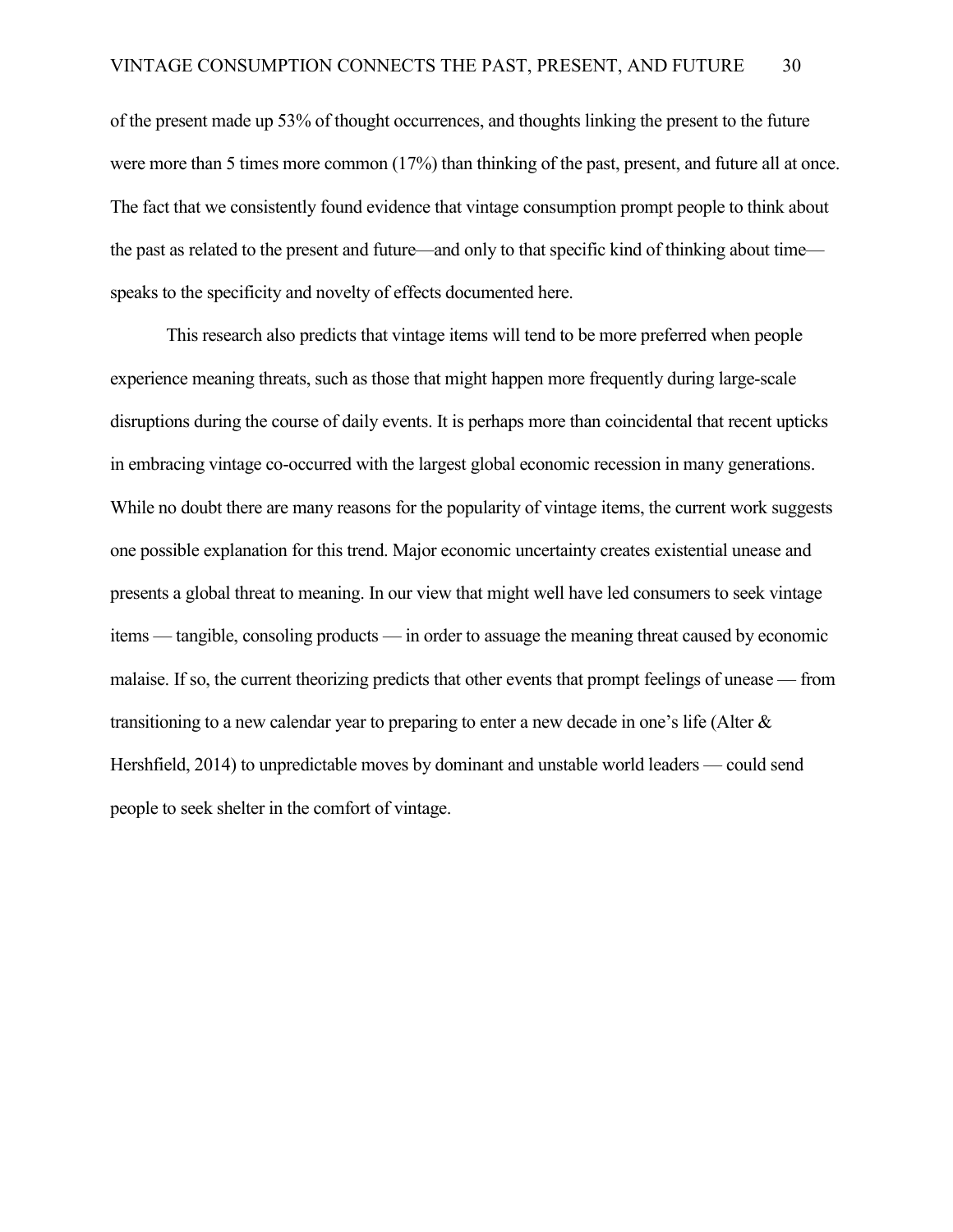#### **References**

- Abeyta, A., Routledge, C., Roylance, C., Wildschut, T., & Sedikides, C. (2015). Attachmentrelated avoidance and the social and agentic content of nostalgic memories. *Journal of Social and Personal Relationships*, *32*(3), 406-413.
- Alter, A., & Hershfield, H. E. (2014). People search for meaning when they approach a new decade in chronological age. *Proceedings of the National Academy of Sciences, 111*, 17066-17070.
- Bardey, C., & Cogliantry, M. (2002). *Wearing vintage*. New York: Black Dog & Leventhal Publishers.
- Bassett, J. F., Connelly, J. N. (2011). Terror management and reactions to undocumented immigrants: Mortality salience increases aversion to culturally dissimilar others. *Journal of Social Psychology*, *151*(2), 117-120.
- Batcho, K. I. (2013). Nostalgia: Retreat or support in difficult times? *American Journal of Psychology*, *126*, 355-367.
- Baumeister, R. F., Vohs, K. D., Aaker, J. L., & Garbinsky, E. N. (2013). Some key differences between a happy life and a meaningful life. *Journal of Positive Psychology*, *8*(6), 505-516.
- Berger, P. L., & Luckman, T. (1967). *The social construction of reality: A Treatise in the sociology of knowledge.* Penguin Books.
- Campbell, C. (1987). *The romantic ethic and the spirit of modern consumerism*. UK: WritersPrintShop.
- Cervellon, M., Carey, L., & Harms, T. (2012). Something old, something used: Determinants of women's purchase of vintage fashion vs. second-hand fashion. *International Journal of Retail & Distribution Management, 40*(12), 956-974.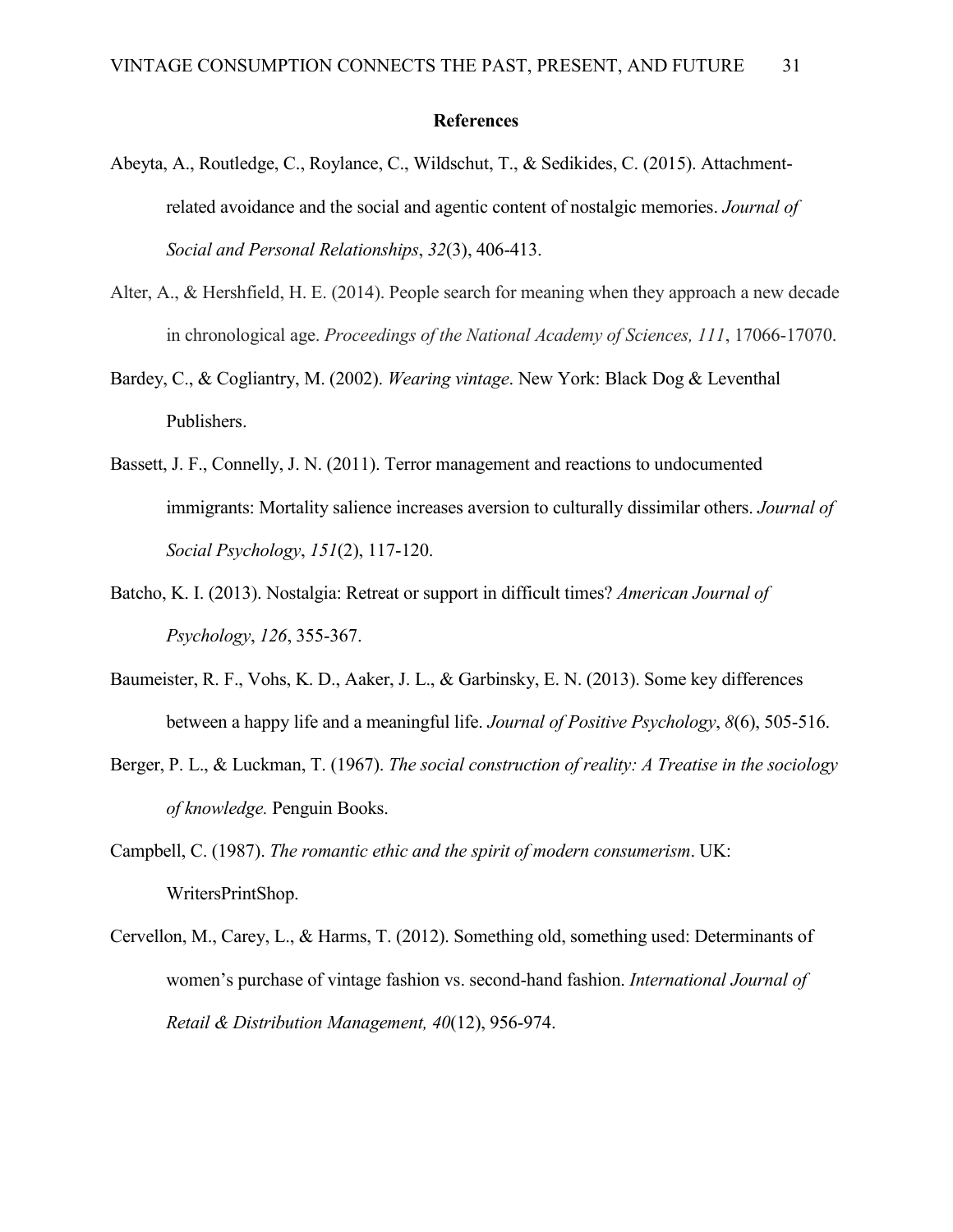- Cozzolino, P. J., Dawn Staples, A., Meyers, L. S., & Samboceti, J. (2004). Greed, death, and values: From terror management to transcendence management theory. *Personality and Social Psychology Bulletin, 30*(March), 278-292.
- Cutrona, C. E., & Russell, D. W. (1987). The provisions of social relationships and adaptation to stress. *Advances in Personal Relationships*, *1*(1), 37-67.
- DeLong, M., Heinemann, B., & Reiley, K. (2005). Hooked on vintage! *Fashion Theory: The Journal of Dress, Body & Culture,* 9(March), 23-42.
- Ferraro, R., Shiv, B., & Bettman, J. R. (2005). Let us eat and drink, for tomorrow we shall die: Effects of mortality salience and self-esteem on self-regulation in consumer choice. *Journal of Consumer Research*, *32*(1), 65-75.
- Green, J. D., Sedikides, C., & Gregg, A. P. (2008). Forgotten but not gone: The recall and recognition of self-threatening memories. *Journal of Experimental Social Psychology, 44,*  547-561.
- Greenberg, J., Solomon, S., & Arndt, J. (2008). A basic but uniquely human motivation: Terror management. In J. Y. Shah & W. L. Gardner (Eds.), *Handbook of Motivation Science* (pp. 114-134). New York: Guilford Press.
- Havlena, W. J., & Holak, S. L. (1991). " The Good Old Days": Observations On Nostalgia and Its Role In Consumer Behavior. *Advances in Consumer Research*, *18*(1).
- Heine, S. J., Proulx, T., & Vohs, K. D. (2006). The meaning maintenance model: On the coherence of social motivations. *Personality and Social Psychological Review*, 10(2), 88-111.
- Holbrook, M. B., & Schindler, R. (2003). Nostalgic bonding: Exploring the role of nostalgia in the consumption experience. *Journal of Consumer Behaviour*, *3*(2), 107-127.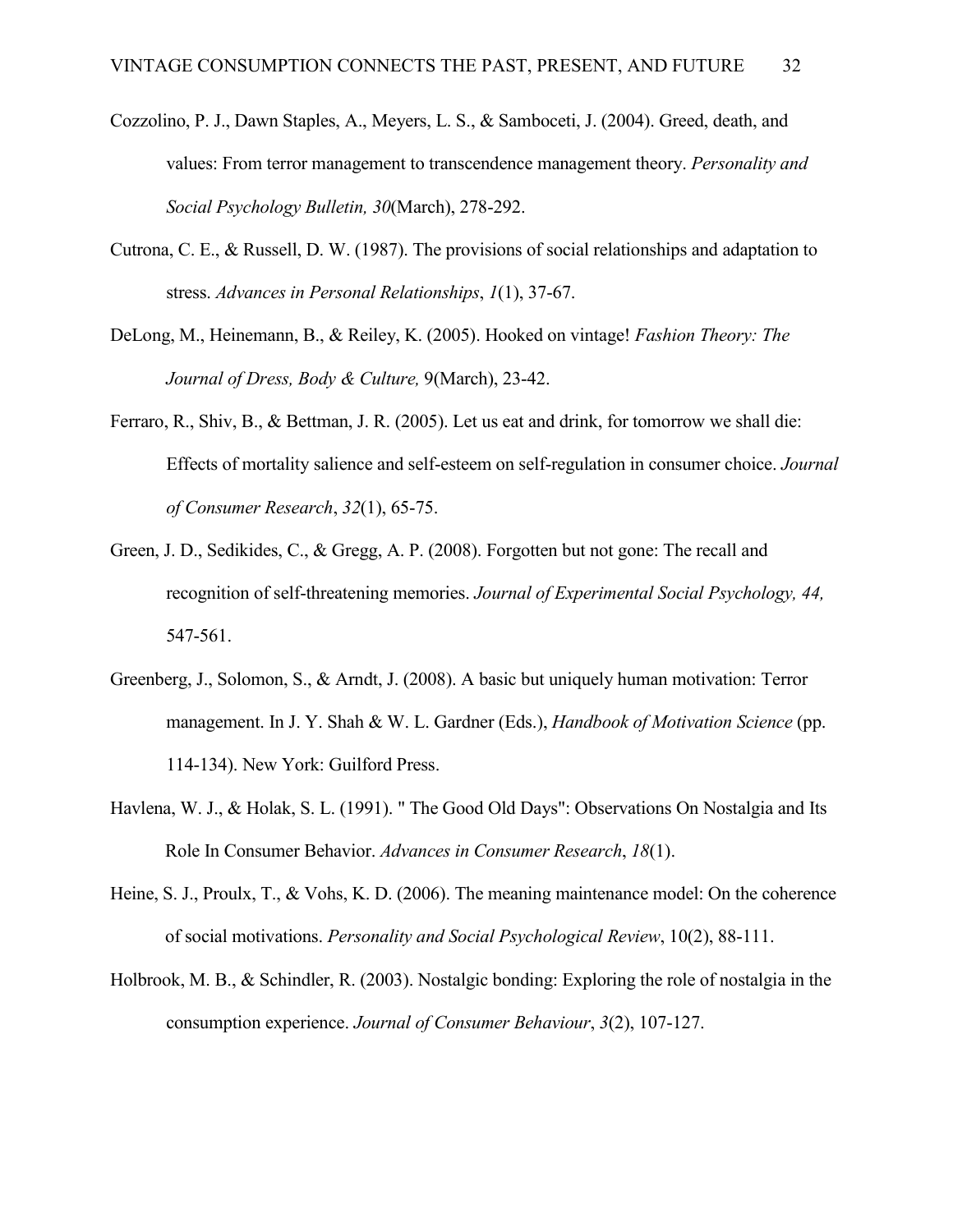- Holbrook, M. B., & Schindler, R. M. (1991). Echoes of the dear departed past: some work in progress on nostalgia. In R. Holman & R. Soloman (Eds.), *Advances in Consumer Affairs* (pp. 330-333). UT: Association for Consumer Research.
- Hsiao, A. (2015). What is Nostalgia Worth? Vintage Goods a \$1.1 Billion Market on eBay. [http://www.terapeak.com/blog/2015/03/25/what-is-nostalgia-worth-vintage-goods-a-1-1](http://www.terapeak.com/blog/2015/03/25/what-is-nostalgia-worth-vintage-goods-a-1-1-billion-market-on-ebay/) [billion-market-on-ebay/](http://www.terapeak.com/blog/2015/03/25/what-is-nostalgia-worth-vintage-goods-a-1-1-billion-market-on-ebay/)
- Kasser, T., & Sheldon, K. M. (2000). Of wealth and death: Materialism, mortality salience, and consumption behavior. *Psychological Science*, *11*, 348-351.
- Landau, M. J., Greenberg, J., & Solomon, S. (2008). Managing terror when worldviews and selfworth collide: Evidence that mortality salience increases reluctance to self-enhance beyond authorities. *Journal of Experimental Social Psychology*, *45*, 68-79.
- Lasaleta, J., Sedikides, C., & Vohs, K. D. (2014). Nostalgia weakens the desire for money. *Journal of Consumer Research*, *41*(October), 713-729.
- Liu, W., & Aaker, J. (2007). Do you look to the future or focus on today? The impact of life experience on intertemporal choice. *Organizational Behavior and Human Decision Processes*, *102*(March), 212-225.
- Loveland, K. E., Smeesters, D., & Mandel, N. (2010). Still preoccupied with 1995: The need to belong and preference for nostalgic products. *Journal of Consumer Research, 37*, 393-407.
- Mandel, N., & Smeesters, D. (2008). The sweet escape: The effect of mortality salience on consumption quantities for high and low self-esteem consumers. *Journal of Consumer Research*, *35*(August), 309-323.
- McRobbie, A. (1988). *Zoot suits and second-hand dresses: An anthology of fashion and music*. Australia: Allen & Unwin.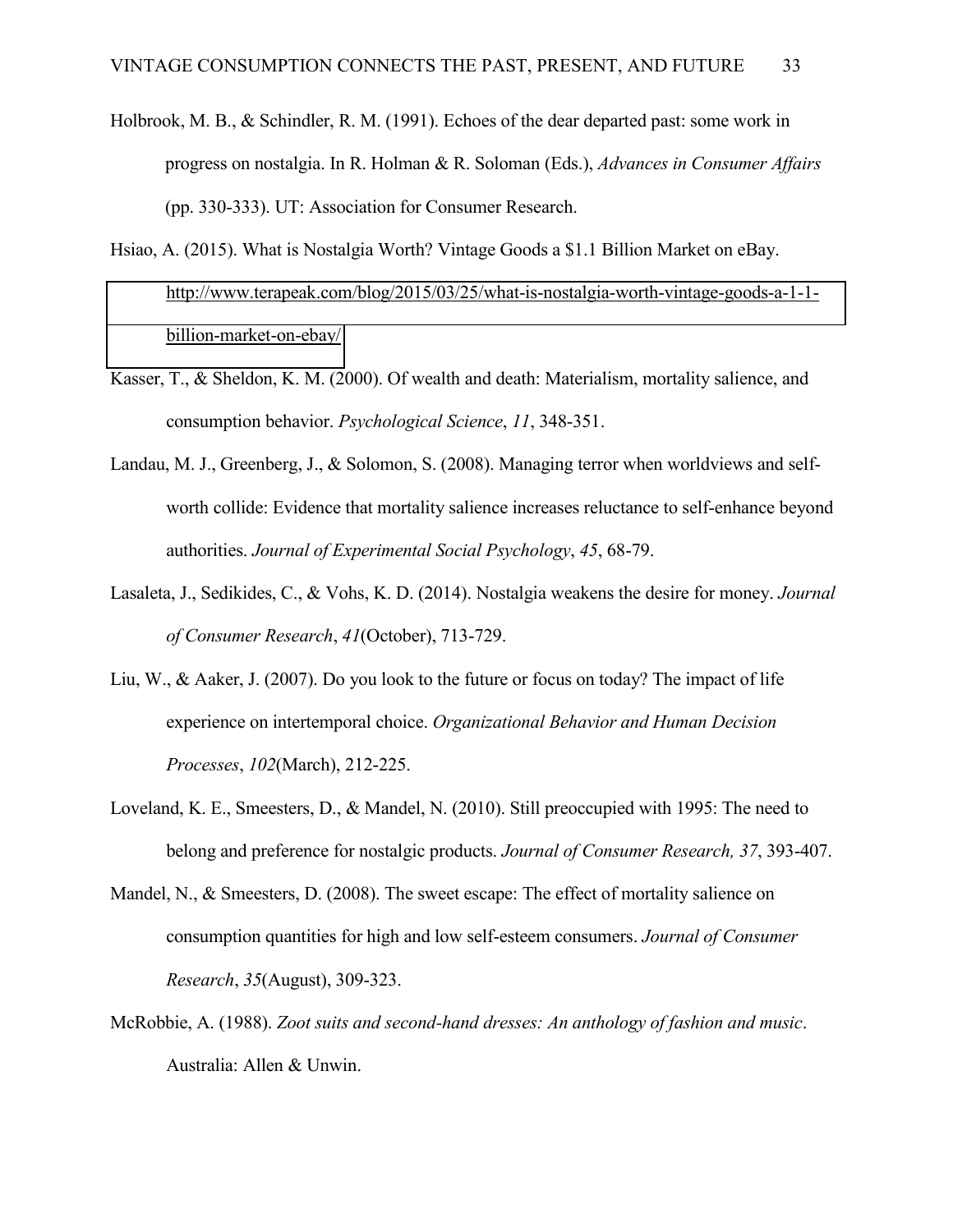- Metcalfe, J., & Mischel, W. (1999). A hot/cool-system analysis of delay of gratification: Dynamics of willpower. *Psychological Review*, *106*(1), 3-19.
- Postrel, V. (2003). *The substance of style: How the rise of aesthetic value is remaking commerce, culture, and consciousness*. New York: Harper Collins.
- Preacher, K. J., & Hayes, A. F. (2004). SPSS and SAS procedures for estimating indirect effects in simple mediation models. *Behavior Research Methods, Instruments, & Computers, 36*(4), 717-731.
- Proulx, T., & Heine, S. J. (2009). Connections from Kafka exposure to meaning threats improves implicit learning of an artificial grammar. *Psychological Science*, *20*(9), 1125-1131.
- Proulx, T., Heine, S. J., & Vohs, K. D. (2010). When is the unfamiliar the uncanny? Meaning affirmation after exposure to absurdist literature, humor, and art. *Personality and Social Psychology Bulletin*, *36*(6), 817-829.
- Rindfleisch, A., Burroughs, J. E., & Wong, N. (2009). The safety of objects: Materialism, existential insecurity, and brand connection. *Journal of Consumer Research*, *35*(June), 1- 16.
- Roder, B. J., Bushnell, E. W., & Sasseville, A. M. (2000). Infants' preferences for familiarity and novelty during the course of visual processing. *Infancy*, *1*(4), 491-507.
- Routledge, C., Arndt, J., Wildschut, T., Sedikides, C., Hart, C. M., Juhl, J., ... & Schlotz, W. (2011). The past makes the present meaningful: nostalgia as an existential resource. *Journal of Personality and Social Psychology*, *101*(3), 638.
- Schmeichel, B. J., Gailliot, M. T., Filardo, E., McGregor, I., Gitter, S., & Baumeister, R. F. (1999). Terror management theory and self-esteem revisited: The roles of implicit and explicit selfesteem in mortality salience effects. *Journal of Personality and Social Psychology*, 96(5), 1077-1087.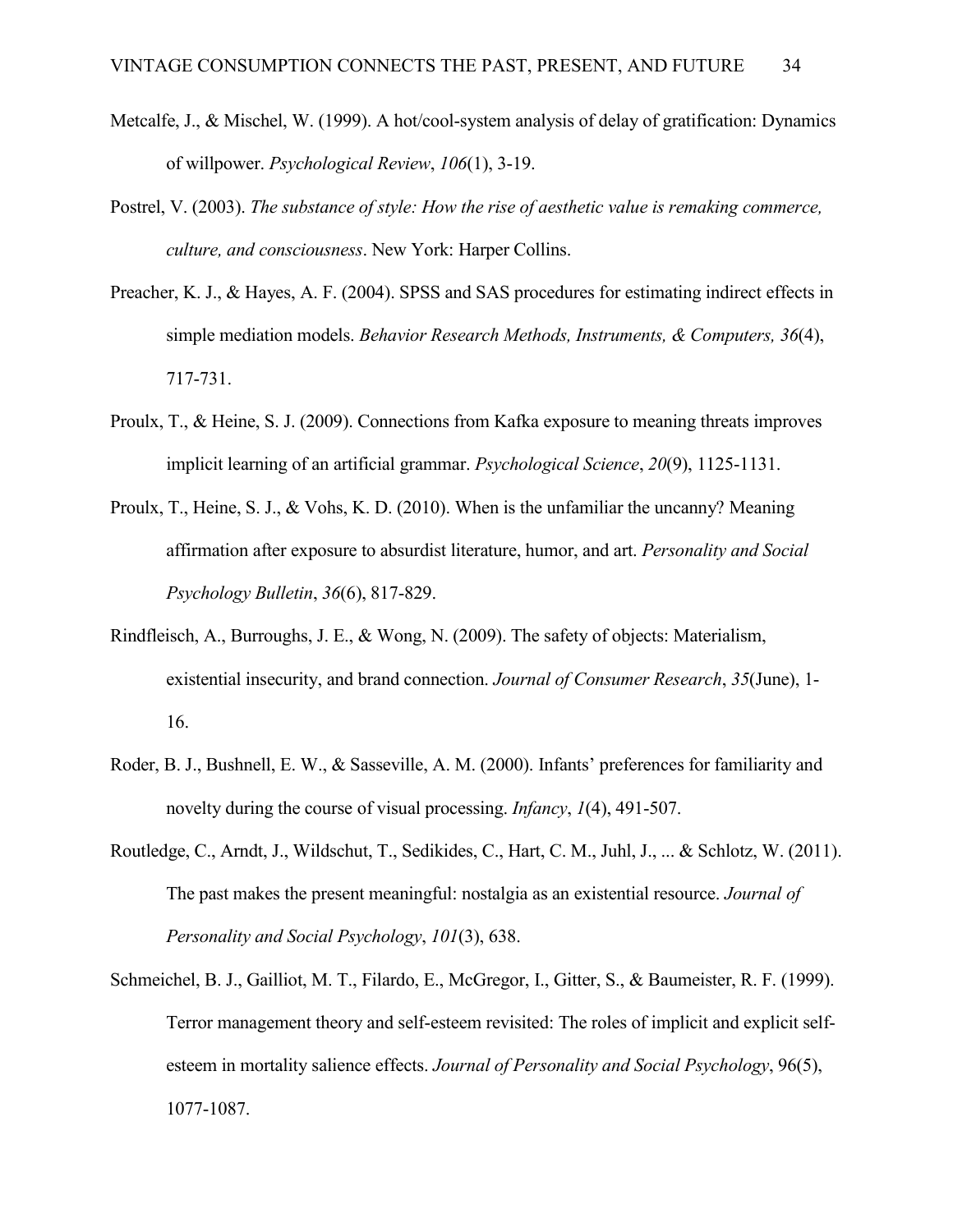- Schmiel, J., Simon, L., Greenberg, J., Pysczynski, T., Solomon, S., Waxmonsky, J., & Arndt, J. (1999). Stereotypes and terror management: Evidence from mortality salience enhances stereotypic thinking and preferences. *Journal of Personality and Social Psychology*, *77*, 905-926.
- Steger, M. F., Frazier, P., Oishi, S., & Kaler, M. (2006). The Meaning in Life Questionnaire: Assessing the presence of and search for meaning in life. *Journal of Counseling Psychology, 53*, 80-93.
- Stern, B. B. (1992). Historical and personal nostalgia in advertising text: The fin de siècle effect. *Journal of Advertising, 21,* 11–22.
- Tesser., A. (2000). On the confluence of self-esteem maintenance mechanisms. *Personality and Social Psychology Review*, 4, 290-299.
- Thompson, M. M., Naccarato, M. E., & Parker, K. E. (1989). Assessing cognitive need: The development of the personal need for structure and personal fear of invalidity scales. Paper presented at the Annual Meeting of the Canadian Psychological Association, Halifax, Nova Scotia.
- Vallacher, R. R., & Wegner, D. M. (1985). A theory of action identification. *Hi1lsdale, NJ: Erlbaum*.
- Vallacher, R. R., & Wegner, D. M. (1987). What do people think they're doing? Action identification and human behavior. *Psychological Review*, *94*(1), 3.
- Veenstra, A., & Kuipers, G. (2013). It is not old-fashioned, it is vintage, vintage fashion and the complexities of 21st century consumption practices. *Sociology Compass*, *7*(5), 355-365.
- White, K., Argo, J. J., & Sengupta, J. (2012). Dissociative versus associative responses to social identity threat: The role of consumer self-construal. *Journal of Consumer Research*, 39(4), 704-719.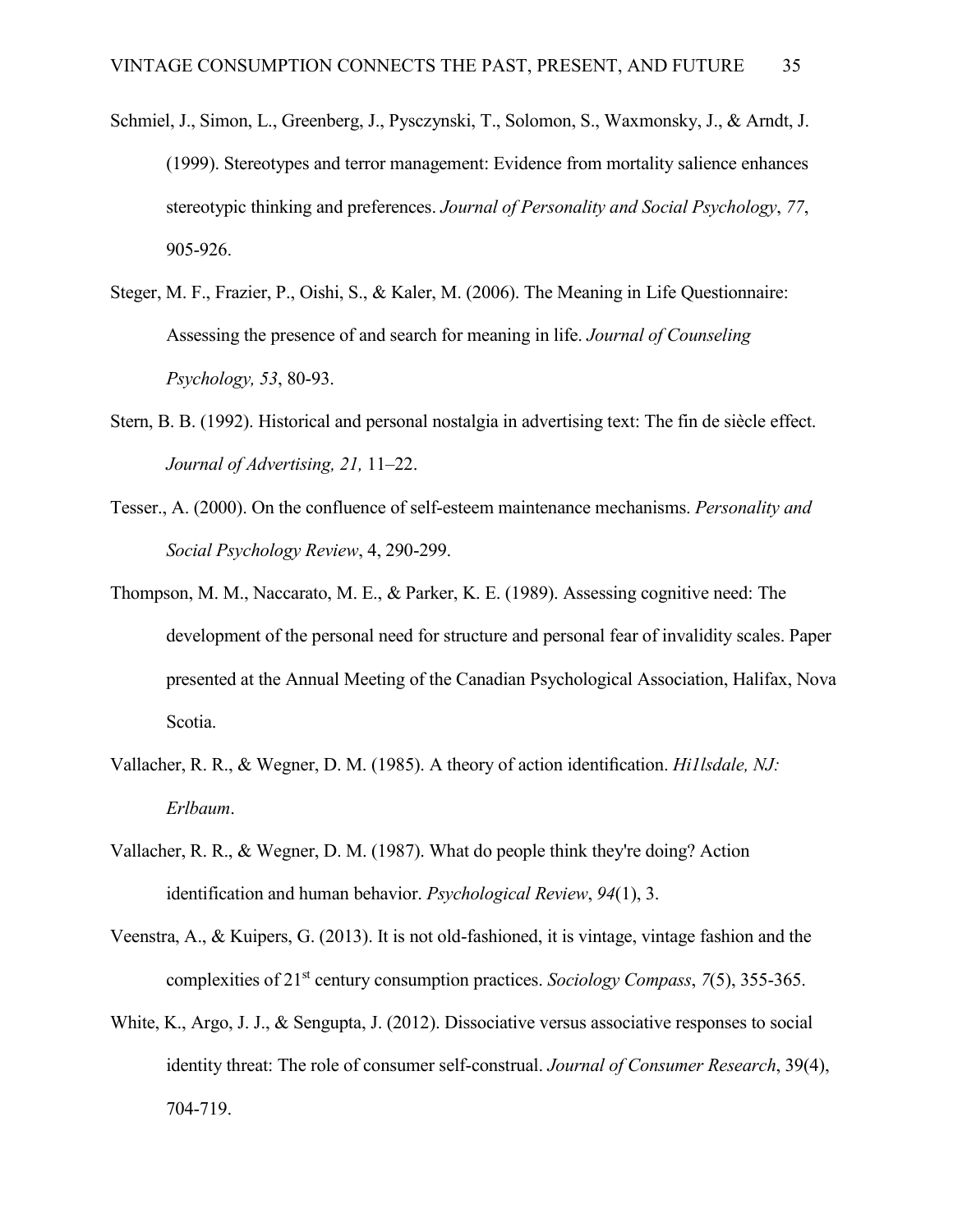- Wildschut, T., Sedikides, C., Arndt, J., & Routledge, C. D. (2006). Nostalgia: Content, triggers, functions. *Journal of Personality and Social Psychology, 91*, 975-993.
- Zhou, X., Wildschut, T., Sedikides, C., Shi, K., & Feng, C. (2012). Nostalgia: The gift that keeps on giving. *Journal of Consumer Research*, *39*, 39-50.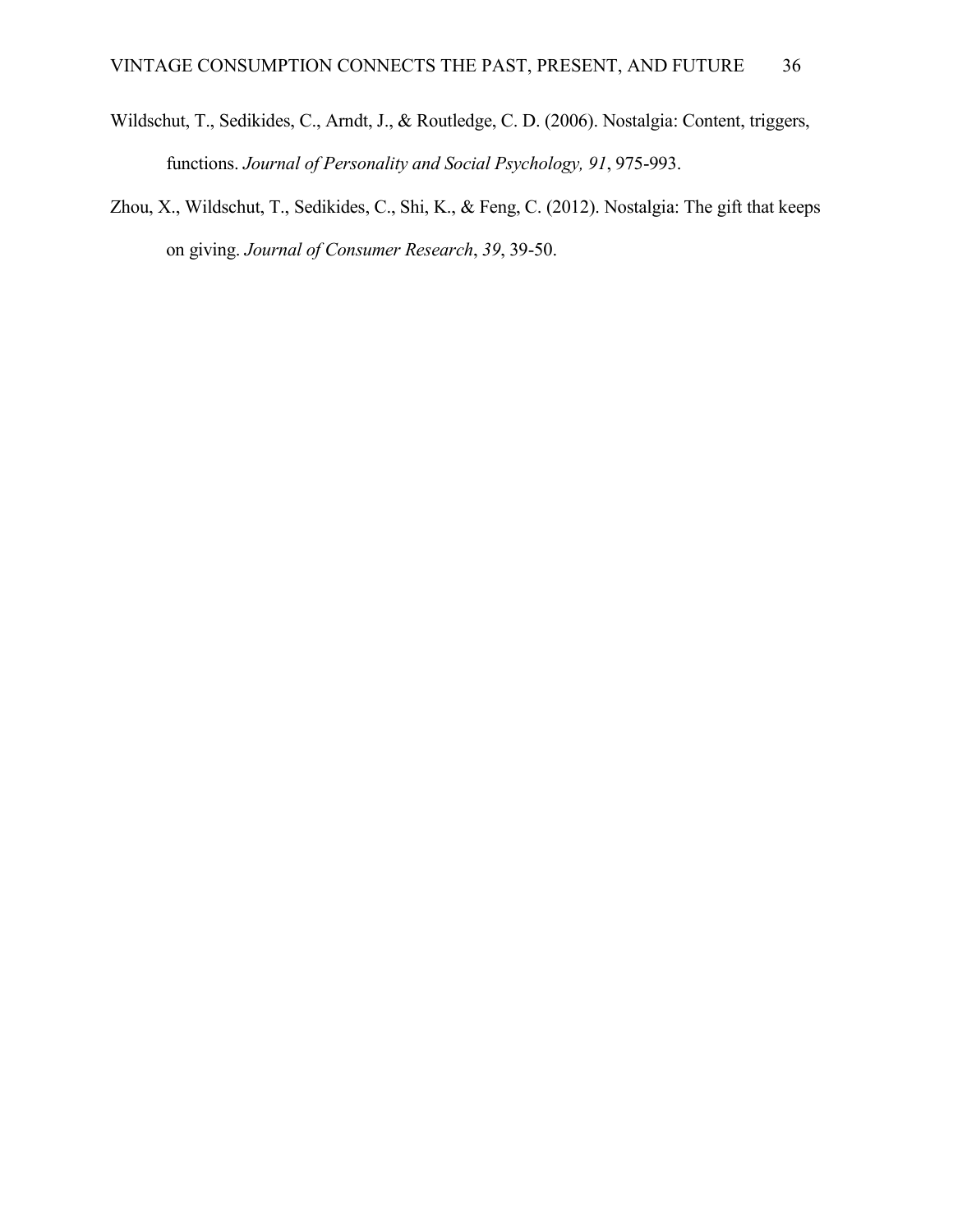|                | <b>Product</b><br>category<br>(vintage vs. new)                             | <b>Past-Present-</b><br><b>Future</b><br>connected-<br>ness: | <b>Bolstering of</b><br>meaning<br>framework                         | <b>Mediation</b><br>through Past-<br><b>Present-Future</b> | Nostalgia as<br>alternative<br>explanation |
|----------------|-----------------------------------------------------------------------------|--------------------------------------------------------------|----------------------------------------------------------------------|------------------------------------------------------------|--------------------------------------------|
| $\mathbf{1}$   | Watch                                                                       |                                                              | Need for<br>structure***                                             |                                                            |                                            |
| 2              | Scooter                                                                     |                                                              | Evaluation of<br>meaning-<br>threatening<br>$essay***$               |                                                            | ns                                         |
|                | 3 Leather jacket                                                            | **                                                           |                                                                      |                                                            | ns; also, Social<br>connectedness, ns      |
| $\overline{4}$ | Wall clock                                                                  | **                                                           | Meaning in life**                                                    | $***$                                                      | ns                                         |
| 5 <sup>5</sup> | Bracelet, watch,<br>shawl, purse, bag,<br>earring, travel<br>bag, briefcase | $\ast$                                                       | Choice of<br>vintage***                                              | $***$                                                      |                                            |
| 6              | Hat, bag                                                                    | ***                                                          | Preference for<br>vintage**<br>Time spent<br>evaluating<br>vintage** | $***$                                                      | $***$                                      |

**Table # 1 Overview of Studies and Findings** 

\* *p* < .10; \*\* *p* < .05; \*\*\* *p* < .001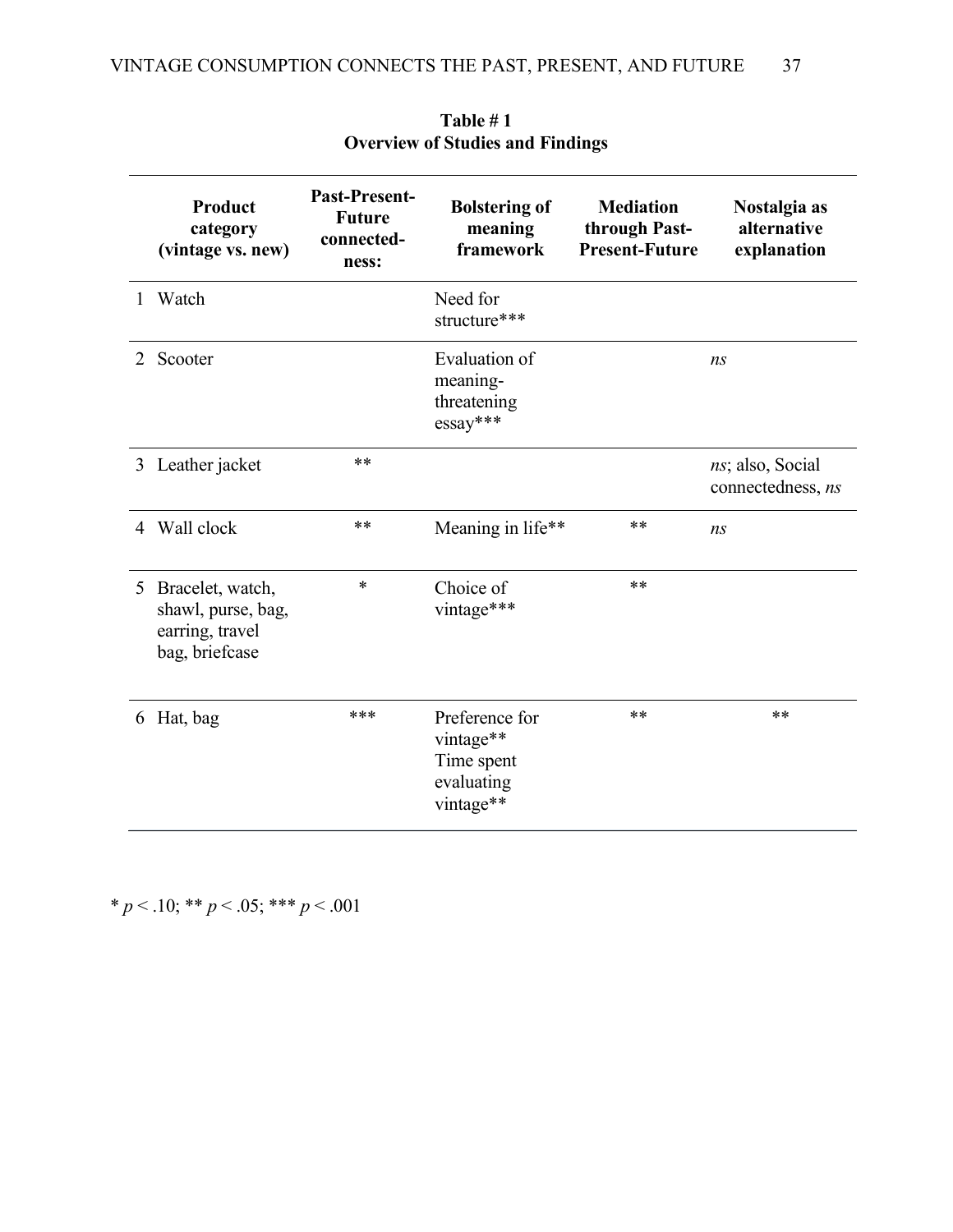# **Fig.#1. Theoretical overview: Vintage consumption mitigates meaning threats by facilitating**

## **intertemporal connections**

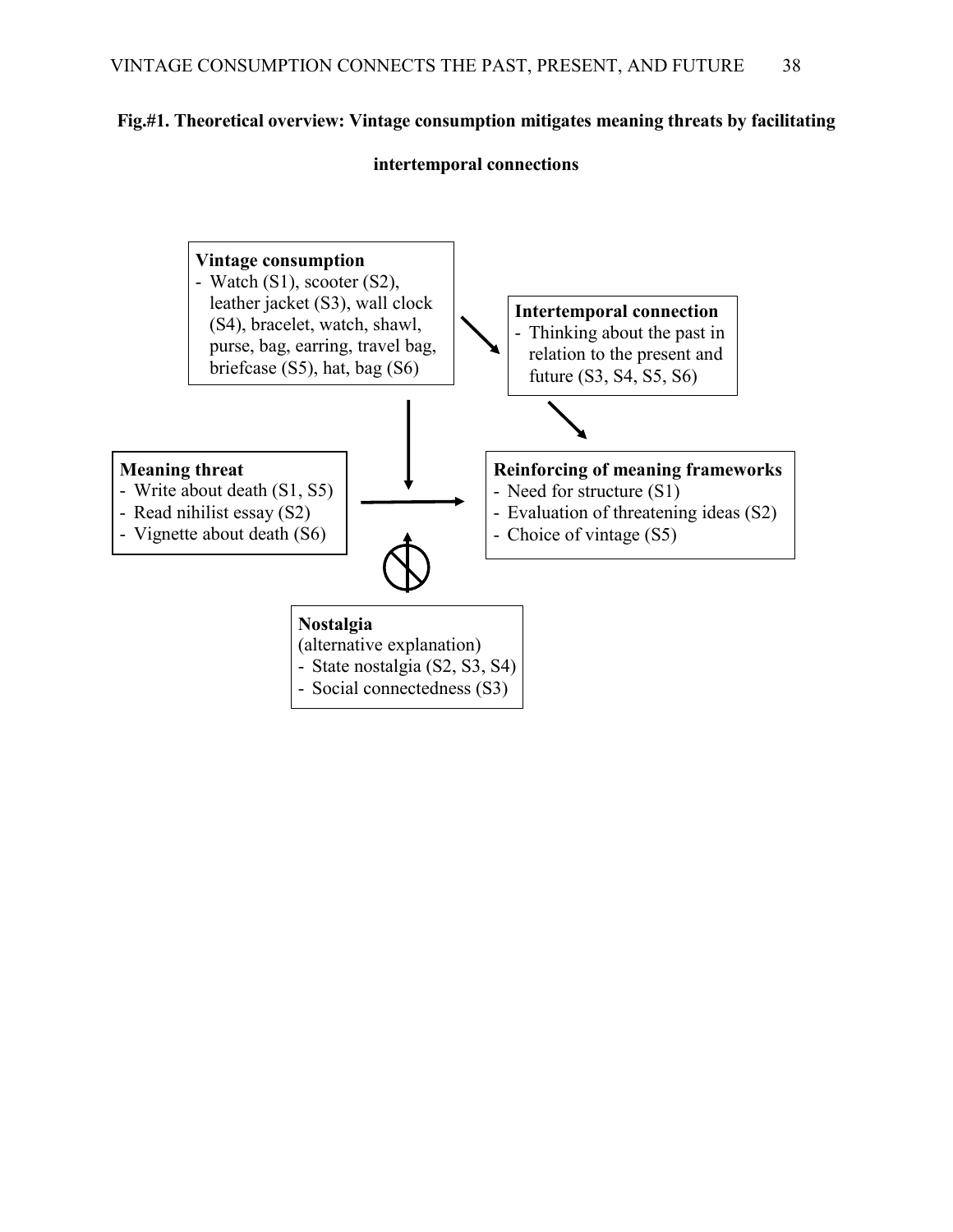

**Fig. # 2. Study 1: Need for structure as a function of condition.**

NOTE— Higher Need for Structure scores represent unresolved meaning threats. Exposure to a vintage item mitigates the increased need for structure that comes from a death reminder.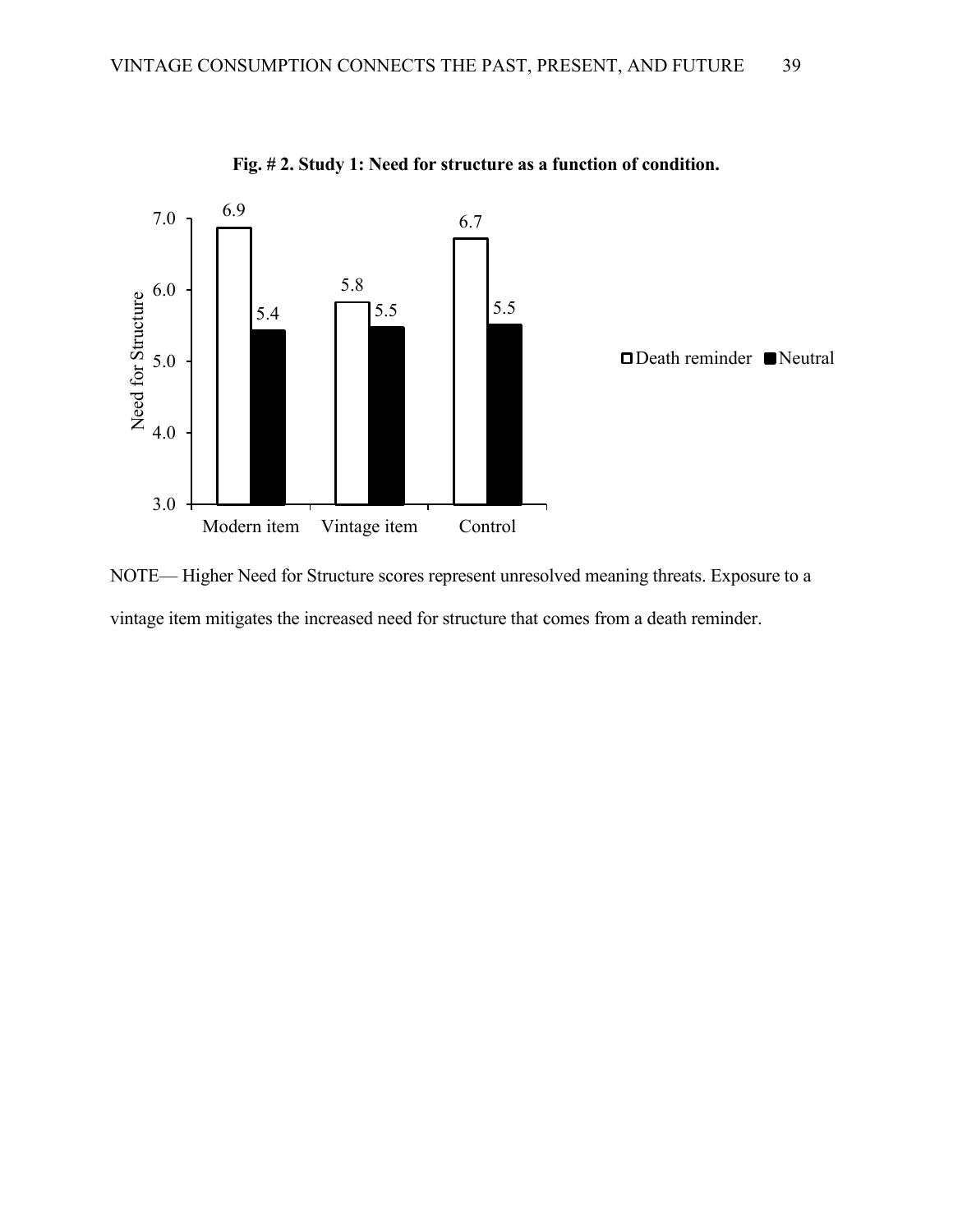### **Web Appendix A: Stimuli for Study 1**

#### **Vintage Condition Stimuli**

Imagine yourself wearing this \$550 Vintage watch from the 1950s. First imagine holding this Vintage watch. How would you feel? Imagine holding it with each hand. Imagine yourself looking at the mirror with this Vintage watch on your arm. How would you feel looking at the mirror? If you owned this watch, what types of events would you wear it to? Which clothing items would you wear with this watch? What types of outfits would complement this vintage watch? In the space below, write about your feelings if you owned this watch. Also write about when you would wear this vintage watch and with what types of clothes.

You should write at least 250 words.

#### **Modern Condition Stimuli**

Imagine yourself wearing this \$550 Modern watch. First imagine holding this Modern watch. How would you feel? Imagine holding it with each hand. Imagine yourself looking at the mirror with this Modern watch on your arm. How would you feel looking at the mirror? If you owned this watch, what types of events would you wear it to? Which clothing items would you wear with this watch? What types of outfits would complement this modern watch? In the space below, write about your feelings if you owned this watch. Also write about when you would wear this modern watch and with what types of clothes.

You should write at least 250 words.

#### **Picture of Female Wrist Watch Picture of Male Wrist Watch**



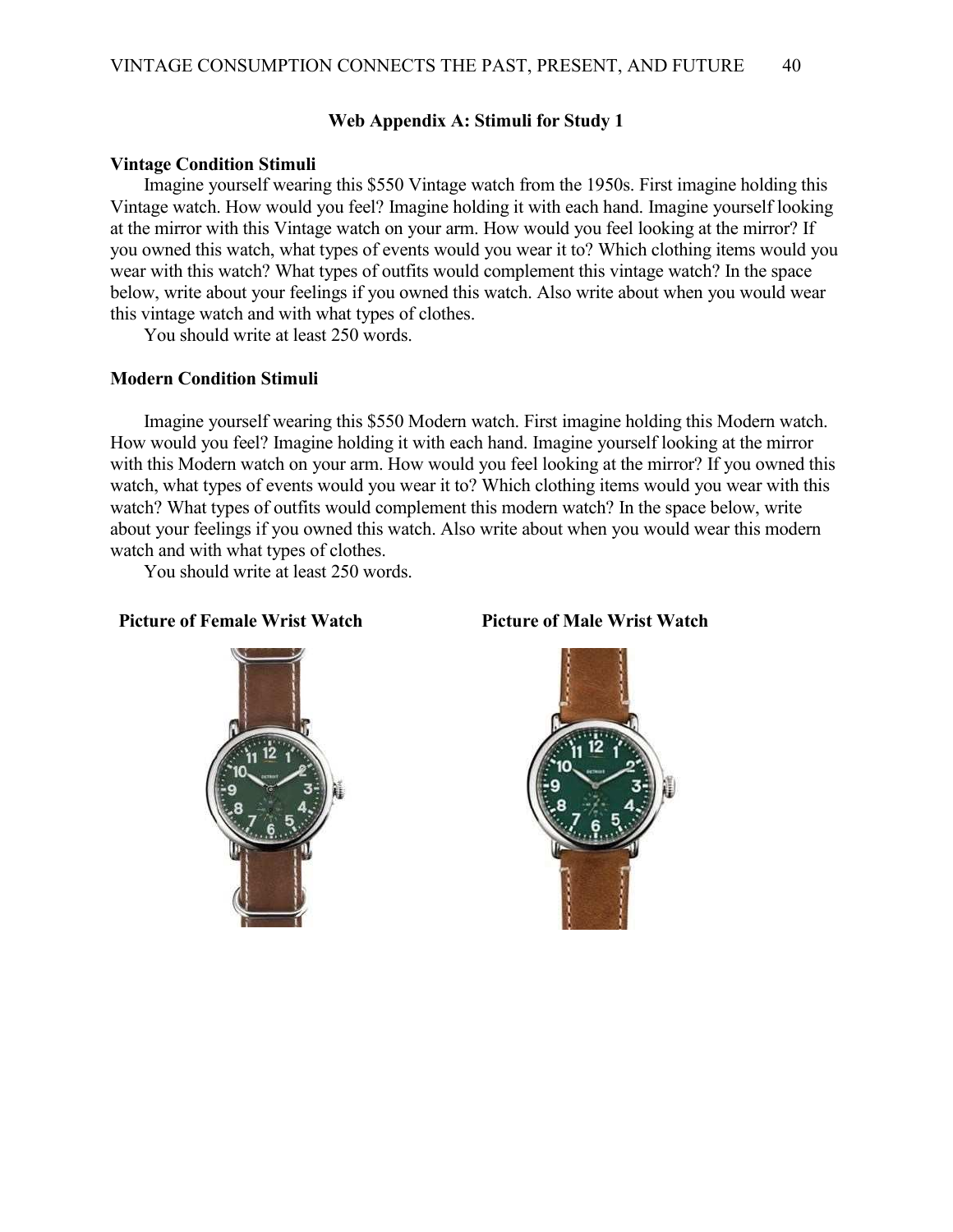## **Web Appendix B: Stimuli for Study 2**

# **{Vintage} [Modern] Condition**

{VINTAGE SCOOTER FROM 1975} [BRAND NEW MODEL SCOOTER] FOR SALE



#### SPECIFICATIONS:

| COOLING                   | <b>FORCED AIR</b> |
|---------------------------|-------------------|
| <b>MGP</b>                | <b>90 MPG</b>     |
| <b>MAX SPEED</b>          | 40                |
| <b>FUEL TANK CAPACITY</b> | 1.8 GAL           |
| <b>PRICE</b>              | \$3,599           |

# DO YOU WANT TO RIDE THIS {VINTAGE SCOOTER FROM 1975} [BRAND NEW

# SCOOTER]?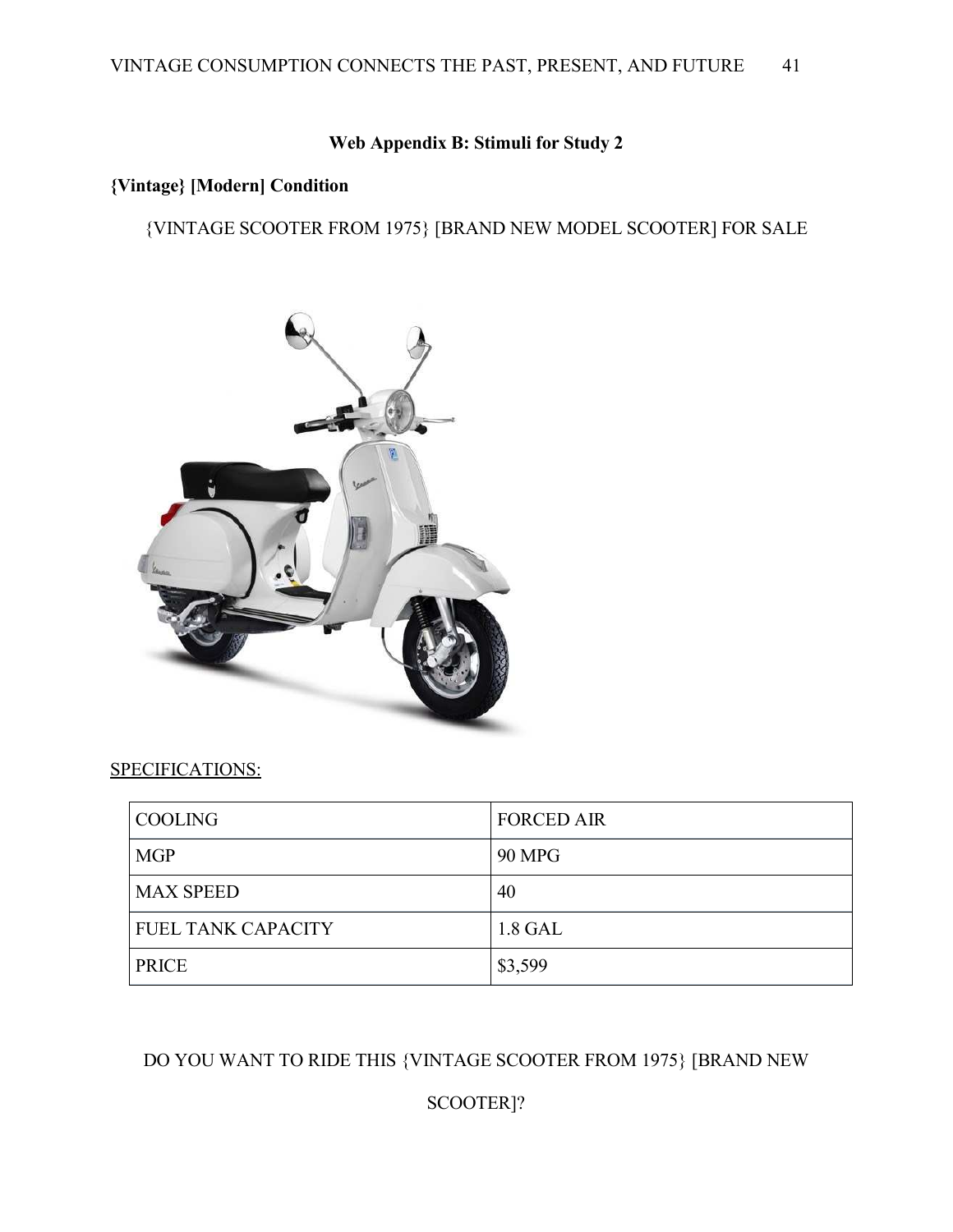# **Web Appendix C: Stimuli for Study 3**

# **{Vintage} [Modern] Condition**

# {VINTAGE LEATHER JACKET FROM 1970S} [BRAND NEW LEATHER JACKET] FOR

SALE



Tan background leather, long sleeve zip front casual jacket with thick fold over collar, two lower pockets with button hoop closure, elastic banded flat hem seaming and darted front yoke. {Jacket shows light leather rub wear - typical for age.}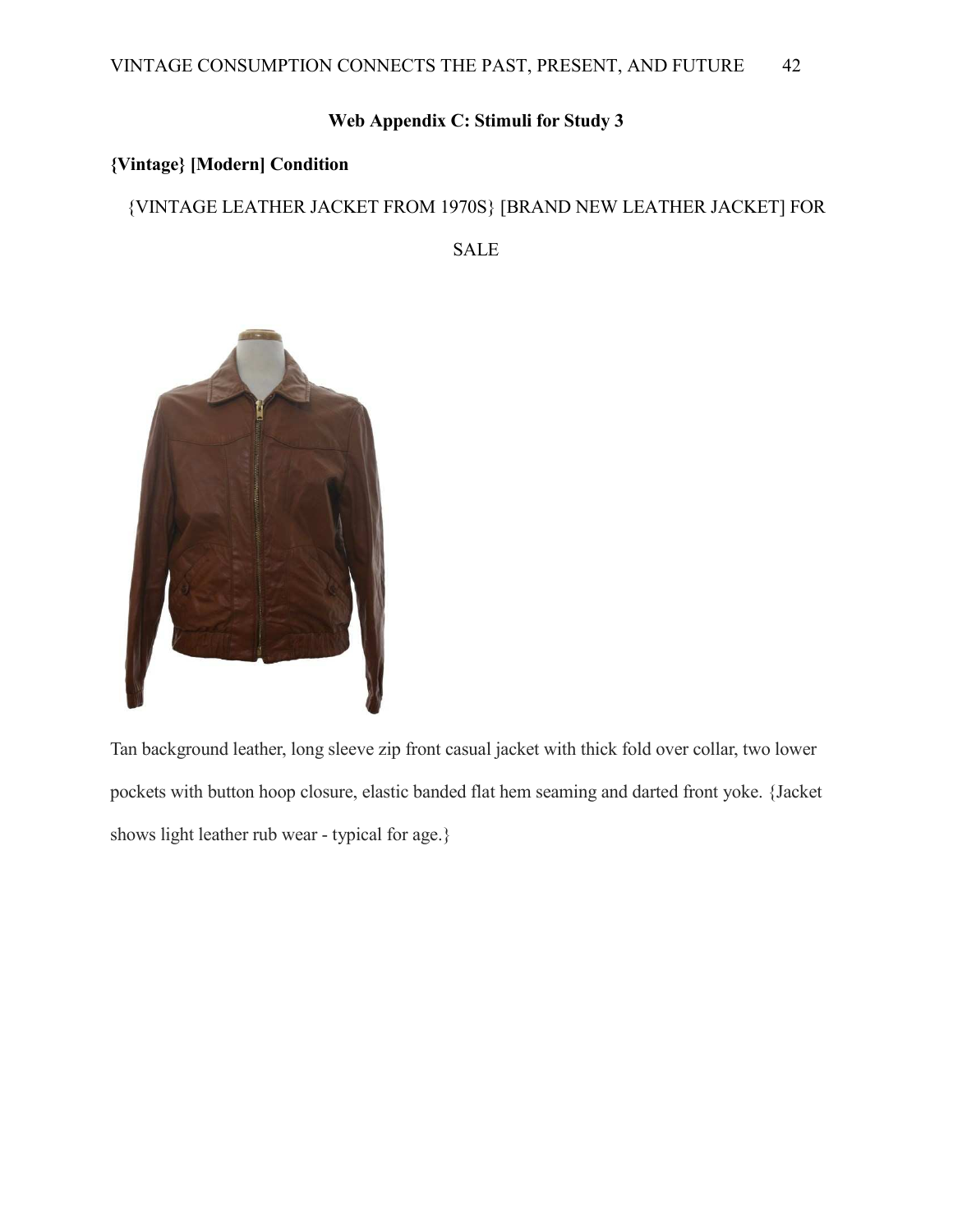# **Web Appendix D: Stimuli for Study 4**

# **{Vintage} [Modern] Condition**

{ VINTAGE WALL CLOCK FROM 1965} [BRAND NEW WALL CLOCK] FOR SALE



Domed glass lens with cream dial, traditional roman numerals and classic metal hands. With quartz movement for accuracy. Batteries included. Glass.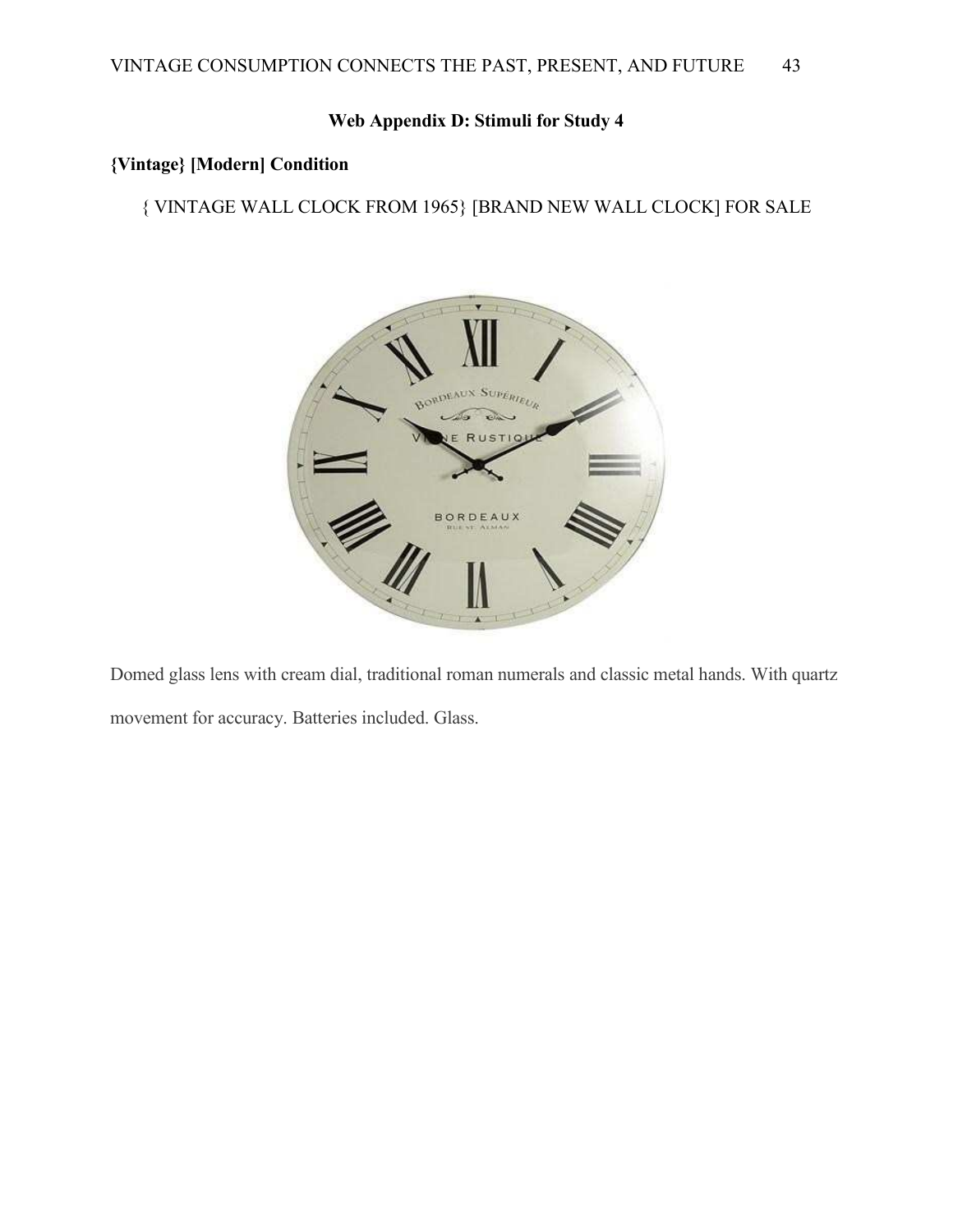### **Web Appendix E: Stimuli for Study 6**

#### **Death Reminder Condition**

Please read the following scenario slowly, trying your best to imagine that you are actually experiencing the events described. After considering the scenario, there are four open-ended questions that relate to the passage; again do your best to answer those questions imagining that you actually experienced the event in the scenario.

Imagine that you are visiting a friend who lives on the 20th floor of an old, downtown apartment building. It's the middle of the night when you are suddenly awakened from a deep sleep by the sound of screams and the choking smell of smoke. You reach over to the nightstand and turn on the light. You are shocked to find the room filling fast with thick clouds of smoke. You run to the door and reach for the handle. You pull back in pain as the intense heat of the knob scalds you violently. Grabbing a blanket off the bed and using it as protection, you manage to turn the handle and open the door. Almost immediately, a huge wave of flame and smoke roars into the room, knocking you back and literally off your feet. There is no way to leave the room. It is getting very hard to breathe and the heat from the flames is almost unbearable. Panicked, you scramble to the only window in the room and try to open it. As you struggle, you realize the old window is virtually painted shut around all the edges. It doesn't budge. Your eyes are barely open now, filled with tears from the smoke. You try calling out for help, but the air to form the words is not there. You drop to the floor hoping to escape the rising smoke, but it is too late. The room is filled top to bottom with thick fumes and nearly entirely in flames. With your heart pounding, it suddenly hits you, as time seems to stand still, that you are literally moments away from dying. The inevitable unknown that was always waiting for you has finally arrived. Out of breath and weak, you shut your eyes and wait for the end.

- 1. Please describe in detail the thoughts and emotions you felt while imagining the scenario:
- 2. If you did experience this event, how do you think you would handle the final moments?
- 3. Again imagining it did happen to you, describe the life you led up to that point?
- 4. How do you feel your family would react if it did happen to you?

### **Neutral Condition**

Please read the following scenario slowly, trying your best to imagine that you are actually experiencing the events described. After considering the scenario, there are four open-ended questions that relate to the passage; again do your best to answer those questions imagining that you actually experienced the event in the scenario.

Imagine that you are visiting a family member who lives on the 20th floor of an old, downtown apartment building. You are awakened from a deep sleep by the sound of a clock radio and the pleasant smell of coffee. You slowly make your way out of bed and into a comfortable robe. As you leave your room, you get a strong whiff of a freshly cooked breakfast. You enter the kitchen to discover your relative has prepared your favorite foods. After a pleasant breakfast, you both get ready to head out into the city to do some sightseeing. Your relative takes you to all the city's famous locations, including stores and museums. You spend much of the day walking and as the day goes by, you both start to tire. Eventually, you find your way back to your relative's apartment where you both work together on a fancy dinner. After finishing the meal, you settle in to watch a movie that you have never seen before. The movie is very funny and sparks a lengthy